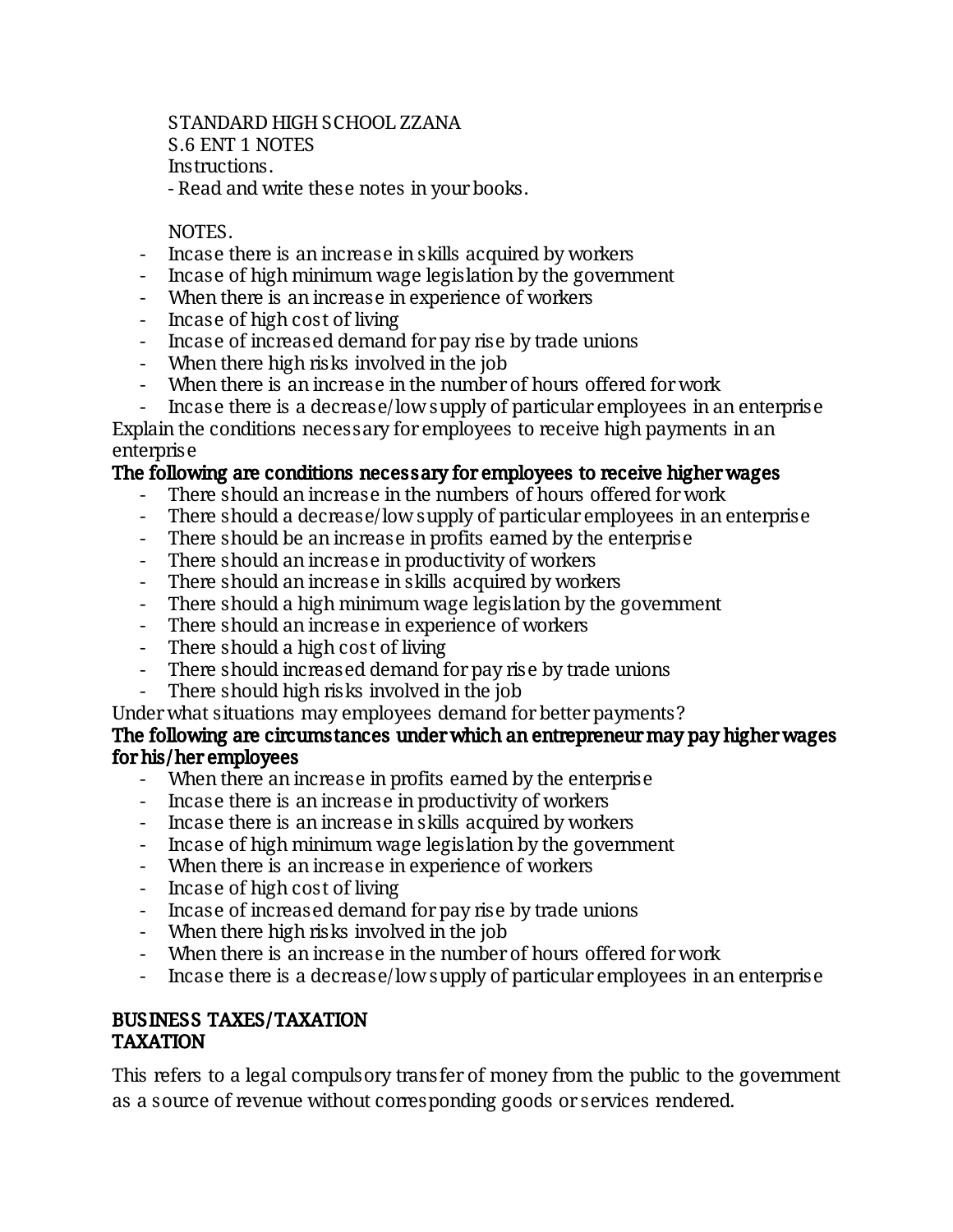A tax is a compulsory contribution charged on people by the public authority with no reciprocal benefits (corresponding goods or services rendered). Or

A tax is a compulsory charge or levy imposed by the government or any other competent authority on persons (individuals, corporate or other legal entities) or on businesses in order to finance government activities.

### COMMON TERSM USED IN TAXATION

- a. Tax rate. This is the general amount of tax that the government intends to charge on each unit or value of the tax base.
- b. Tax avoidance. This refers to a situation where the tax payer dodges to pay tax imposed on him or her by exploiting loop holes (weaknesses) in the tax system.

### OR

Is a situation where a tax payer uses illegal means not to pay the tax imposed on him like a person avoiding buying a commodity on which a tax has been imposed

c. Tax evasion. Is the deliberate refusal of a tax payer to pay the tax assessed or imposed on him. Like a person hiding at the time of collecting the tax.

#### Causes of tax evasion

- To retain all the earnings
- Un fair assessments
- Low income levels
- Political substance
- Discontentment about the services provided by the government
- Inadequate information about advantages of paying taxes.
- Relaxity in the tax system
- d. Tax base. This refers to the range of economic activities, or items on which taxes arelevied.
- e. **Tax capacity**. This is the ability of a tax payer to pay the tax left without negatively affecting the tax payer's standards of living.
- f. **Tax burden.** It refers to how a tax payer feels when the tax is imposed on him or her in form of money loss, or goods and services fore gone.
- g. Incidence of the tax. It refers to the final resting place of a tax. That is, who actually bears the money value of the tax.
- h. **Impact of a tax** This is the immediate person or a firm on which a tax is imposed.
- i. Tax liability. This refers to the amount of money a tax payer is required to pay with in a given period of time.

#### PRINCIPLES/CANONS OF GOOD TAXATION/RULES

According to Adam Smith, the canons of taxation are the criteria by which a tax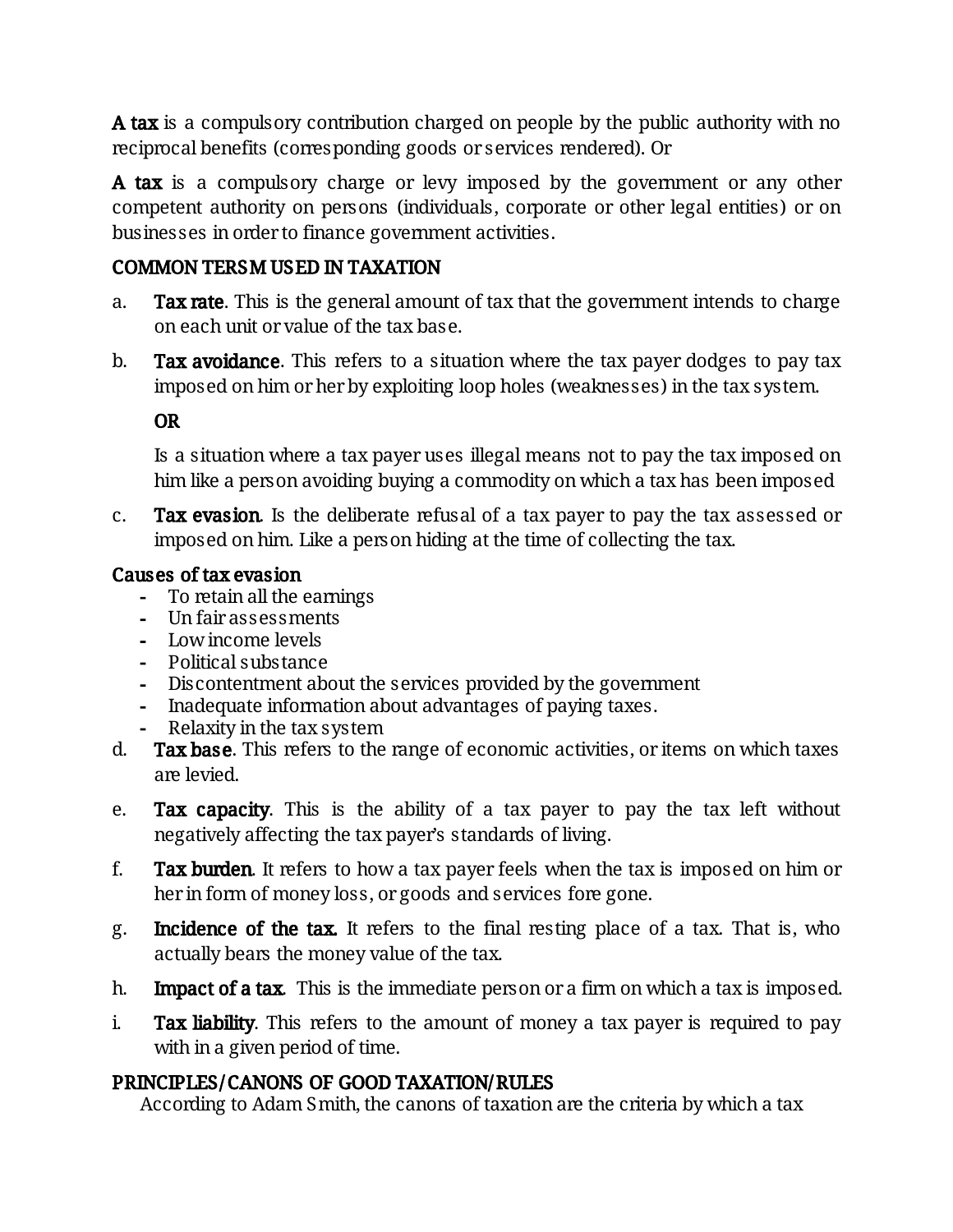system should be judged. These are rules that provide guidelines to be followed when designing the system of taxation. These include the following;

### REVISION OUESTIONS

Explain the principles or canons of taxation in an economy What are the qualities of good taxation in an economy?

- 1. Principle of convenience. This rule states that, the assessed tax should be collected at ideal times convenient for the tax payer to pay the tax in respect to time, season or availability of income for example at harvesting periods or end of the month for civil servants. And the method of how to pay the tax should be well known by the tax payer.
- 2. **The principle of simplicity**. The nature of tax, method of assessment and tax collection should be simple and easy to be understood by tax payers and tax collectors. Because a complicated tax leads to misunderstandings, disputes and delays in payments
- 3. Principle of certainty. This rule emphasizes that the nature of the tax, base and the amount should be clearly understood to the tax payer and tax collectorwithoutanydoubt
- 4. Principle of economy or cheapness. The cost of collection and administration of the tax should be low compared to the tax revenue collected (yield of a tax). Le. the cost of collection ought no to exceed 5% of the tax yield
- 5. Principle of productivity. The government should be able to calculate in advance what it will yield and at what rate the revenue would flow inform of taxes. A good tax should be able to encourage effort and initiate and not to discourage investments in the country
- 6. Principle equity. This canon is based on humanitarian consideration the burden of the tax should fall equitably on the tax payer and amount to be paid should be in relation with the income level. There should be vertical equity (different payments according to incomes). People with higher incomes should pay higher taxes than those with low incomes or there should be horizontal equity where people of the same incomes and situations are placed under equal treatment in taxation. Equity also considers minimum social sacrifice and maximum social benefit i.e. the tax payer should sacrifice less when paying a tax but benefit more from the tax paid
- 7. Principle of elasticity/flexibility. The tax should change according to the prevailing conditions in the economy or should be able to respond easily to changing economic circumstances
- 8. Principle of diversity (comprehensiveness). A good tax system should have a wide base or source i.e. have a variety of sources and should cover different incomes or prosperity of individuals in the economy
- 9. Principle of consistence. A good tax should be in line with the national policies and economic objectives of a country especially in allocation of resources
- 10. Principle of low net restraining effect. It should leave a tax payer in a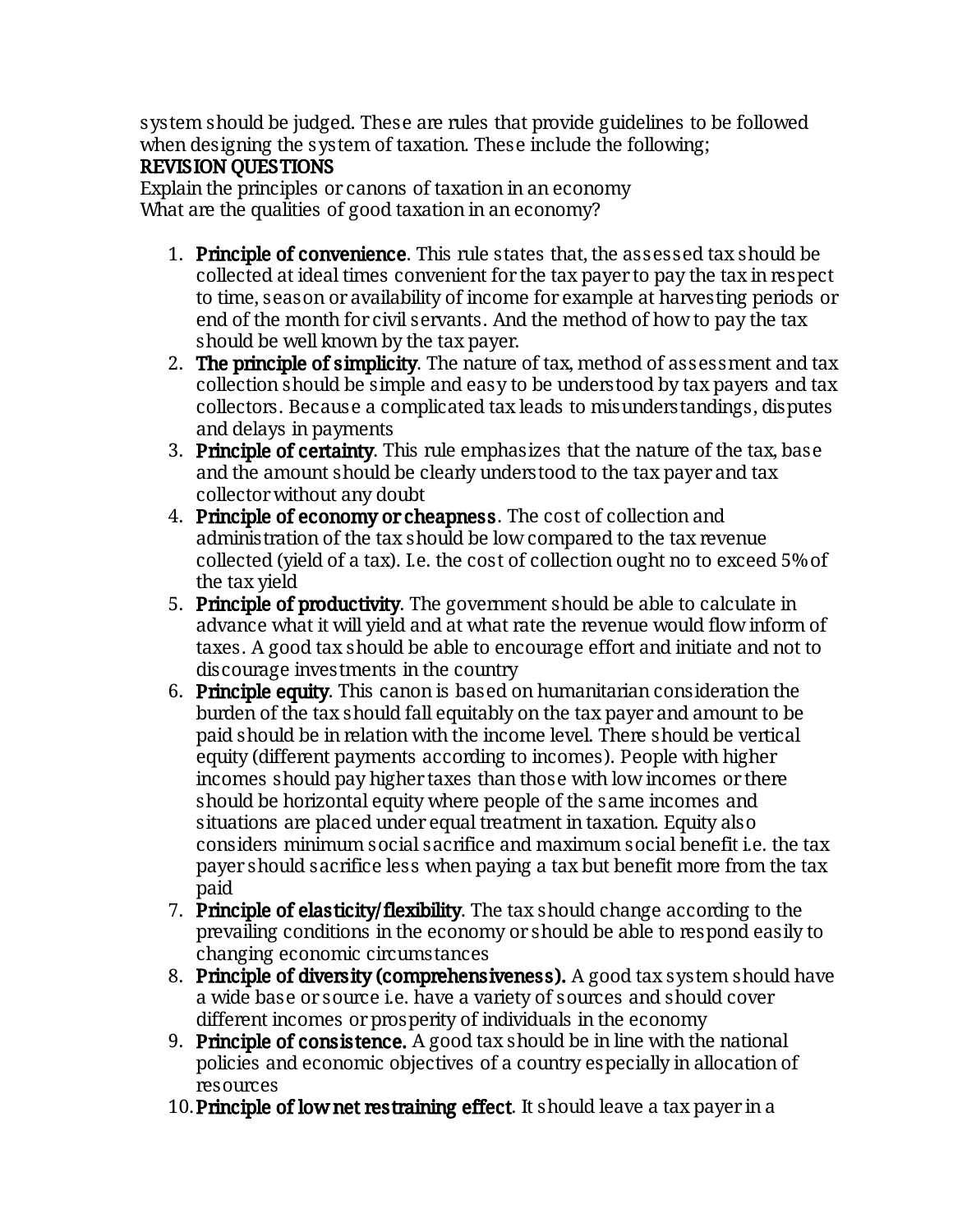desirable economic status without greatly affecting his consumption and investment decisions

11. Automatic stabilization of the economy. A good tax should stabilisethe economy in terms of investment, employment and others

# CHARACTERISTICS OF A GOOD TAXATION SYSTEM

- 1. It should be comprehensive i.e. taxes should be levied on as many tax bases as possible and should be of many types. It should therefore cover different people earning incomes in different ways
- 2. It should impose a minimum tax burden on the tax payer i.e. a tax payer should be able to pay the assessed tax with the least burden
- 3. A good taxation system should be efficient i.e. cheap in its assessment, administration and collection. Therefore, the tax imposed should be easily administered without involving high administrative costs in terms of time, efforts and financial resources
- 4. A good taxation system should be optimal i.e. a maximum balance should be maintained between tax revenue services rendered through public expenditure and the work effort forth coming from tax payers in order to increase output
- 5. A good taxation system should consider the principle of double taxation i.e. should not imposed on the tax payer on the same base more than once
- 6. It should promote equity, social and economic justice. It should be progressive in order to distribute the tax burden equitably (the higher the income the higher the tax charged and the lower the income the lower the taxcharged)
- 7. A good taxation system should channel and direct resources to priority areas
- 8. It should help to achieve national objectives. It should promote economic stability, economic growth (inject revenue in areas which are productive and should expand incomes and employment)
- 9. It should be convenient i.e. collected at such a time when the tax payer is able to pay (when he/she has the money to pay)
- 10. Is should be buoyant/flexible i.e. the revenue should change with changes in national income of the economy or the rates should adjust according to the economic changes
- 11. Neutrality, the tax system should have minimum distortion for example on consumption, relative prices, production and investment

## TYPES OF TAXES

## Taxes can be classified according to;

- $(i)$  Tax income ration or average rate of a tax
- (ii) Final testing place or tax incidence.

## ACCORDING TO TAX INCOME RATIO.

This is the volume of the tax amount paid divided by the income (how much of the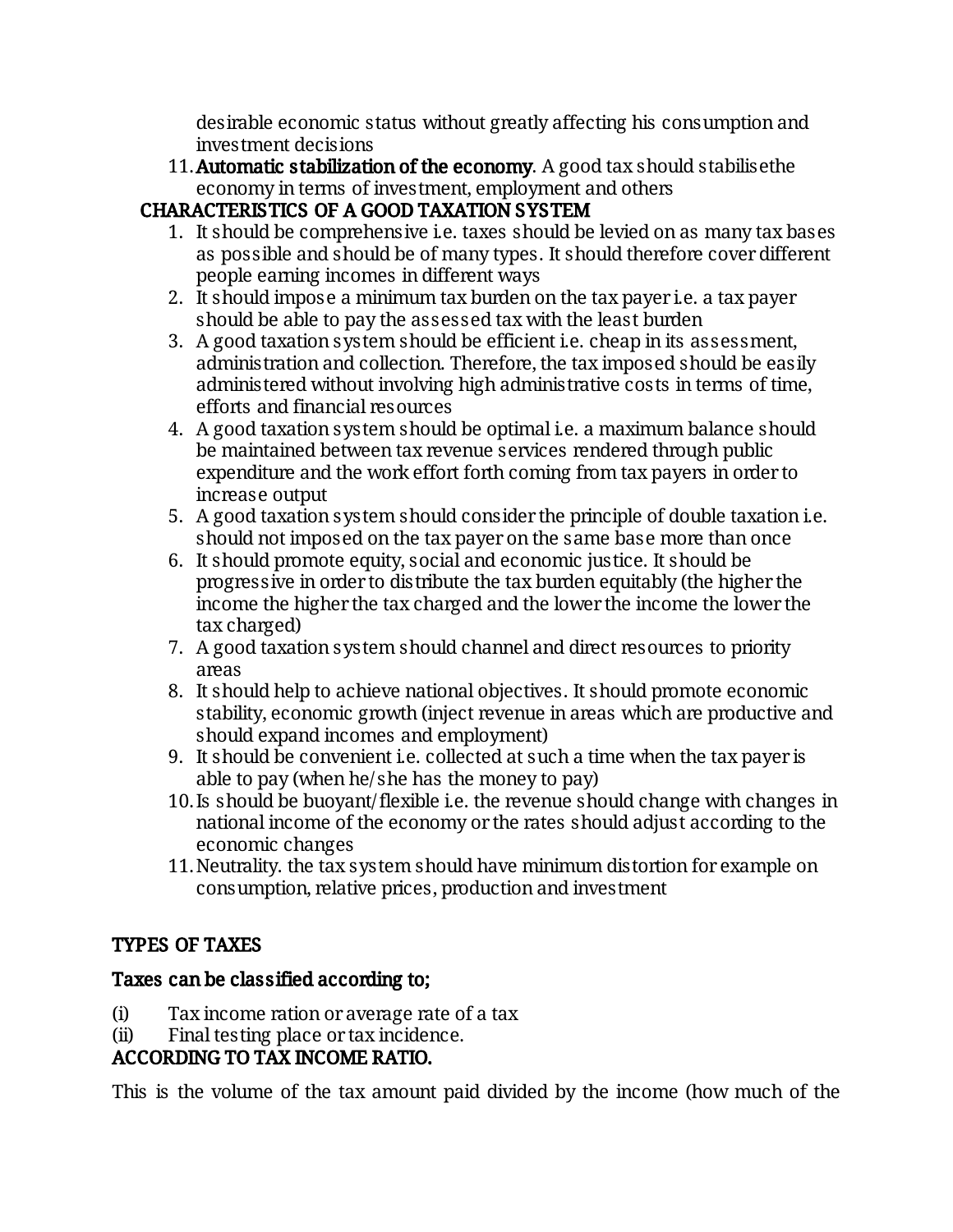income will be paid in terms of tax. In this class.

#### Proportional tax.

This is a tax where average rate is constant irrespective of the level of the income of individuals on which it is levied. That is, it can be 50% on individual's income.

#### Progressive tax

This is the tax whose average rate increases with an increase in the income level of the tax payer. People of different incomes have to pay different rates of taxes and this implies that high income earners will pay high taxes those with low incomes will pay lower taxes for example Pay as You Earn (PAYE)

#### Mention any two effects of a progressive tax.

- Increases government revenue
- It leads to equitable distribution of income and wealth
- Trends to discourage some sectors
- Savings are discouraged since it leaves people with less income
- It is disincentive to work since it increases with increase in income levels

#### Regressive tax.

This is a tax whose rates fall as income or spending power of an individual increases. This is when the burden of the tax follows more heavily on low income earners. Such a tax is usually an indirect tax like expenditure tax. For example if it is charged on a certain commodity, a lower income earner will pay a higher ratio in relation to his income compared to a high income earner Example:

Example, suppose the price of a bicycle is  $10,000/$  = and the tax imposed is 6000/ =. On buying the lower income earner of  $5000/$  = pays the same tax as that one earning  $70000/$ =. Calculate the tax ratio of low income earner and that of a high income earner

Price of bicycle =  $10000 + 6000 = 16000/$ = Tax ratio of low Y Earner =  $16000/5000x100 = 320%$ 

Tax ratio of high Y Earner =  $16000/7000 \times 100 = 228.6\%$ 

#### Outline the effects of a regressive tax.

- i. Low tax revenue is realized due to tax avoidance
- ii. It encourages tax evasion in that people with low income may deliberately dodge taxes assessed on them
- iii. Social unrests may result i.e. people can resort to strikes, riots etc
- iv. Income gap is widened between the low-income earners and high-income group
- v. It reduces the consumption of goods
- vi. It widens the income gap between poor and the rich

**Digressive tax.** This happens when the tax is only mildly regressive up to a particular rate beyond which the same tax rate is charged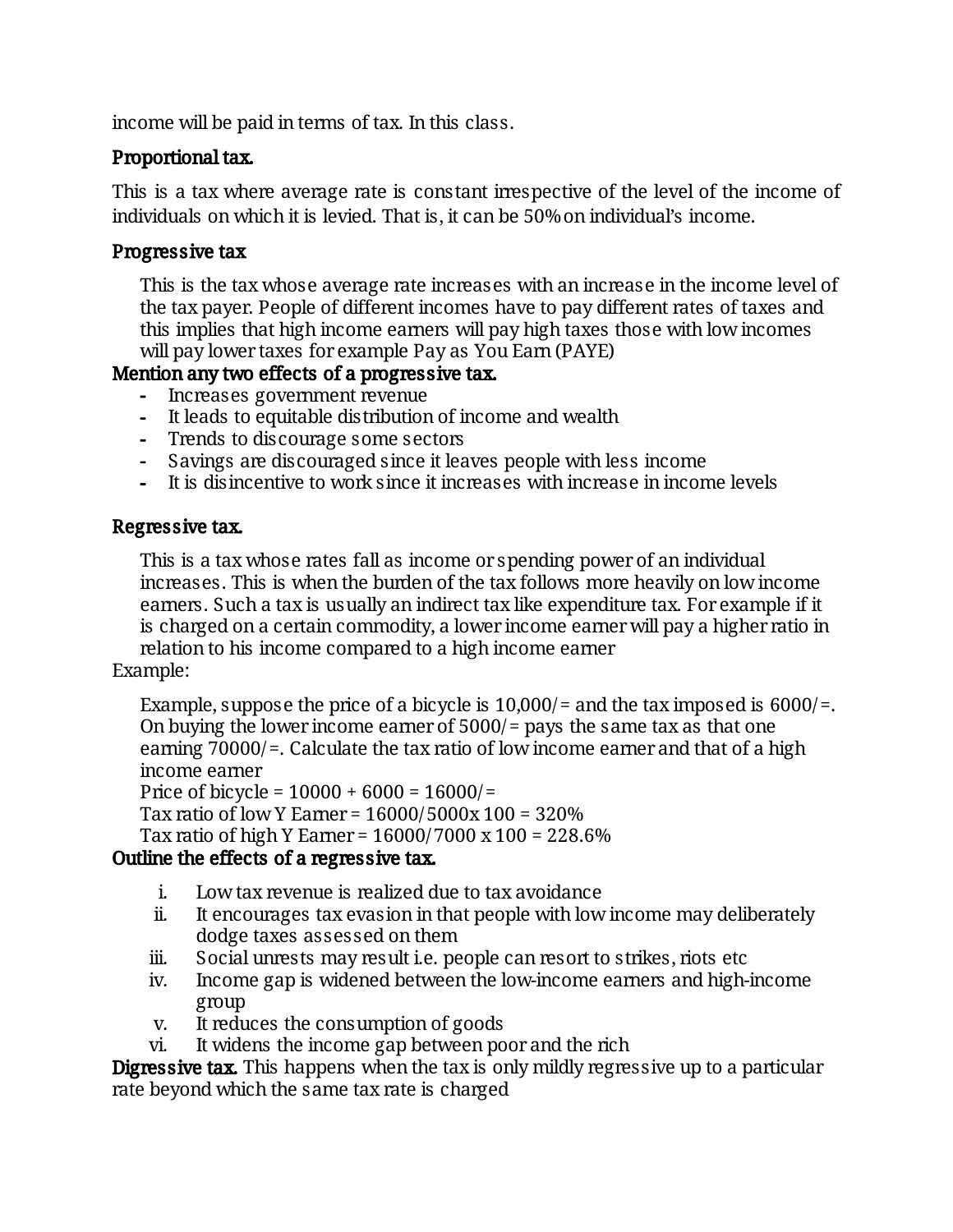### CLASIFICATION OF TAXES ACCODING TO FINAL RESITING PLACE

#### DIRECT TAXES.

#### DIRECT TAXES

These are taxes imposed on income or property of individuals or firms who directly pay them. The burden and the incidence of tax cannot be shifted to another person EXAMPLES/TYPES OF DIRECT TAXES

- 1. **Income tax** This is a tax levied on individuals' income like Pay As You Earn (PAYE). Its advantageous in that fit can be progressive as well as proportionalifwellassessed
- 2. Corporation/company tax. This is a tax imposed on company's profits. In Uganda this tax is at  $30\%$
- 3. Estate duty/Death duty. This is a tax imposed on the property of the deceased
- 4. Capital gains tax This is a tax imposed on the gains made by a seller of capital assets whose value have appreciated over time
- 5. Gift tax. This is a tax imposed on the value of wealth being transferred from one person to another. However, there have been academic arguments as regards who should pay, the tax the dower or the donee
- 6. **Property tax.** This is a tax assessed by the tax authority on the assets owned by the individuals for example houses, land, machinery etc
- 7. Surtax. This is a tax imposed on individuals with a very high level of income exceeding a certain specified limit
- 8. Graduated tax. It is a tax levied on the citizens or residents of the country basing on one's income and property
- 9. Poll tax. It is the tax imposed at a fixed rate on every head of the family
- 10. Wealth tax This is a tax imposed on wealth or accumulated savings.

## ADVANTAGES OF DIRECT TAXES

- 1. Direct taxes are more certain as the tax payers are more informed with the amount of tax they are going to pay, the time and mode of payment. Even the government is certain of how much revenue it is likely to collect. Hence satisfying the principle of certainty
- 2. They are equitable i.e. they satisfy the quality of equity as one of the principles of a good tax. This is because they are progressive in nature and they increase with increase in ones' income and do fall directly to the persons according to how much income/wealth they have
- 3. They are elastic (flexible) since they can be changed depending on the needs of the economy i.e. it can be increased or decreased to achieve the desired goals of a country
- 4. They satisfy the canon of simplicity i.e. they do not have any complication in their assessment, administration and collection as compared to the indirect taxes. Tax collectors and tax payers can easily understand the calculations and the mode of payment
- 5. They are economical i.e. easy to collect and at relatively low costs like pay as you earn which is deducted at the source by the employer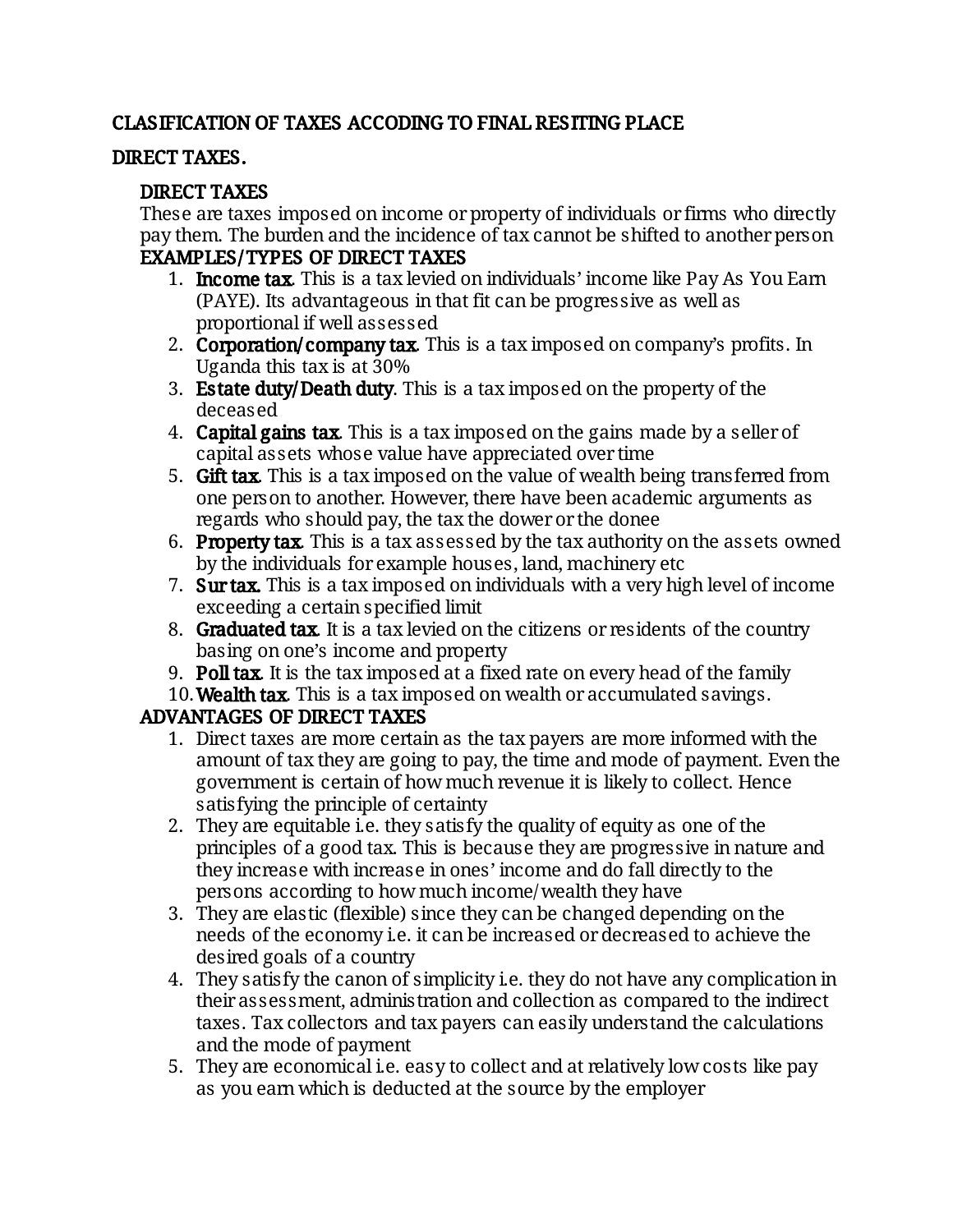- 6. Certain direct taxes are convenient since they can be paid in installments or after income has been realized like salary earners pay at the end of the month
- 7. They facilitate automatic stabilization of the economy for example direct taxes can be used to stabilize price levels and employment in the economy. Hence reducing inflation and economic instabilities
- 8. They cultivate a sense of civic responsibility among the tax payers. They are concerned about the affairs of the state and how their taxes are being used in the collection and this can help to check on government expenditure
- 9. They reduce income inequality among the people. It tends to redistribute income with in an economy since they are progressive in nature
- 10. Like any other tax, they contribute to government revenue which is used to provide social services to its people like medical facilities, road construction, powersupplyetc

# DISADVANTAGES OF DIRECT TAXES

- 1. They encourage tax evasion and avoidance since they are a big burden to the tax payer. Tax payers may understate their incomes so as to dodge paying the taxes
- 2. They discourage production most especially the corporate tax and wealth tax since they act as a disincentive to effort and initiative. If such taxes are high, people may prefer to tax their incomes inform of leisure which is not taxed
- 3. They cause capital flight in the country as foreign capital holders transfer their capital to other less taxed countries. Hence lowering government revenue, employment opportunities etc
- 4. Some times direct taxes inconvenience the tax payers particularly when they are paid in lump sum and in advance. There fore since they are very difficult to pay and the formalities associated with them further inconvenience the tax payer
- 5. Direct taxes are discriminative in nature especially income tax which may not be paid by low income earners hence leading to loss of revenue to the government. This also discourages saving by the rich people
- 6. At times, direct taxes are un economical since the cost of collection especially in the developing countries and particularly in the rural areas is veryhigh
- 7. Direct taxes create resentment since the burden of the tax is heavily held by the tax payer
- 8. Direct taxes reduce the level of investments and savings in the country since individuals and business firms are left with small amount of money for reinvestment
- 9. Direct taxes are generally un popular among the population especially in developing countries with high rates of poverty

## INDIRECT TAXES

These are taxes levied on goods and services. They are also known as outlays/expenditure taxes/consumption taxes or hidden taxes. It can be either specific or advalorem tax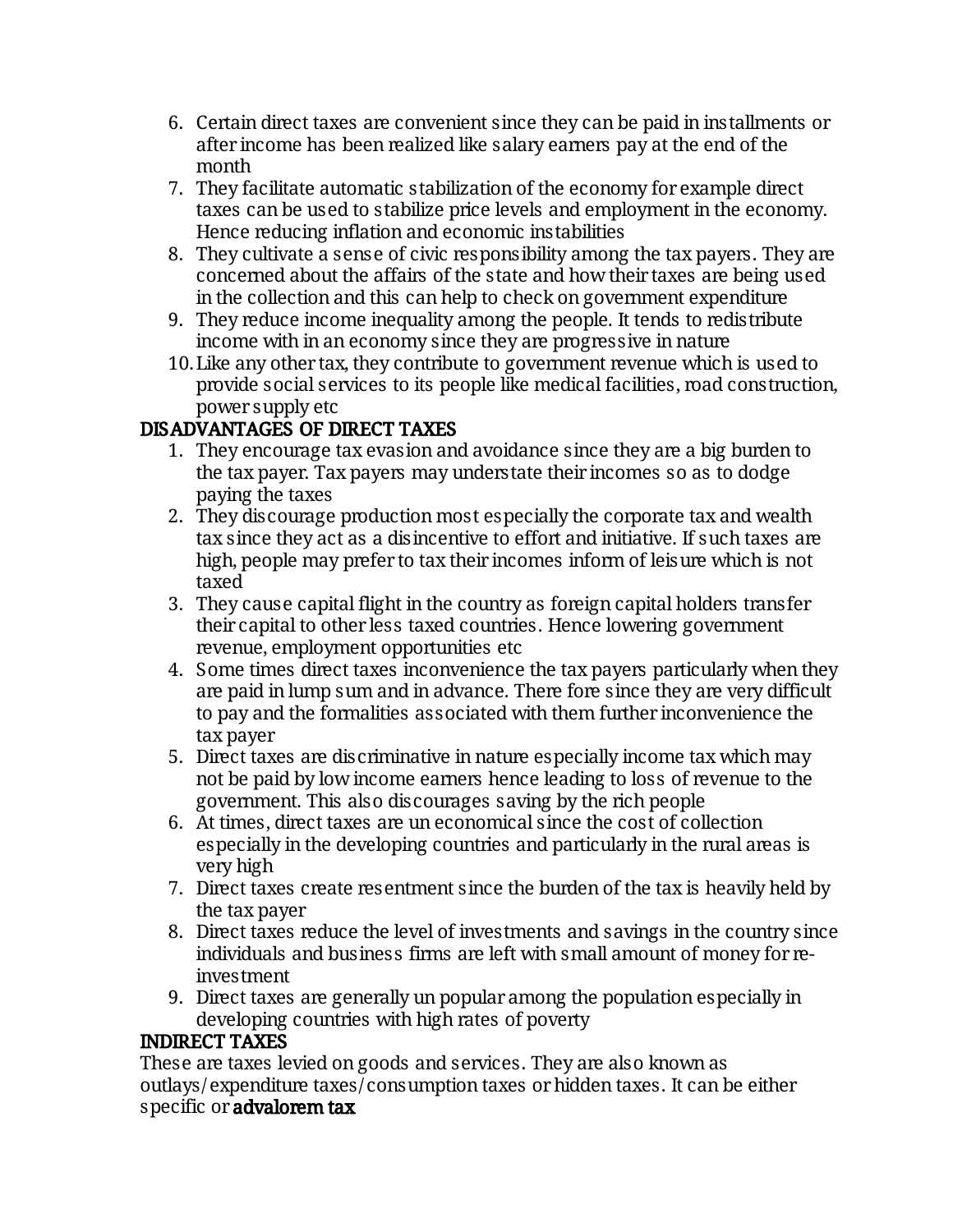A specific tax is a tax imposed on each unit of out put provided while advalorem tax is the tax calculated according to the value of the commodity. For example if the value of a good is  $3000/$ =, and the Advalorem tax is 20% of the value, then the tax is  $20/100 \times 3000 = 600/$ =

# Examples of indirect taxes include:

- i. Exciseduty
- ii. Customs duty
- iii. Sumptuary tax
- iv. Octroitax
- v. Sales tax/
- vi. Turnovertaxetc
- vii. Value Added Tax (VAT)

**EXCISE TAX/DUTY.** This is a tax imposed on home made goods and services like taxonsugarbeeretc

# Objectives of levying excise duty in Uganda

- i. To raise revenue for the government
- ii. To discourage the consumption of certain goods like cigarettes

# Effects of excise duties

- i. Increased costs of production that result in inflation due to high prices
- ii. Producer's and consumer's choices are distorted resulting in inflation due to high prices
- iii. It is regressive and hence result in widened income inequality since it affects the poor more

iv. If properly levied can provide fairly high revenue with minimal public protest **CUSTOMS DUTY/TAX.** This is a tax imposed on goods either entering or leaving the country i.e. a tax either on imports or exports.

**Import duty:** This is a tax imposed on goods entering a country

# Objectives of levying import duties in Uganda

- i. To raise government revenue
- ii. To protect domestic and infant industries against completion and dumping
- iii. To improve the country's BOP position through reducing imports
- iv. To retaliate against import duties imposed by other countries on Uganda's exports
- v. To discourage imports especially luxuries and socially un desirable goods for example taxes on second hands vehicles

**Export duties**. These are taxes imposed on goods leaving a country i.e. taxes on exports

## Objectives of export duties

- i. To raise government revenue
- ii. To control the volume of exports so as to avoid shortages at home

## **Effects**

- i. Increased government revenue
- ii. Reduced demand pull inflation due to availability of goods in the domestic market

**SUMPTUARY TAX.** This is a tax imposed on commodities considered harmful to the health to discourage their consumption and production for example a tax on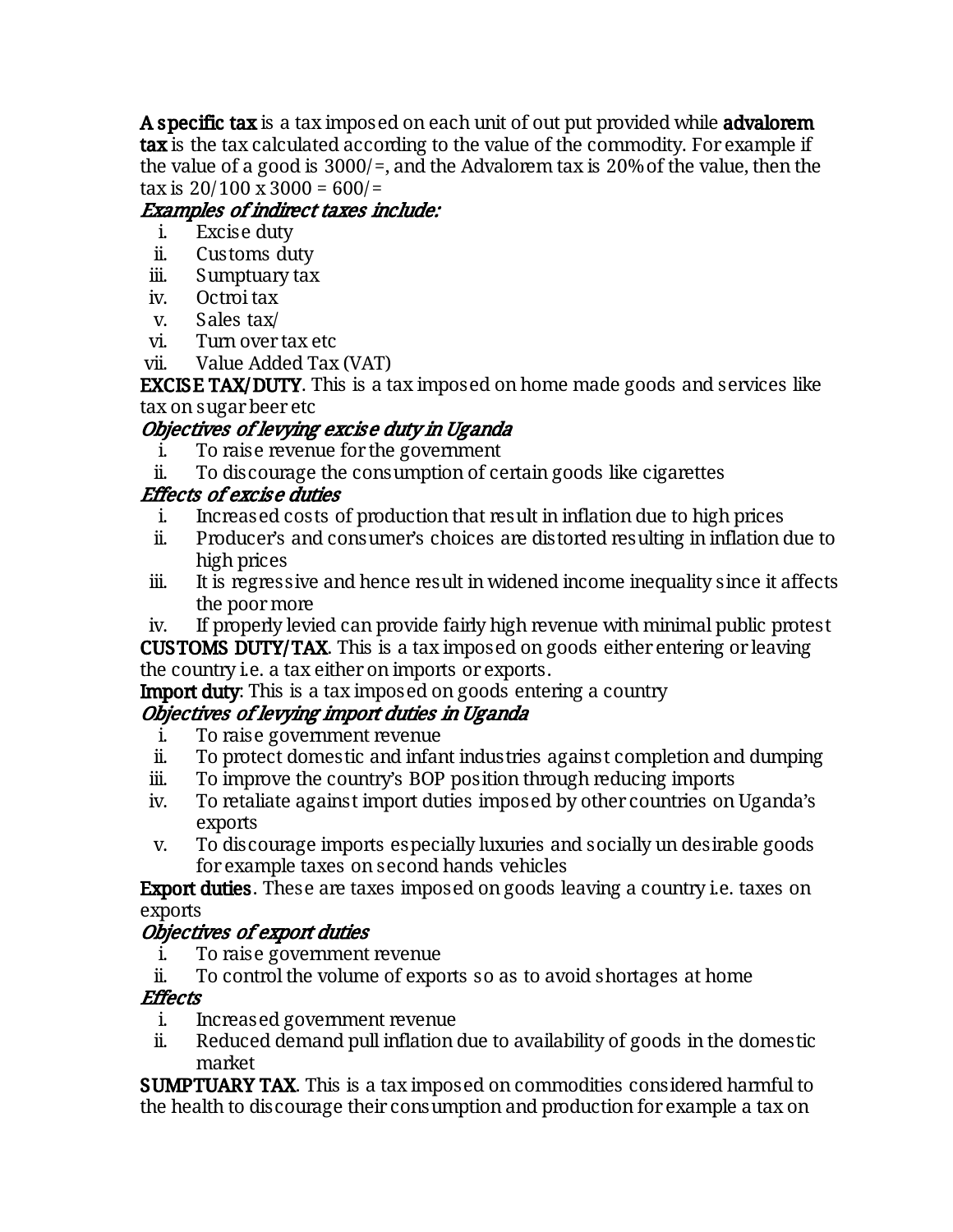alcohol drinks. It is also known as *prohibitive tax* 

# Effects of sumptuary tax

- i. They help to generate relatively high government revenue with minimal public protest since they are levied on commodities with inelastic demand
- ii. Improved standard of living of the people
- iii. Increased problems of income inequality since they are regressive

**OCTROITAX.** This is a tax imposed by a country on goods passing through its territory in transit to another country for example Kenya imposes octroi tax on imported goods passing through its territory to Uganda

**TURN OVER TAX.** This is a tax imposed on the total sales of a business regardless of the stage of production and distribution. In Uganda this tax has been replaced by Value Added Tax (VAT)

**VALUE ADDED TAX.** This is a tax imposed on the value of a commodity at each stage of production. In Uganda VAT is charged at 18% of the increase in the value of a commodity

# Advantages of VAT in Uganda

- i. It is difficult to evade since it is hidden in the price of the commodity
- ii. It brings efficiency in business management since it encourages proper maintenance of books of accounts
- iii. It is not a disincentive to resource allocation since it does not lead to shifting of resources to other sectors
- iv. It encourages exports and taxes on exports are refundable
- v. It leads to increased government revenue because it is comprehensive
- vi. It is economical in terms of administration and collection
- vii. It reduces corruption since it is paid through banks

## Disadvantages

- i. It requires proper record keeping by individuals/firms but Uganda still has poorrecordkeeping
- ii. It is quite complicated and not too easy to understand especially in developing countries like Uganda
- iii. VAT tends to be regressive since all taxable goods are treated equally
- iv. It is quite expensive especially to small firms in terms of record keeping expenses and payments
- v. It increases cost of production which finally leads to cost push inflation
- vi. It may encourage tax evasion since it's highly dependant on cooperation, honesty and good will of the tax payers
- vii. It requires massive education to tax payers in Uganda

# Outline the limitations of VAT in Uganda

- i. Most business people in Uganda do not keep proper accounting records
- ii. It is difficult to understand and complicated to calculate
- iii. Inefficiency and dishonesty by the tax collectors and the government tax organizations which lead to increased loss of tax revenue to the government
- iv. Limited cooperation among the tax payers hence resulting into increased tax evasion

# TYPES OF GOODS UNDER VAT

**Zero rated goods:** these are goods where there is no payment of VAT on out put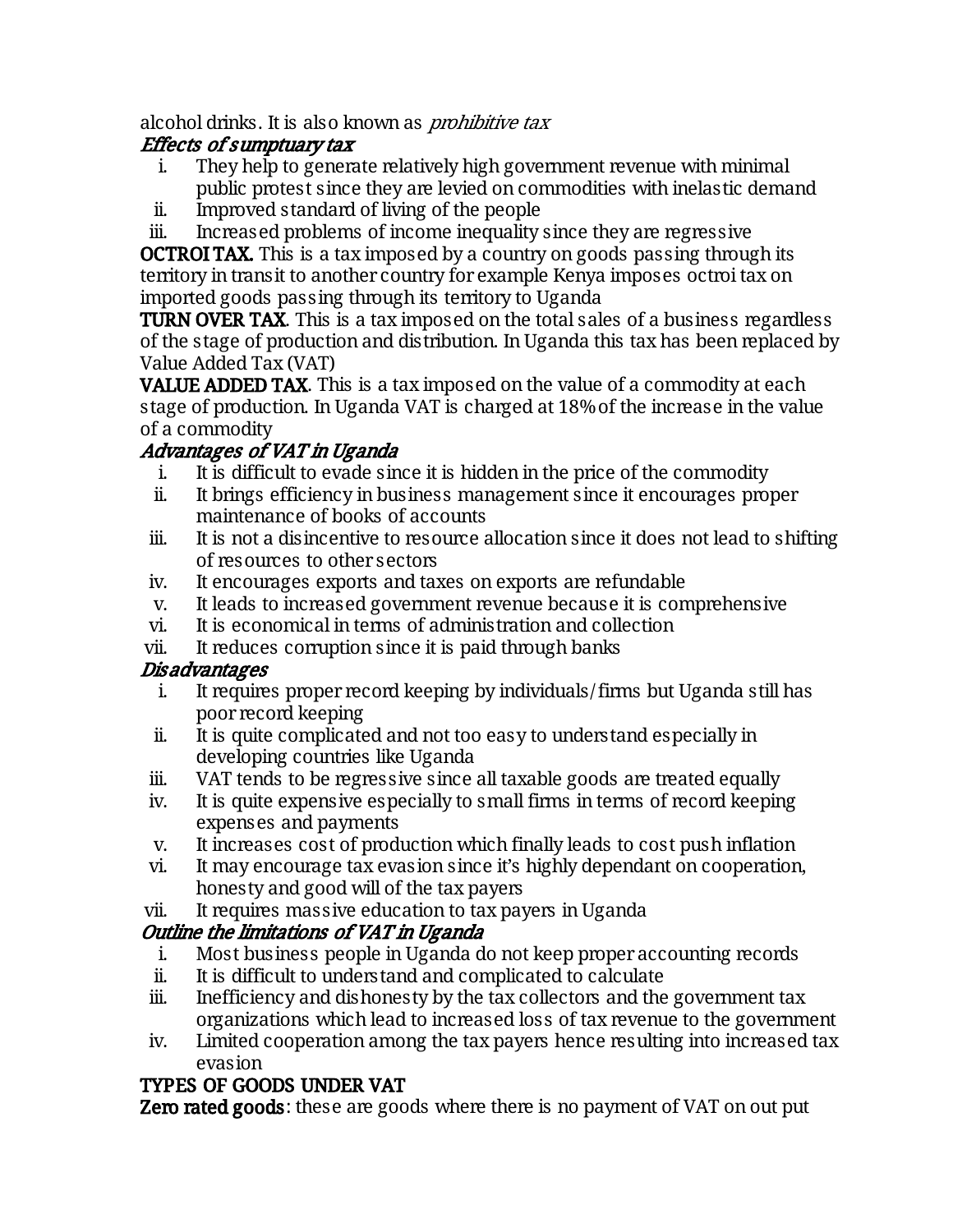but producers can claim any VAT on inputs or these are goods that do not bear any tax (VAT) but the supplier of such goods can claim a tax refund if he paid taxes on outputs for example drugs, foodstuffs etc

**Exempt goods:** these are goods which are not liable to VAT and no credits is given for any tax paid on inputs for example houses (immovable)

**Standard rated goods:** these are goods which must have Value Added Tax paid on them like motor vehicles, beer, sugar etc

**SALES TAX.** This is a tax levied on the level of transactions which take place between the buyers and the sellers. Sales tax include *single stage sales tax*: this is levied once at the first sales and purchase

**Multi-stage sales tax** this is levied every time a sale of the same units of the commodity takes place. It is difficult to administer

## ADVANTAGES OF LEVYING INDIRECT TAXES

- 1. They are used by the government in its economic policies like protection of home industries against dumping and improving on terms of trade
- 2. Indirect taxes are more comprehensive and there fore they are reliable sources of government since they cover many goods and services
- 3. Indirect taxes are difficult to avoid and evade since they are part of the price of the commodity bought and consumed
- 4. Indirect taxes are more convenient to the tax payers because they are paid when the consumers spend on goods and services
- 5. They are a source of revenue to the government hence enabling it to finance its expenditures
- 6. They help to check on consumption of harmful goods like cigarettes which result in improved health of the people
- 7. Indirect taxes are more economical in collection since they are collected by the sellers and producers and passed into the government thus reducing government expenditure on man power
- 8. Generally Indirect taxes are less felt i.e. the burden of is less felt and resented since they are part of the prices of the commodities bought
- 9. Indirect taxes help to correct the BOP position through increasing import duties resulting in reduced volume of imports
- 10. Indirect taxes are flexible (elastic) since their rates can easily be adjusted upwards or down words to meet the economy's requirements
- 11. When indirect taxes are selectively imposed they can help in income redistribution by levying increasing taxes on commodities consumed by rich people and using revenue to subsidize for the poor
- 12. They are impartial (neutral) or do not discriminate consumers. They are paid by all groups of consumers and this helps to increase tax revenue
- 13. They guide in resource allocation i.e. priority areas are less taxed and non priority areas are heavily taxed. Savings and investment activities in priority areas are guided by indirect taxes

## Revision questions:

Present the advantages of indirect taxes over direct taxes in an economy or your country

What are advantages of direct taxes over indirect taxes in an economy?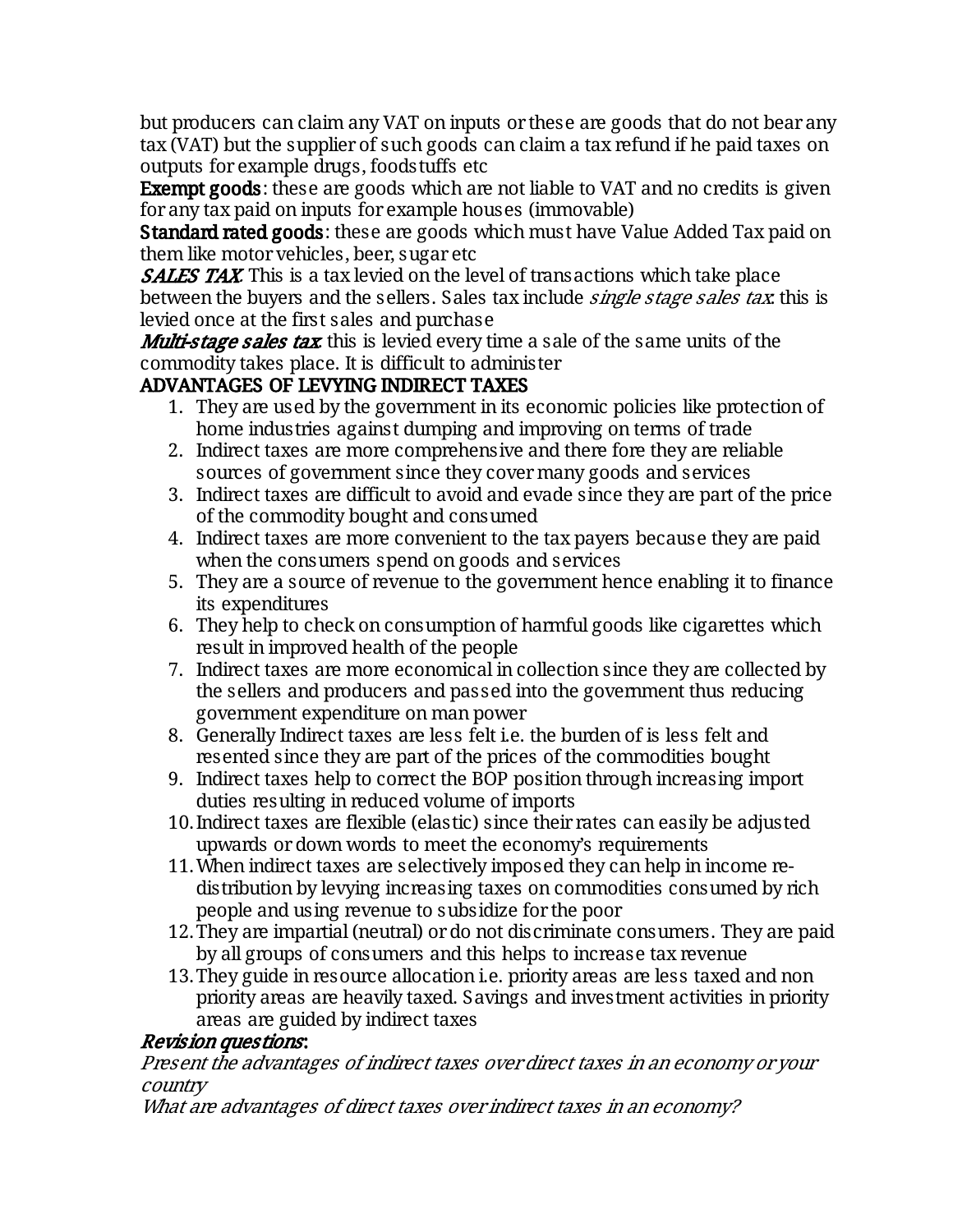### DISADVANTAGES OF INDIRECT TAXES

- 1. They are regressive in nature (the rate of a tax increases with a decrease in the tax base0. This is mainly with low income earners and they are very much affected plus the poor. Most especially if they are imposed on essential consumer goods like fuel, soap, salt sugar etc the rich will not feel the effect of indirect taxes and there fore create income inequality
- 2. They are inflationary in nature i.e. they rise price of commodities, costs of production, wages etc because of tax shifting
- 3. Unlike direct taxes, these do not cultivate a sense of civic responsibility and consciousness to the tax payer. This is because the tax payer that does not know that he is paying a tax because it is contained in the prices of goods he buys
- 4. It involves the government in inspecting and checking the records, the stock of the producer, wholesalers and retailers to ascertain whether they are paying taxes
- 5. Revenue collected in the financial year can not be predicted with certainty. This is due to the difficulty of estimating the effects of indirect taxes and the demand for products
- 6. They are sometimes difficult to understand for example VAT and this violate the principle of simplicity
- 7. They have adverse effects on production and employment in a country. Their imposition raises the prices of commodities and if these have elastic demand, then the quantity demanded decreases as well as production and employment
- 8. Their effects on resource maybe negative for resources will move away from taxed to non taxed areas or low taxed areas
- 9. The more people consume, the more indirect taxes they pay

#### WHY UGANDA RELY MORE ON INDIRECT TAXES THAN DIRECT TAXES

In spite of the above disadvantages, Uganda rely more on indirect taxes as a source of government revenue, this can de explained by the following reasons:

- 1. Indirect taxes are comprehensive and therefore they are more liable source of government revenue unlike direct taxes which only cover some incomes and property of individuals
- 2. Unlike direct taxes which are easy to evade and avoid leading to limited scope of revenue mobilization makes Uganda to depend on indirect taxes which are difficult to evade and avoid since they form part of the price of the commoditybought
- 3. Indirect taxes are convenient to the tax payers since they are only paid when the consumers spend money unlike direct taxes which inconvenience the tax payers since they are at times paid in advance and lump sum
- 4. Unlike the direct taxes which are expensive to collect, indirect taxes are economical to collect since they do not require large man power and others expenses
- 5. Indirect taxes help to improve the peoples' health standards since they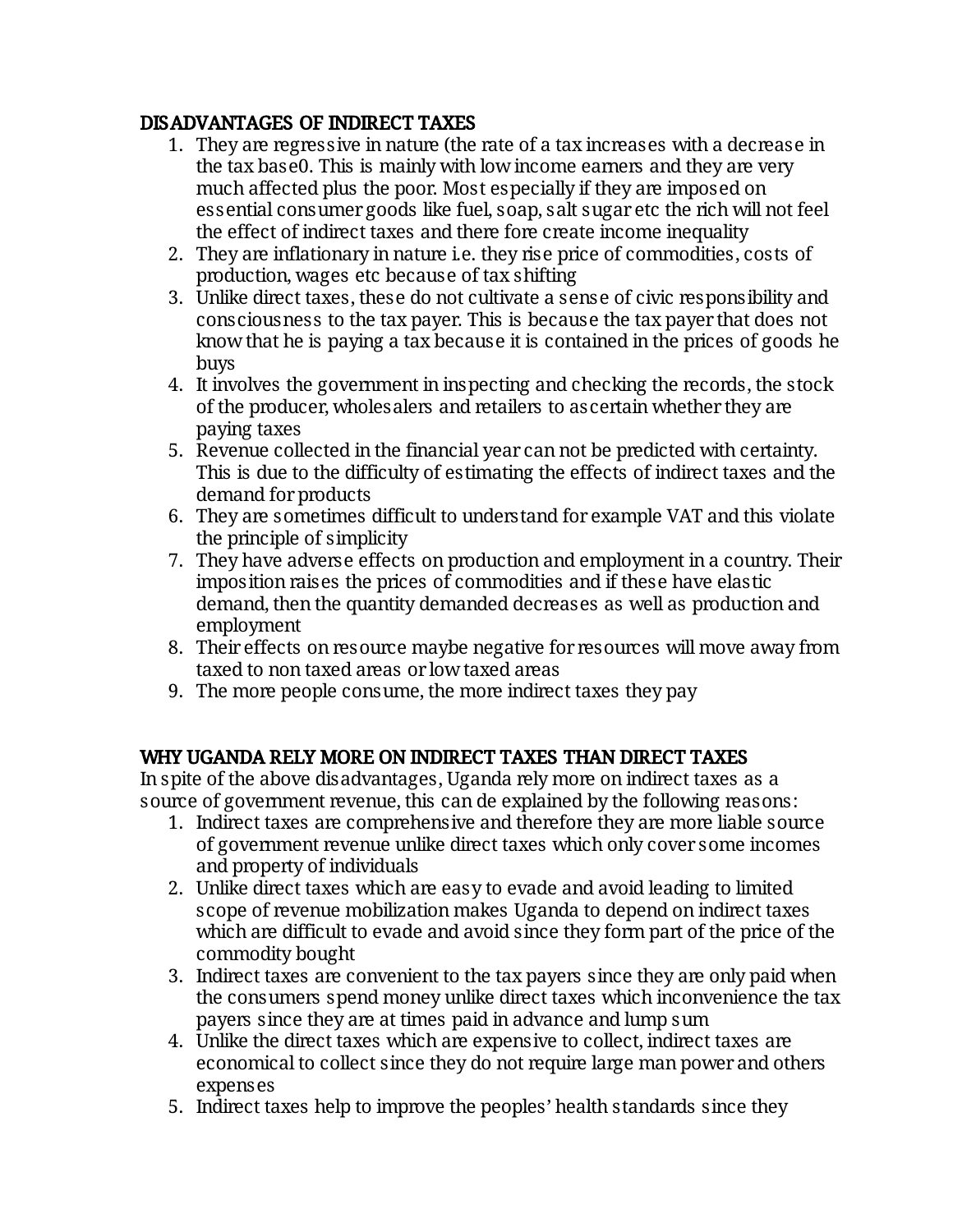check on consumption of demerit goods like cigarettes unlike direct taxes which can not reduce consumption of harmful goods

- 6. Indirect taxes are less felt and resented since they are part of the price of the commodities bought unlike direct taxes which directly affect the incomes and property
- 7. Unlike direct taxes. Indirect taxes particularly high import duties help to correct the country's' BOP position by reducing volume of imports
- 8. Unlike direct taxes which are less flexible, indirect taxes in Uganda are more flexible since their rate can be adjusted to meet the changing requirements of the country
- 9. Unlike direct taxes which discourage hard work, indirect taxes in Uganda are not a disincentive to effort and initiative since they encourage hard work so as to afford commodities
- 10. Indirect taxes in Uganda increase tax revenue since they are impartial they are paid by all groups of consumers unlike direct taxes which discriminate some people from paying the taxes
- 11. Indirect taxes help to re-distribute income in Uganda when selectively imposed un like direct taxes which can not easily be used to re-distribute income since the are usually rejected
- 12. Unlike direct taxes, indirect taxes can be used to protect the domestic and infant industries from well established foreign firms
- 13. The narrow tax base in Uganda partly due to the absence of large scale business units and the big size of the subsistence sector. These limits the opportunities for raising adequate revenue through the direct taxes hence the reliance on indirect taxes

### OBJ ECTIVES OR RATIONALE OR REASONS OR J USTIFICATIONS OR PURPOSES OR **NEEDS FOR TAXES**

- 1. To generate government revenue. Taxes are charged in order to get government revenue needed to provide better social series to the public in form of better roads, hospitals, schools, power supply etc.
- 2. To protect domestic firms and producers from aggressive foreign competition. The government imposes taxes in form of import duties so as to increase the price of imports and reduce their importation to protect domestic infant industries.
- 3. To ensure equitable distribution of income. (Income equality). The government imposes progressive taxes in order to reduce the high incomes of rich people so as to subsidize the poor and improve on their standards of living.
- 4. To discourage production or consumption of harmful products. The government charges high taxes on harmful products so as to reduce or discourage their level of consumption in order to protect peoples' health in the country.
- 5. To discourage dumping. The government charges high taxes on certain products that are sold at the home market at a lower price compared to the price in their home country so as to discourage their importation.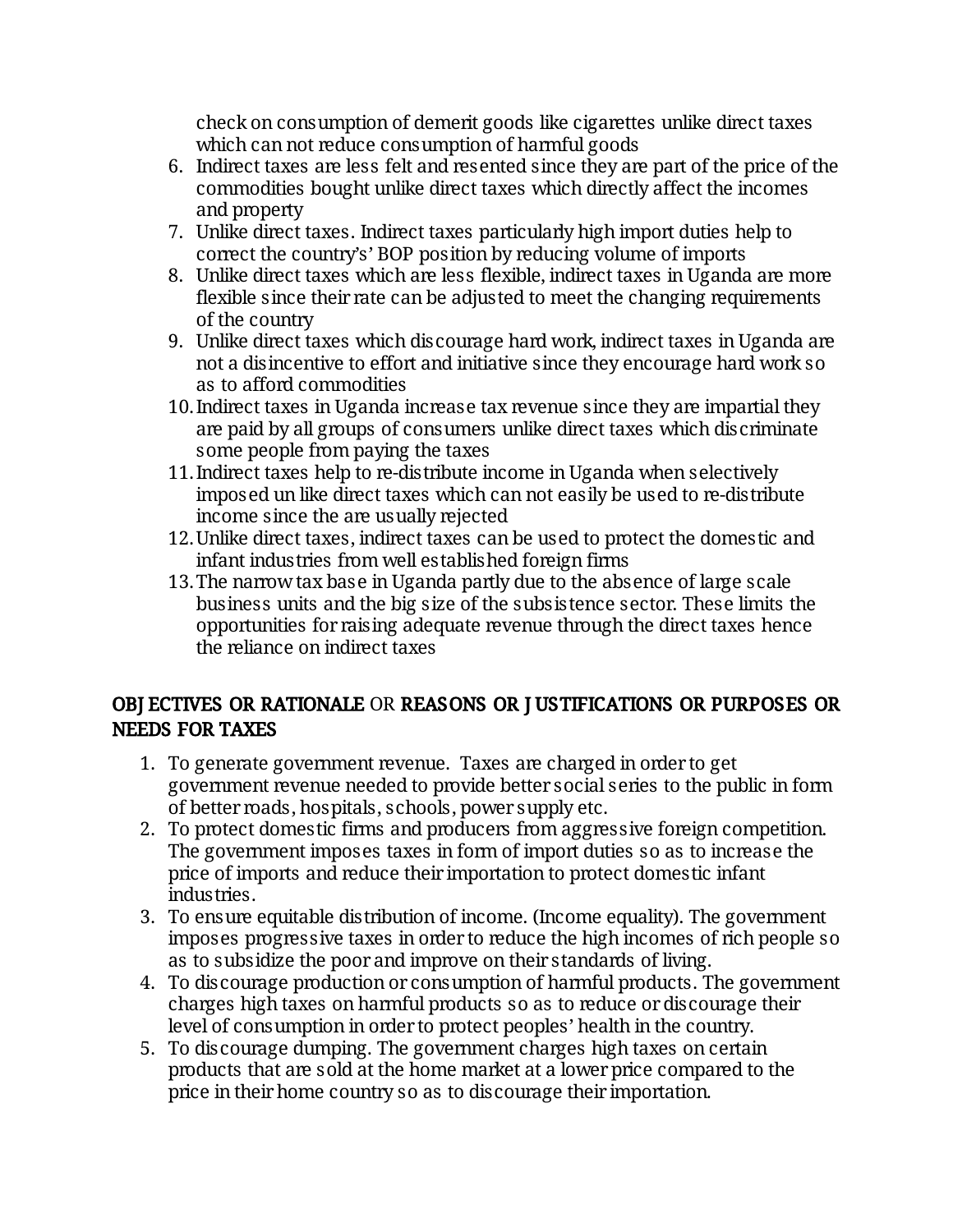- 6. To control monopoly power in the country. Specific and lamp sum taxes are charged in order to reduce profit levels of monopolists and their adverse effects of over exploitation of consumer products of poor quality goods.
- 7. To improve on the country's balance of payment position. The government charges heavy import duties to discourage imports and charges low taxes on exports to encourage exportation of goods and services so as to have earnings on exports exceeding expenditure on imports
- 8. To control demand pull inflation. High direct taxes are charged on incomes of individuals to reduce their disposable income and purchasing power (demand) which is not matched with the level of output produced.
- 9. To influence resource allocation in an economy. The government imposes low taxes on some sectors like education, health so as to attract people to invest in such sectors and charges high taxes on some sectors to discourage investments in such sectors.
- 10. To retaliate against taxes imposed by other countries. Taxes are imposed as a way of revenge against other countries that would have earlier on imposed heavy duties on goods coming from other countries or home countries.
- 11. To promote regional economic integration. The government charges low taxes on products of member countries so as to encourage trade among the member states.
- 12. To provide a mechanism through which the government charges those who use its facilities like roads, public toilets, policy etc.
- 13. To recover community wealth which individuals have obtained not as a result of their efforts but as a result of the efforts of other people e.g. death duty is charged for this purpose.

### Revision Questions

- Why is it necessary to levy taxes in your country?
- Why is there need to impose taxes in your country?
- Explain the reasons of imposing taxes in your country.

Explain the merits or benefits or advantages or positive effects or impacts or importance of paying taxes in your country. Approach: Use 'es' tenses on merits

# ADVANTAGES OF PAYING OR LEVYING TAXES.

- 1. Paying taxes helps to generate government revenue which is used in constructing infrastructures like roads, hospitals, schools and so many others.
- 2. Paying taxes helps to protect domestic funds and procedures from aggressive foreign competition through the government imposing taxes in form of import duties so as to increase the price of imports.
- 3. Buying taxes helps to ensure repeatable distribution of income or income inequality through the government imposing progress taxes to reduce on the high incomes of rich people.
- 4. Paying taxes helps to discourage production of harmful products through the government imposing high taxes on harmful products.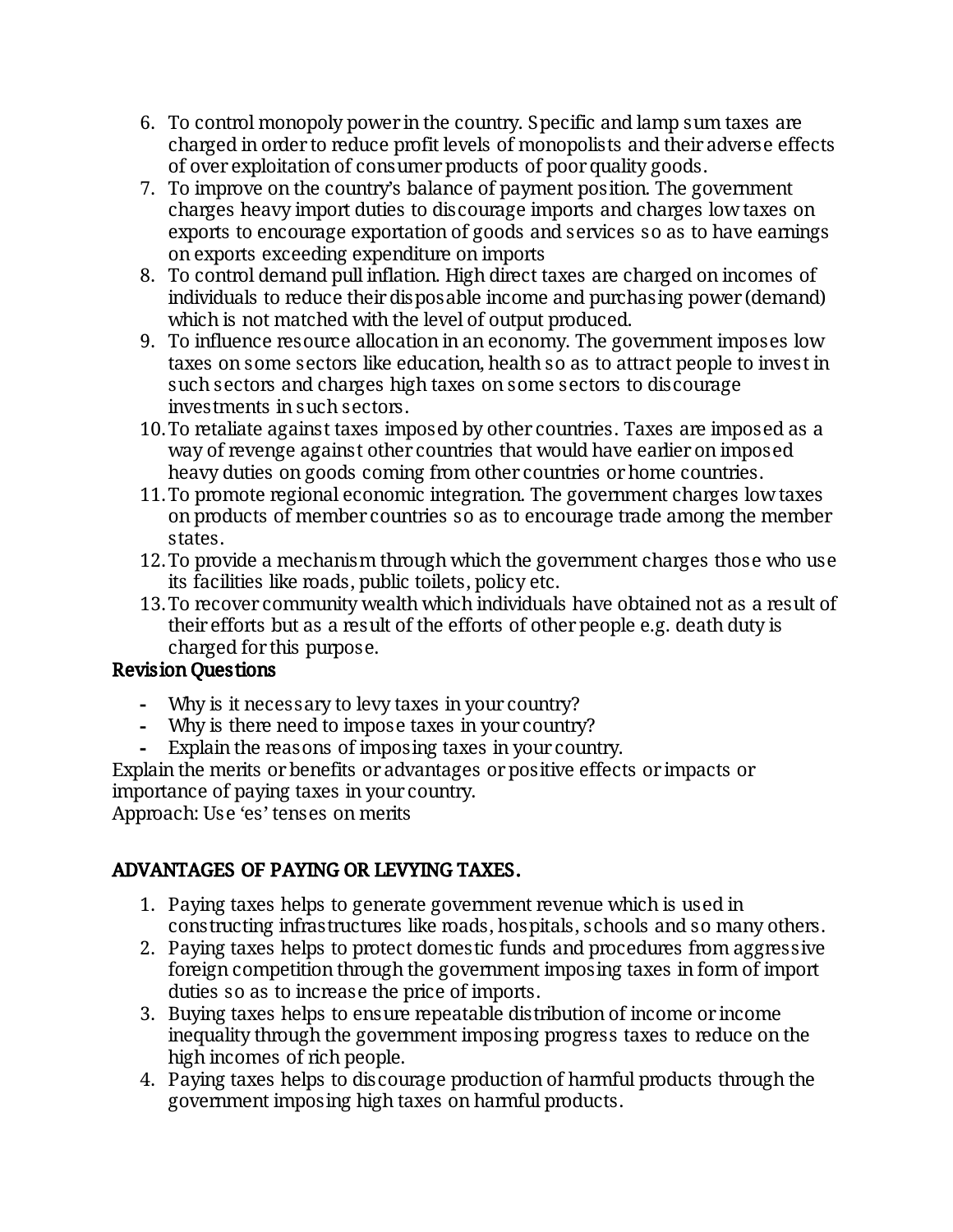- 5. Paying taxes helps to improve on the country's balance of payment position through the government charging heavy import duties.
- 6. Paying taxes helps to control the demand full inflation through direct taxes being charged on incomes of individuals.
- 7. Paying taxes helps to discourage dumping since the government charges high taxes on certain products that are being sold at the home market.
- 8. Paying taxes helps to influence resource allocation in a given economy since the government imposes low taxes on some sectors like education health and so many others.
- 9. Paying taxes helps to provide a method through which the government charges those who use its facilities like roads, public toilets and so many others.
- 10. Paying taxes helps to recover community wealth in which individuals.....

#### DEMERITS OR DISADVANTAGES OR NEGATIVE EFFECTS OF PAYING TAXES OF TAXATION

- 1. It reduces the welfare of people. Direct taxes charged reduce the disposable income of taxe payers and their purchasing power hence subjecting them to poor quality goods and services.
- 2. Some taxes worsen the problem of income inequality. Heavy taxes imposed on commodities which are consumed by the poor widen the gap between the rich and the poor.
- 3. They encourage smuggling of trade malpractices. Uniform taxes charged force the disadvantaged groups to practice smuggling which retards development of the country.
- 4. They discourage investments. This causes the country to reduce personal savings due to reduced disposable income.
- 5. High taxes make the ruling government unpopular and this leads to political insecurity in the country in form of strikes etc.
- 6. Some taxes discourage hard work or kill the incentive to work high taxes reduce the attitude of hard work in people.
- 7. Import duties shield or protect domestic industries which lead to production of poor quality good since they reduce direct competition from direct firms.

# The Uganda Revenue Authority (URA)

The URA and local government Administration are two tax authorities in Uganda. The URA is responsible for the central government revenue and the local government administration is responsible for the collection of local government revenue. The URA was formed by the government on  $5<sup>th</sup>$  September 1991 to modernize the process of tax administration and reduce the revenue leakage and corruption in the tax administration.

## ROLES OF URA

- To assess and collect taxes.
- To account revenue collected by the ministry of finance.
- To facilitate trade and investment and advice government on matters of policy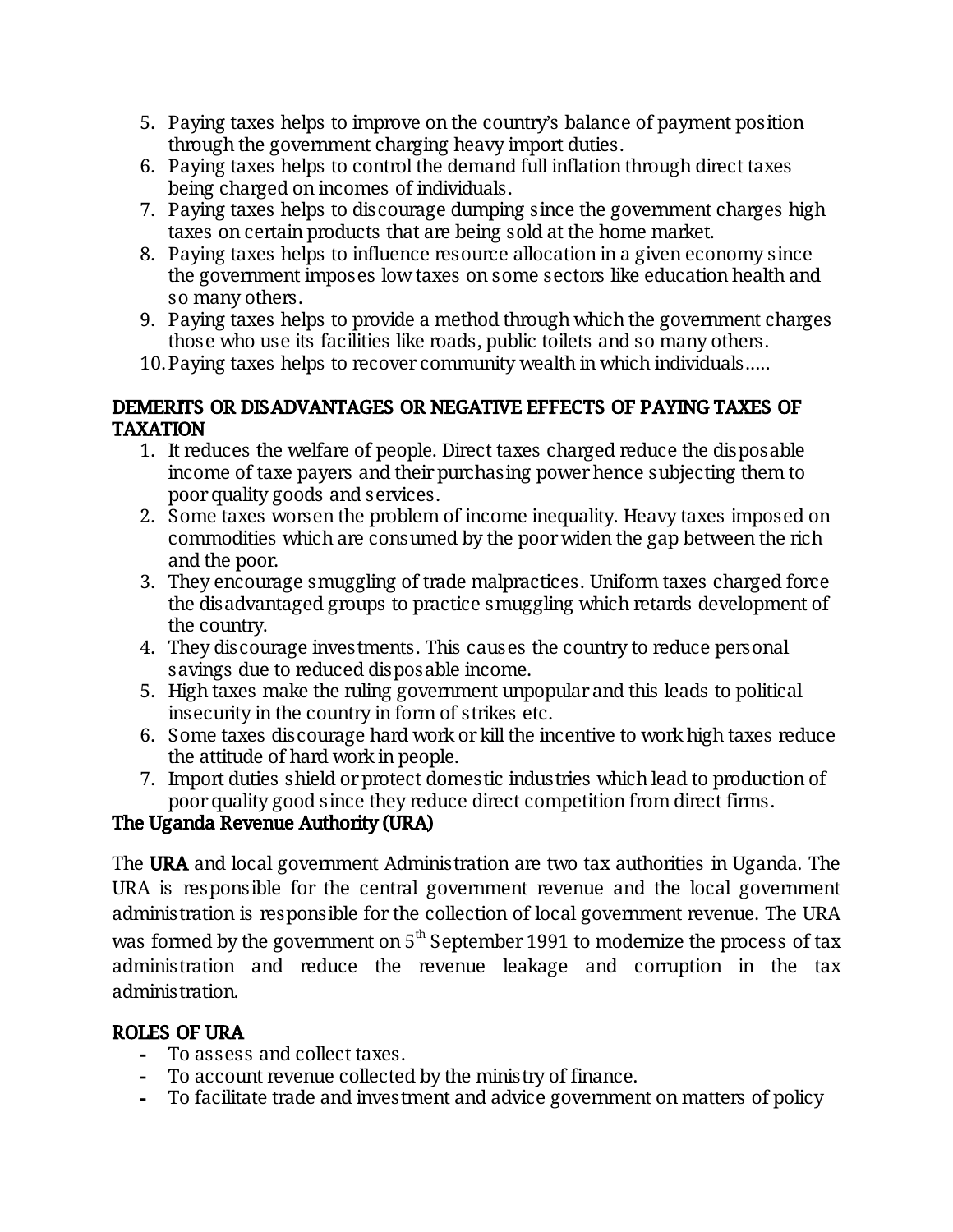related to tax and revenue administration.

### TAXES COLLECTED BY URA

a)International trade taxes. These are collected on goods entering or leaving the country. In Uganda, this role is performed by the customs and excise department. The taxes collected include import duty, export duty, VAT, withholding tax, excise duty and environmental levy.

b) **Domestic taxes.** These are collected by URA under the domestic Taxes Department. They include income tax, VAT and excise duty.

### Taxes collected by local authorities

All local government administration authorities are responsible for collecting local government revenue. They include the districts, town councils, city councils and municipalities. These local authorities collect taxes like property tax in cities and towns; sign post fees and trading licenses among others

#### TAX CLEARANCE PROCESS

**Tax clearance** refers to the process of certifying that one has completed his/hertax obligation i.e. has cleared the tax. Tax clearance process involves the following: **Tax identification number** (TIN). It refers to the computer number assigned to the tax payer for identification purposes. It is important for purposes of reference, issuing tax clearances etc

Tax authorities. These are bodies responsible for levying/imposing taxes on the tax payers. In Uganda we have the central government represented by URA and the district administration authorities

## TAX COMPLIANCE

**Tax compliance** refers to the degree to which the tax paying community/tax payers meet the tax obligations as set by the appropriate legal and regulatory authorities. Or

This is the degree to which tax paying community meets the tax obligations as set out in the appropriate legal and regulatory provision

Tax payers who are complaint make timely, accurate and proper deliberations to the tax authority and voluntarily settle all the due tax liability. Tax payers who are not compliant avoid taxes

#### Levels of tax compliance

The level of tax compliance depends on the tax payers' attitude and knowledge and there are principally four levels;

- 1. Taxpayers who are fully compliant and are willing to fulfill their obligations voluntarily.
- 2. Taxpayers who reluctantly comply. These know that non-compliance would be expensive and accordingly comply
- 3. Taxpayers who show slight resistance to compliance. This mostly arises from lack of knowledge. When such are advised and pressure is put on them, they pay.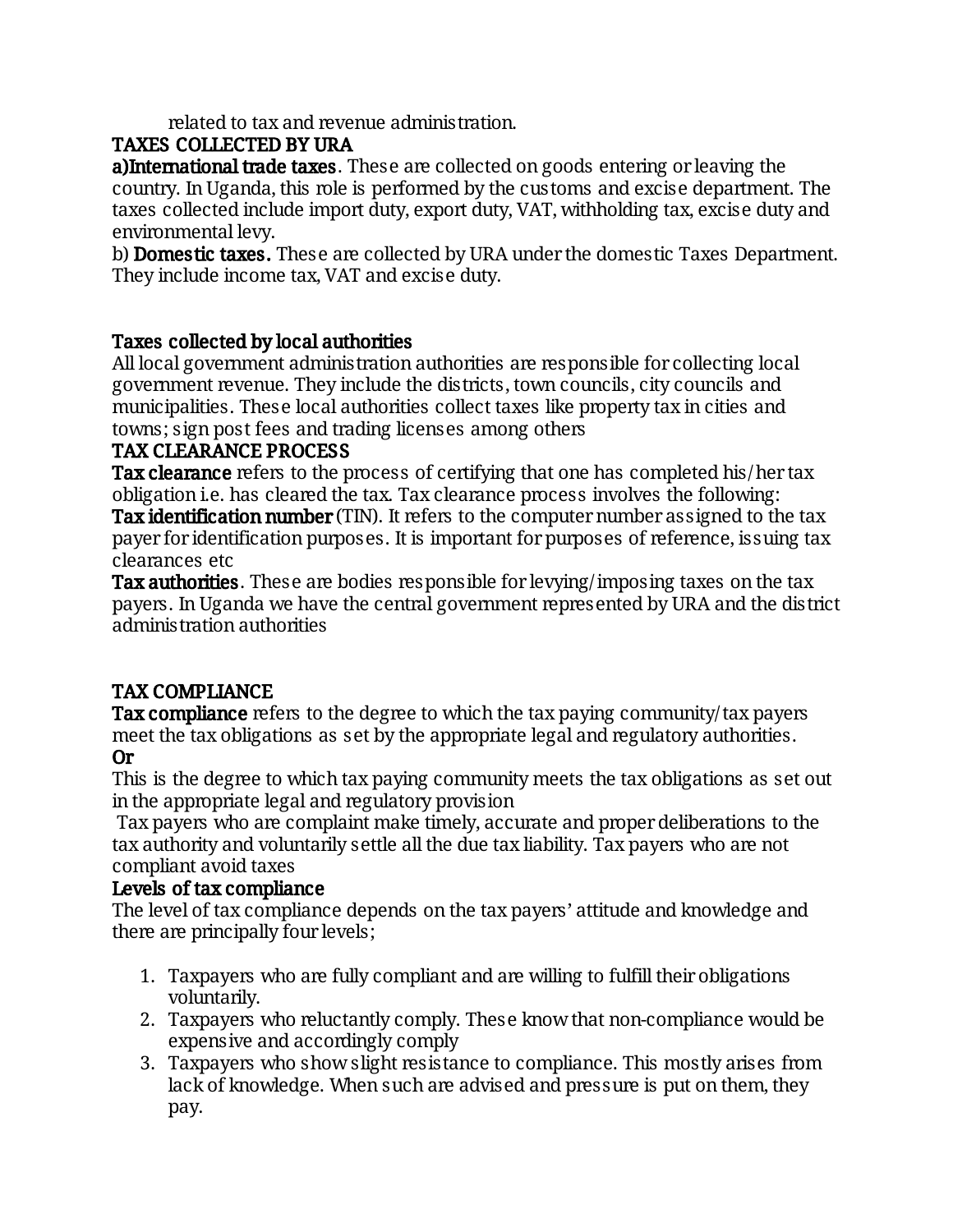4. Those who are non-compliant and exhibit outright resistance to meeting their obligations. This includes some who take pride in failing the tax authority.

### FACTORS INFLUENCING/DETERMINING/AFFECTING TAX COMPLIANCE

- 1. The extent to which a tax system is equitable. Equitable tax system encourages tax compliance since people who earn the same level of income are subjected to the same tax rate but inequitable tax system discourages tax compliance since it favours some and affect others
- 2. The extent to which tax laws and the tax regulatory framework is easy to understand. A tax system which is easy to understand by both the tax payers and collectors promote tax compliance but complicated tax laws and long administration processes discourage tax compliance since tax payers and collectors do not understand why it should be paid, how to pay etc.
- 3. The extent to which the laws and rules are applied consistently and fairly. Consistence in application of tax laws and rules promotes tax compliance since tax payers know the effects of not paying the taxes in time but inconsistent application of the rules leads to non-tax compliance because tax payers use loopholes in the tax system to evade paying taxes imposed on them
- 4. The quality of tax administration/the extent to which tax administration is qualitative is also very important factor. Tax administration which reflects t professionalism, integrity and good customer care exhibited by the tax collectors encourages tax compliance because it builds trust and confidence of the tax payer in the tax authority. But poor quality of tax administration with high levels of corruption and poor methods of collection leads to low tax compliance
- 5. The level of popularity of the government and quality of governance/the extent to which the government is popular. A popular government encourages tax compliance since people develop trust and confidence in it due to its good governance, honesty and accountability for public revenue. But a government which is unpopular or corrupt discourages tax compliance.
- 6. The quality of business management by the tax payers/the extent to which the business is managed well. A business which practices proper record keeping, business organization and business ethics promotes tax compliance but a business mismanaged by the tax payer with poor record keeping leads to low tax compliance because it is difficult to fulfill the tax compliance in time
- 7. The extent to which the business is well funded/Availability of funds. Firms with financial problems tend to have low tax compliance but a business which is adequately funded promotes tax compliance.
- 8. The extent to which the tax rates are favourable/level of tax rates. Low tax rates imposed on tax payers encourage tax compliance since tax payers are less burdened but high tax rates discourage tax compliance since they heavily fall on tax payers
- 9. The extent to which the tax system is productive. A product tax yield i.e. used to provide social services to people encourages tax compliance since tax payers benefit from it but unproductive tax yield/system discourages tax compliance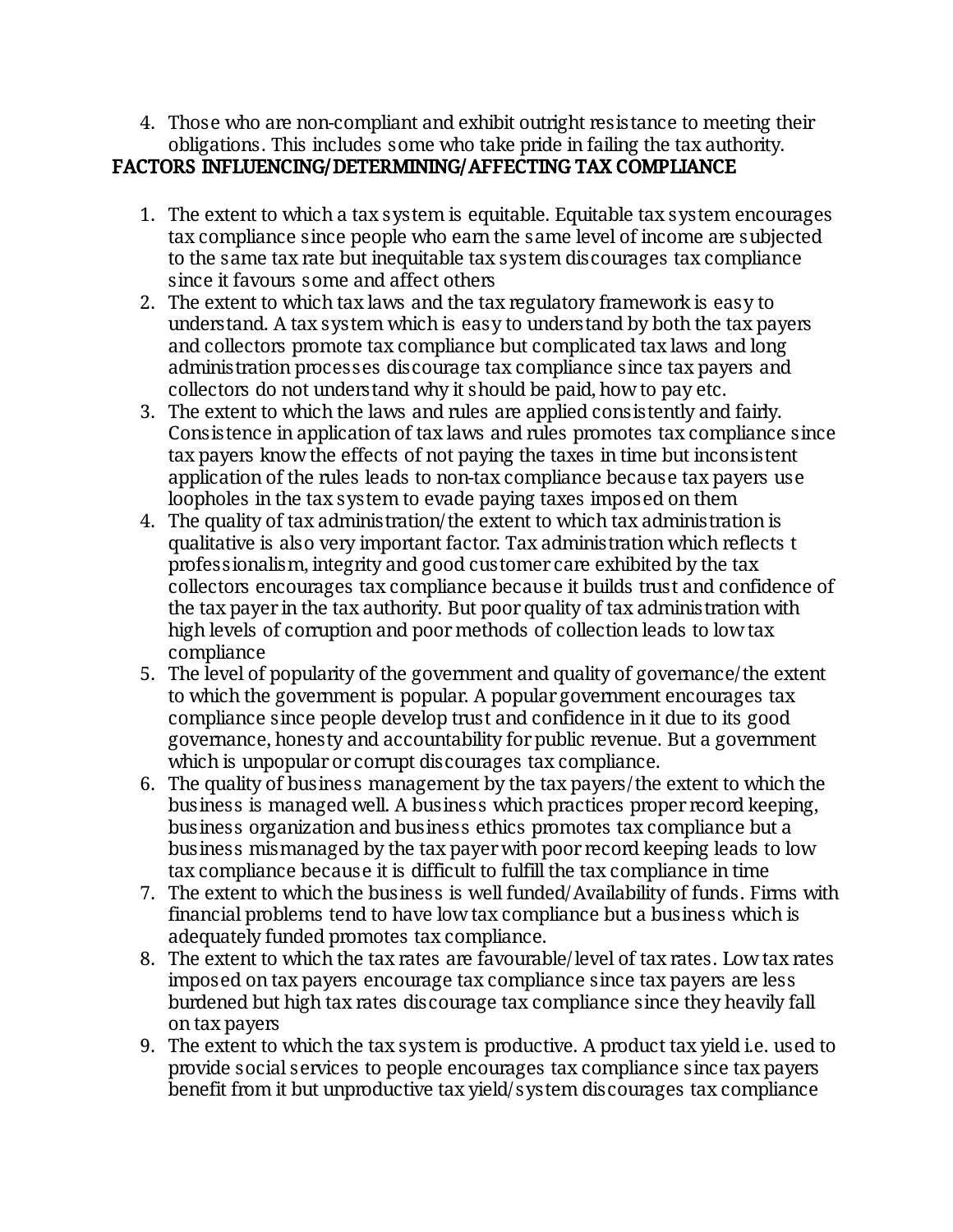since tax payers do not see the benefits of paying the tax

- 10. The extent to which the tax system is convenient. The level of tax compliance is high for a tax system that is convenient i.e. collected at a time when the tax payer has the means to pay for during harvesting periods for farmers or at the end of the month for salary earners but inconvenient tax system discourages tax compliance since it collected at inappropriate time
- 11. The extent to which the tax system is certain. A tax system which is certain to the tax payers i.e. when they are aware of the amount to pay, reasons for paying it, when to pay it and the method to use while paying it encourages tax compliance but uncertainty of the tax system discourages tax compliance
- 12. The extent to which the tax system is comprehensive. A comprehensive tax system i.e. that one charged on varoius entities/activities encourages tax compliance since it possess less effect on the paying community but a narrow tax system discourages/leads to low tax compliance since it heavily falls on the tax payers
- 13. The extent to which the tax system is flexible. A flexible tax system i.e. that one which changes with the prevailing economic conditions of the tax payer encourages tax compliance but a tax system which does not change with the changing economic conditions of the tax payer leads to low tax compliance
- 14. The extent to which the burden of tax is distributed to all potential tax payers. Equal distribution of the tax burden to all potential tax payers promotes tax compliance but uneven distribution of the tax burden discourages tax compliance
- 15. The extent to which the tax system is economical. An economical tax system i.e. that one which involves less costs in collecting it compared to the tax yield encourages tax payers to pay the taxes imposed on them hence leading to high tax compliance but uneconomical tax system which involve paying a lot of money to tax collectors than what is collected creates resentment in tax payers hence leading to low tax compliance

#### REVISION QUESTIONS

- Examine the factors influencing the level of tax compliance in your country
- Account for low tax compliance/non tax compliance in your country
- Suggest ways of encouraging tax compliance in your country

## The following are reasons for low tax compliance in my country

- 1. Unpopularity of the government
- 2. Poor quality of management of the business
- 3. Poor quality of tax administration
- 4. High tax rates
- 5. Uncertainty of the tax system
- 6. Inconvenient tax system
- 7. The tax base is narrow
- 8. Inequality in the distribution of the tax burden
- 9. Inconsistence in implementing tax laws and rules
- 10. Non economical tax system
- 11. Ignorance of people about the benefits of paying taxes
- 12. Low level of income of the tax paying community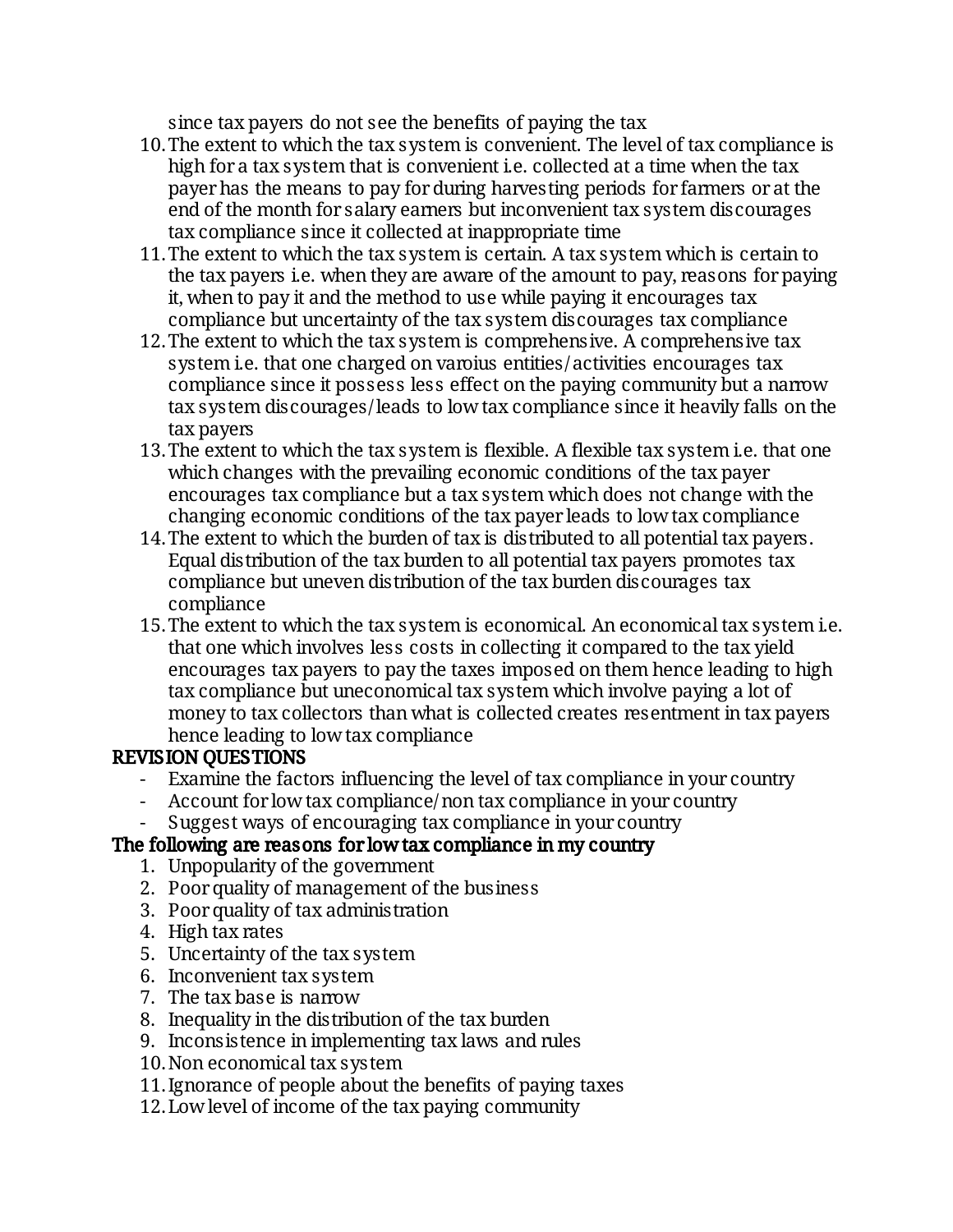13. Rigidity of the tax system

#### The following are ways of encouraging tax compliance in my country

- 1. Ensuring transparency in the tax system/reducing corruption and embezzlement of tax revenue
- 2. Simplifying the tax system
- 3. Sensitizing the masses on the role of taxation
- 4. By making the tax system equitable
- 5. Developing a tax payer friendly system of tax collection
- 6. Ensuring a high degree of political stability so as to boost economic activities
- 7. Making the tax system more productive
- 8. Charging lower tax rates
- 9. Widening the tax base
- 10. Shortening the tax payment procedure
- 11. Being consistent in implementing tax laws/imposing tax penalties
- 12. Praising and rewarding compliant tax payers
- 13. Publishing a shame list of non compliant tax payers
- 14. Employing trained personnel to assess and collect the tax

#### Explain the problems/challenges facing tax administration in your country The following are challenges facing tax administrators in my country

- 1. Inadequate funding by the government. This makes transportation of tax collectors difficult, paying tax collectors and administrators etc.
- 2. High levels of unemployment/low level of income of tax payers. This leads to low tax yield and a high level of tax evasion since potential tax payers luck the means to pay the taxes imposed on them
- 3. High levels of corruption and embezzlement of public revenue among tax collectors. This has led to loss of confidence by the tax payers in tax administrators
- 4. Inadequate skilled labour to assess and collect the tax. This has affected the implementation of tax laws, collection and assessment
- 5. Ignorance of the public about benefits of taxation. This has created resistance in the tax paying community
- 6. High levels of tax evasion. This has increased the costs of tax collection in the country because of high expenditure on tracing tax evaders
- 7. Trade mal practices like smuggling of goods which leads to low tax yield
- 8. Political instabilities in some parts of the country. The increased riots, demonstrations and strikes in the country have made the tax collection process verydifficult
- 9. Poor management of businesses by tax payers. This is manifested in the poor book record keeping and unethical behaviors which lead to high non tax compliance
- 10. Language barrier. This is due to many tribes in the country and yet taxes are assessed in all parts of the country
- 11. Unfavourable climatic conditions for example heavy rains, floods, land slides etc which make tax collection difficult
- 12. Conflict of interest between politicians and tax authorities. This leads to sabotage of taxation bills in the parliament and mobilizing people by politicians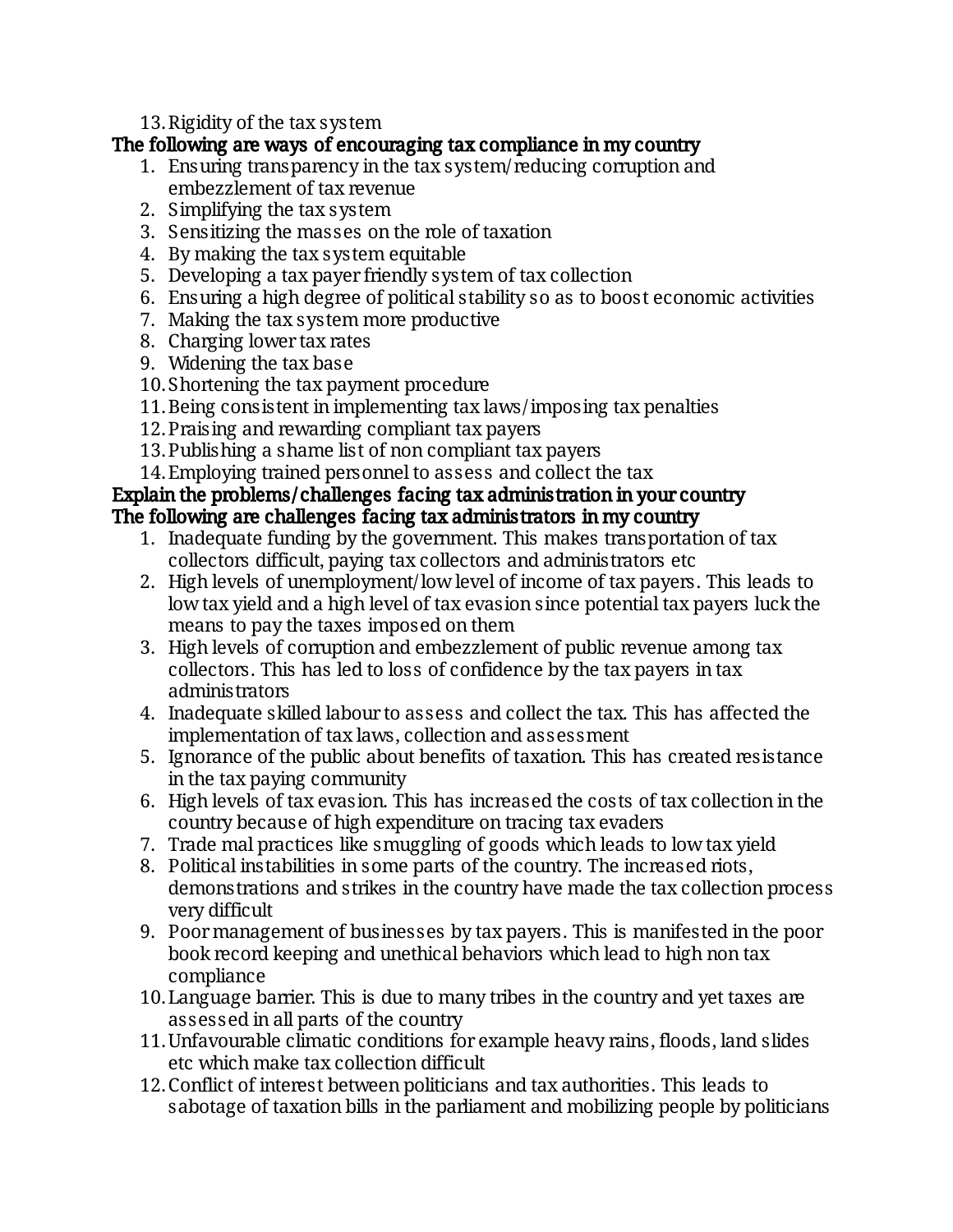not to pay the taxes imposed on them

- 13. Existence of a large subsistence sector. This limits economic activities which can be taxed leading to a narrow tax base
- 14. High rate of inflation. This reduces the taxable income of tax payers due to high expenditure on goods and services
- 15. Complicated tax laws and systems. Some tax systems are difficult to understand by the tax payers hence facing challenges in implementing them

### Suggest possible ways of overcoming the above challenges

#### **BUSINESS COMPETITION**

Competition is the battle between businesses to win consumer acceptance and loyalty.

It is an art, a science and a practice. It is all about creating value, capturing and retaining it.

#### TYPES OF COMPETITION IN BUSINESS

There are many things one can do to win the competition. These include the following.

- i) Pricing competition. This type of competition involves charging different prices for the same commodity so as to win customers for example charging low prices compared to competitors
- ii) Product presentation and appearance competition. This type of competition includes the way one decorates his business premises, the way the sales person dresses, color of the product, wrappers or containers and neatness in packaging. There are many useless products on the market that sell like hot cakes due to the way they are packaged. It is therefore important to pay great attention to the way you package your goods.
- iii) Quality competition. His type of competition involves producing a product that satisfies the needs of customers. The quality of the product is the most significant competitive advantage over other people in one's business. The quality of the product determines the precision of the work done. The better the product, the more suitable for use .Also, good quality products live longer than poor quality ones and attract more customers and thus a larger share of the market is attracted by the enterprise.
- iv) Added convenience competition. This competition includes staying open late or during lunch when other businesses are closed. E.g. some commercial banks work for long hours on weekends. One could also offer something for nothing to the customer.
- v) Customer care competition. This type of competition involves winning customers

in terms of treating them well One should always treat customers with respect

because people always choose to go where they are treated with dignity.

#### FACTORS TO CONSIDER IN ANALYSING COMPETITION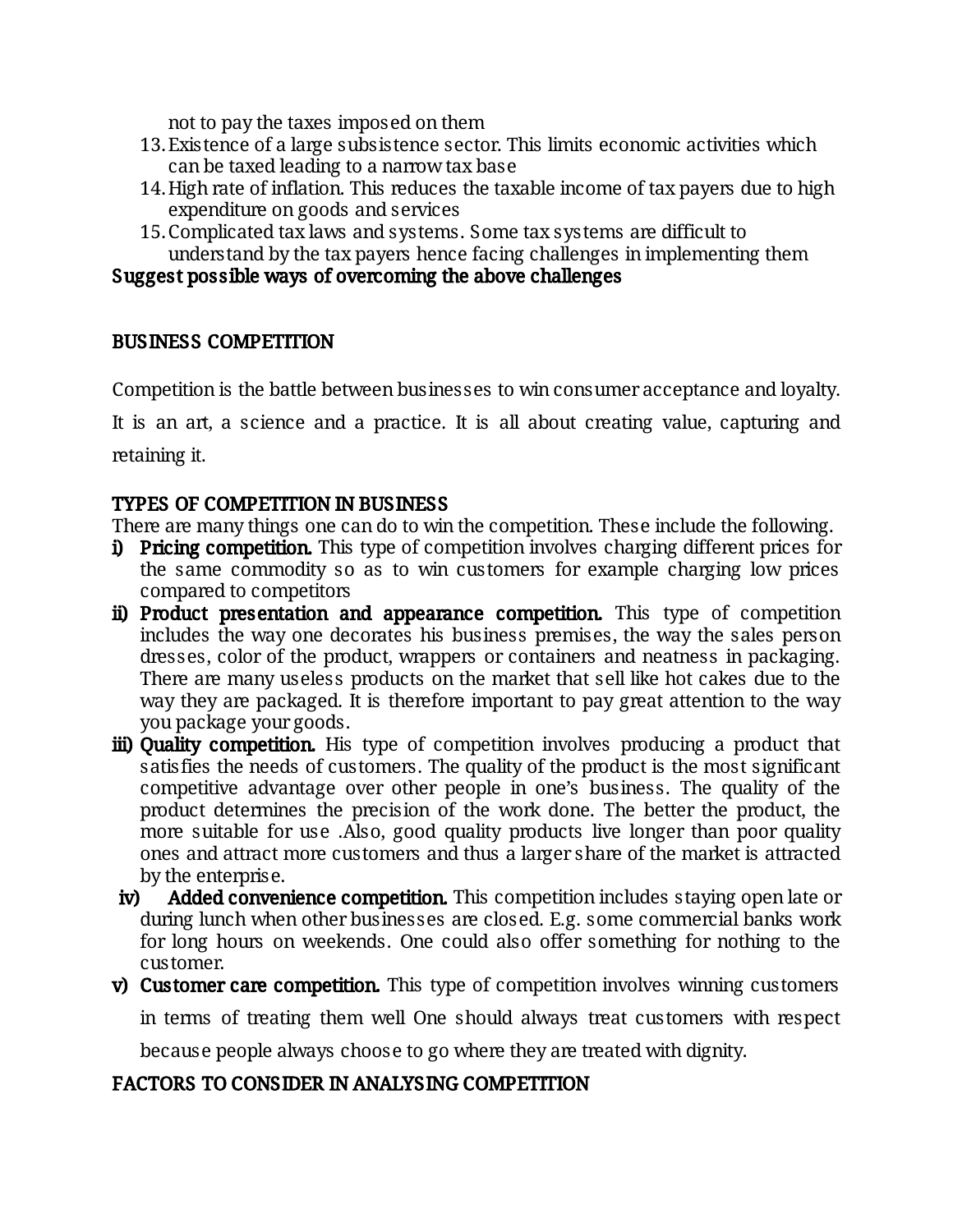The following are some of the things that should be considered when analyzing competition:-

- Size of competition/number of competitors. A large number of competitors implies a high level of competition but a small number of competitors implies a low level of competition
- Profitability of competitors. High profits earned by competitors means that there is stiff competition with the entrepreneurs' business but low profits earned by competitors means low competition with the competitors, business
- Ouality of substitute products or services. High quality products produced by competitors indicates a stiff competition with the entrepreneurs' business but low quality products produced by competitors implies low competition with the entrepreneurs'business
- Hours of operation. Added hours of operation for example early morning and late evening indicates a high level of competition among businesses but normal hours of serving customers implies low competition existing between businesses
- Skills/quality of personnel employed. Use of highly skilled personnel for example sales personnel indicates a high level of competition among business but use of unskilled/semi-skilled personnel implies low competition
- Servicing, warranting and packaging
- Methods of selling and distribution channels. Use of personal selling and a long distribution channel shows stiff competition in businesses but selling directly to customers implies low level of competition
- Location of businesses. Strategic location of businesses in a particular place implies stiff competition but locating businesses in inaccessible places/less strategic places implies low competition among businesses
- Level/nature of advertising. Persuasive advertising in businesses implies stiff competition/high level of competition but informative or no advertising in businesses implies low competition in such businesses
- Promotional methods/ level of product promotion. A high level of product promotion among businesses implies a high level of competition but low promotional activities in the business implies less competition
- Level of reputation of the company. A high level of reputation of the business implies a low competition with other businesses but a low level of reputation of the business implies high competition with competing businesses
- Inventory levels. High inventory levels implies high competition due to the need for continuous supply of products but low inventory levels implies low competition among employees
- **Quality of customer care.** Good customer care in businesses implies high competition but poor customer care among businesses indicates low competition among businesses
- Price charged on similar products. Low prices charged on similar products indicates high competition among businesses but high prices charged on similar products by the entrepreneur's business indicate low completion of the businesswithotherbusinesses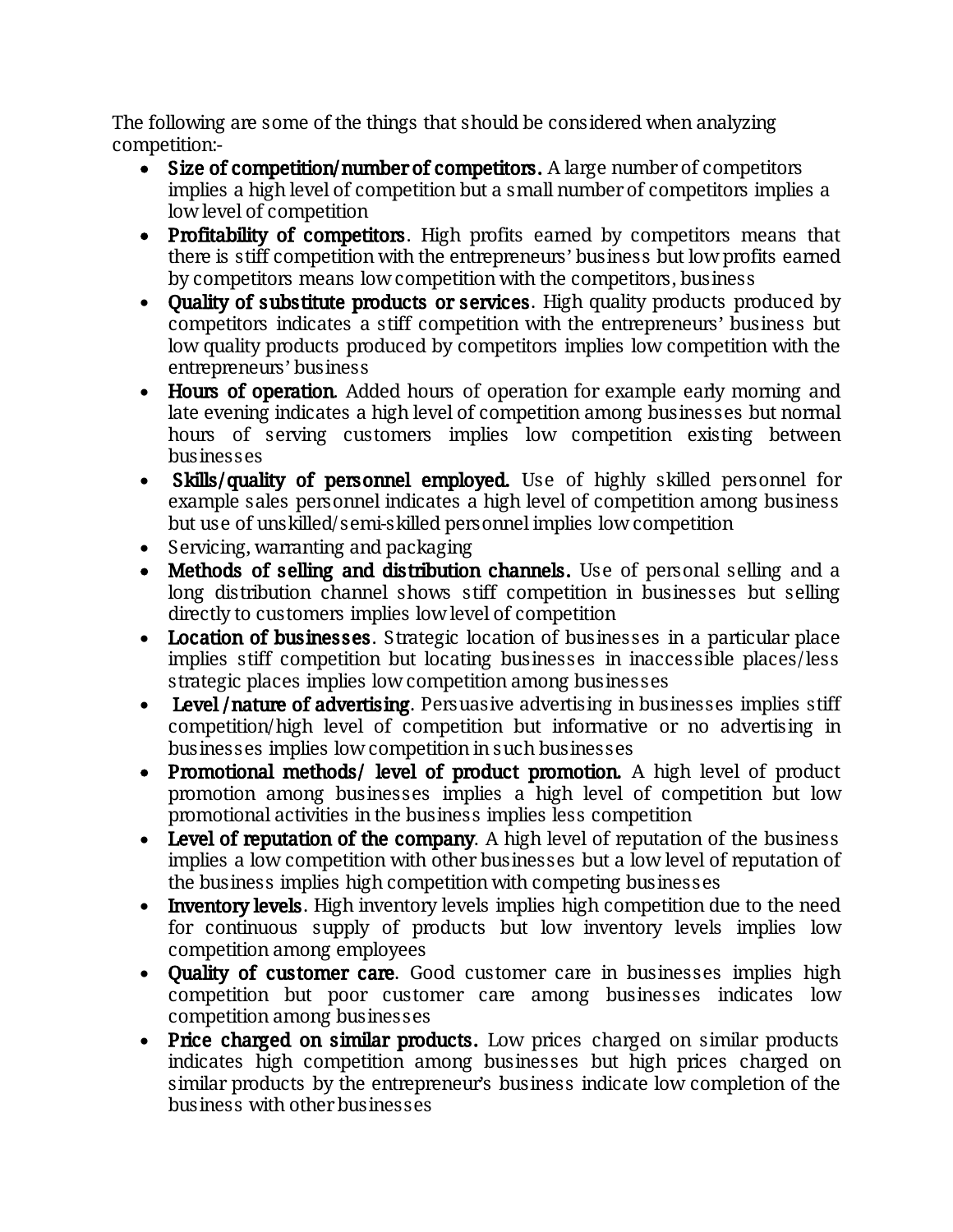• Product added advantages/warrantees offered. Excessive benefits attached on a commodity imply high level of competition among the businesses but less benefits attached on commodities imply low competition

### INDICATORS OF AN INCREASE IN THE LEVEL OF COMPETITION

- Decrease in the demand for the business products
- Decrease in sales
- $\bullet$  Increased advertising/sales promotion by competitors
- Increased complaints by customers
- Increased labour turnover in the enterprise
- Improved customer care
- Increased product added advantaged
- Increased customer convenience
- Improved methods of selling
- Improved after sales services
- $\bullet$  Increased number of rival firms
- Increased in-service training for workers
- Demand for wage increment by employees

### 8a) The following are the aspects an entrepreneur can address to win competition

- Pricing. A similar service/product should be offered at a cheaper price, one stands a better chance of winning the customer's loyalty.
- Presentation and appearance. This includes the way one decorates his business premises, the way the sales person dresses, color of the product, wrappers or containers and neatness in packaging.
- Production of good quality products. Good quality products live longer than poor quality ones and attract more customers and thus a larger share of the market is attracted by the enterprise.
- Added convenience. This includes staying open late or during lunch when other businesses are closed. E.g. some commercial banks work for long hours on weekends. One could also offer something for nothing to the customer.
- Positive attitude towards the customers. One should always treat customers with respect. People always choose to go where they are treated with dignity.
- Rewarding loyal and regular customers like by giving them gifts, prizes, inviting them to get together parties etc
- Offering credit to loyal and credit worthy customers
- Communicating regularly with the customers like by communicating to them major changes in the business, availability of new products etc.
- Maintaining up to date records of regular, loyal and big customers and recognizing them when they call or come to the business
- **Providing appropriate after sales services** like offering delivery services, proper packing of goods bought for easy carrying, helping to install the product bought at the customer's premises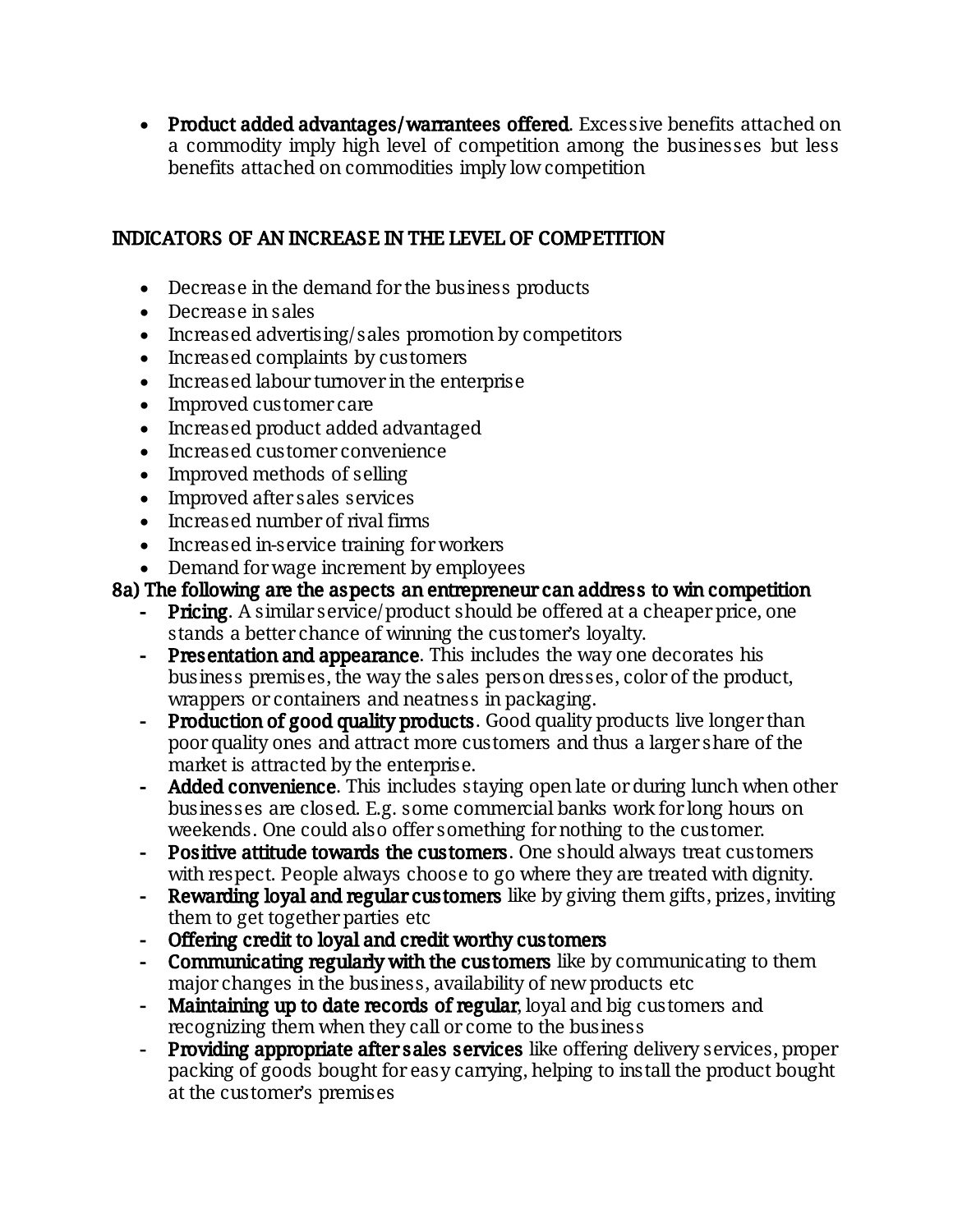### b) The following are factors affecting competition

Give neutral points and explain them on both sides

- i) Mobility and accessibility overlap. Travelling opens up a wider geographical area for competition hence high level of completion but immobility/shorter distances reduce competition.
- ii) Product overlap. This refers to the selling of products by different kinds of establishments that are similar or identical to each other. Big discount stores, some times combined with grocery stores provide one-stop shopping for all customers' needs. This reduces completion but dealing in one product increases competition
- iii) Substitution. Availability of many substitutes increases competition but few substitutes in the market reduce competition
- iv) Public awareness. Increased awareness of the product, its quality and other features creates brand loyalty hence reducing the level of competition but ignorance of customers about the product features increases the level of competition
- v) Product priority. A preferred product reduces competition but un preferred product leads to high competition

#### How can entrepreneurs improve on their competitive advantage in business?

- $\bullet$  Through intensive advertising
- Improving customer care services
- Improving customer convenience
- Through competitive pricing
- Through every day low pricing
- Through product over lap
- Using attractive packaging materials
- Improving the quality of products
- Offering credit facilities
- $\bullet$  Giving discounts
- Carrying out promotional sales
- Motivating business employees
- Training employees
- Merging with weak competitive firms
- Face lifting/painting business premises
- Maintain good corporate image

#### Effects of competition

- It leads to better customer satisfaction/production of better quality products. The producers and sellers ensure that they produce high quality goods and services and any other activity that ensures maximum customer satisfaction in order to attract more customers
- It promotes more efficient production; it makes producers more pro-active in discovering more efficient production methods like use of fewer raw materials and time to produce better goods.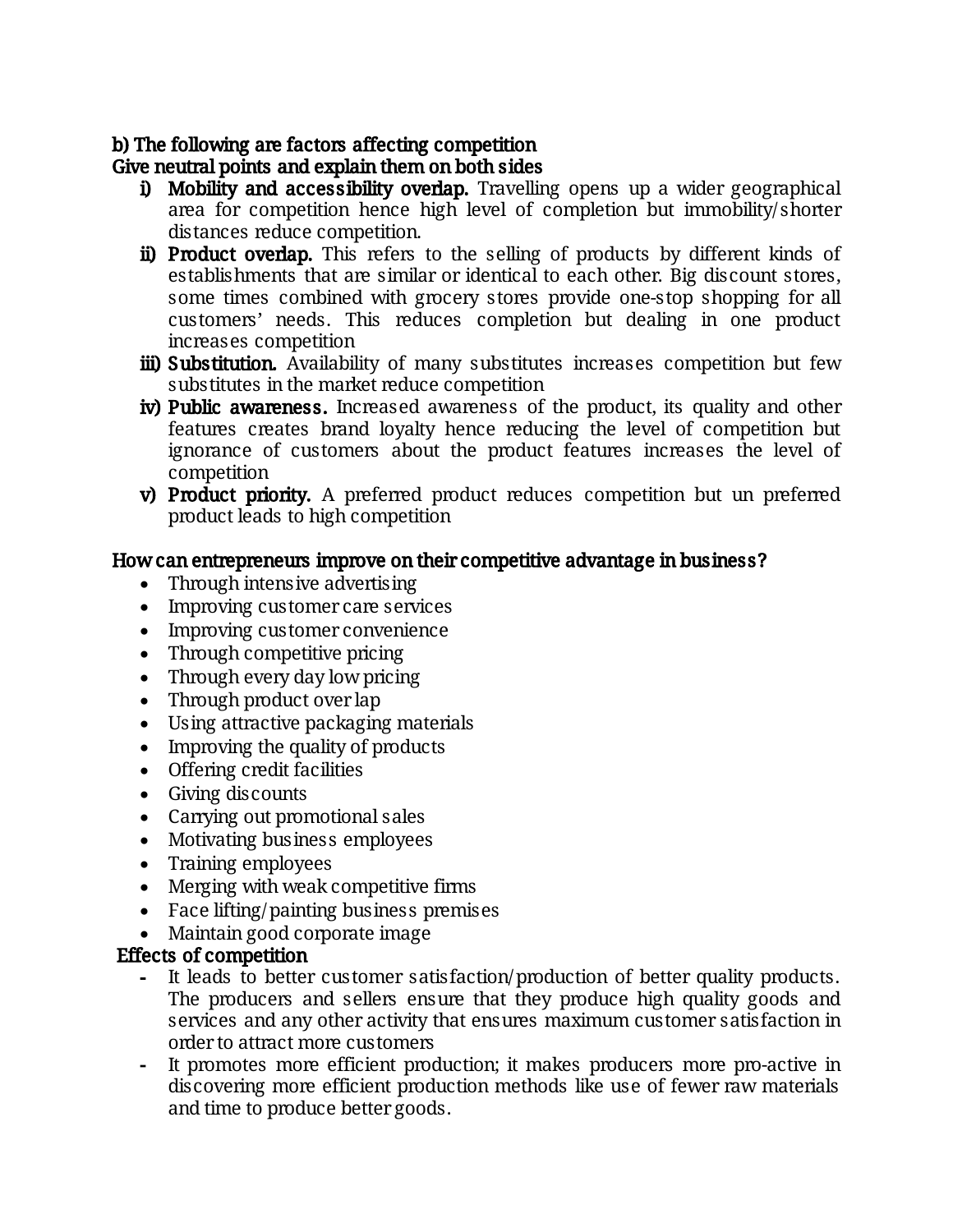- It results in better employee remuneration/payments. It forces employers to pay their highly skilled employees better salaries especially when they are likely to be taken away by competitors.
- It results in more product variation. It makes producers vary their products in order to make them different from those of competitors hence increased customersatisfaction.
- It results in lower or cheaper prices of commodities. competition makes producers and sellers to try to lower the prices of their goods or services, thus making consumers enjoy lower prices
- It enables businesses to earn more profits. Competition makes businesses that enjoy better competitive advantage over rival ones to sell more which in turn makes them to earn more profits that can be re-invested
- It leads to expansion of market for some businesses. Competition allows some businesses to expand the market for their goods or services through persuasive advertising, hence generating more incomes

### Negatives effects

- It results into wastage of resources. Competition makes businesses to duplicate activities or services as a way of attracting more customers, which results in wastages of the limited resources
- It leads to poor relationship between business competitors
- It leads to collapse of small or inefficient businesses/It results in unemployment when the inefficient firms are out competed
- It makes resources to become more expensive. Competition makes businesses to compete or struggle to acquire the limited resources like skilled workers, high quality raw materials etc
- It lowers profits of businesses. Competitive advertising increases the operation costs of businesses and thus lowers their profits
- It reduces the market share per business. Competition from many businesses divide the limited number of customers to different businesses and this reduces the market share per business, resulting in low sales income
- Some times it misleads customers. Persuasive advertising due to competition some times forces customers to buy products they do not really need or which may be of low benefit to them

## MONITORING AND MAINTAINING A COMPETITIVE POSITION.

- 1. Sustainable competitive Advantage. This allows the maintenance and improvement of the enterprises competitive position in the market. It is an advantage that enables business to survive against its competition over a long period of time. It includes the following.
- 2. Advertising. This is extremely important in competing effectively. It is the key to attracting public attention and building priority to your products. Advertising is the first step in competing after you build the basic condition of the business.
- 3. Image. Once the customer is attracted by some type of advertising, he/she is influenced by the business image. Image can be critical in competing effectively.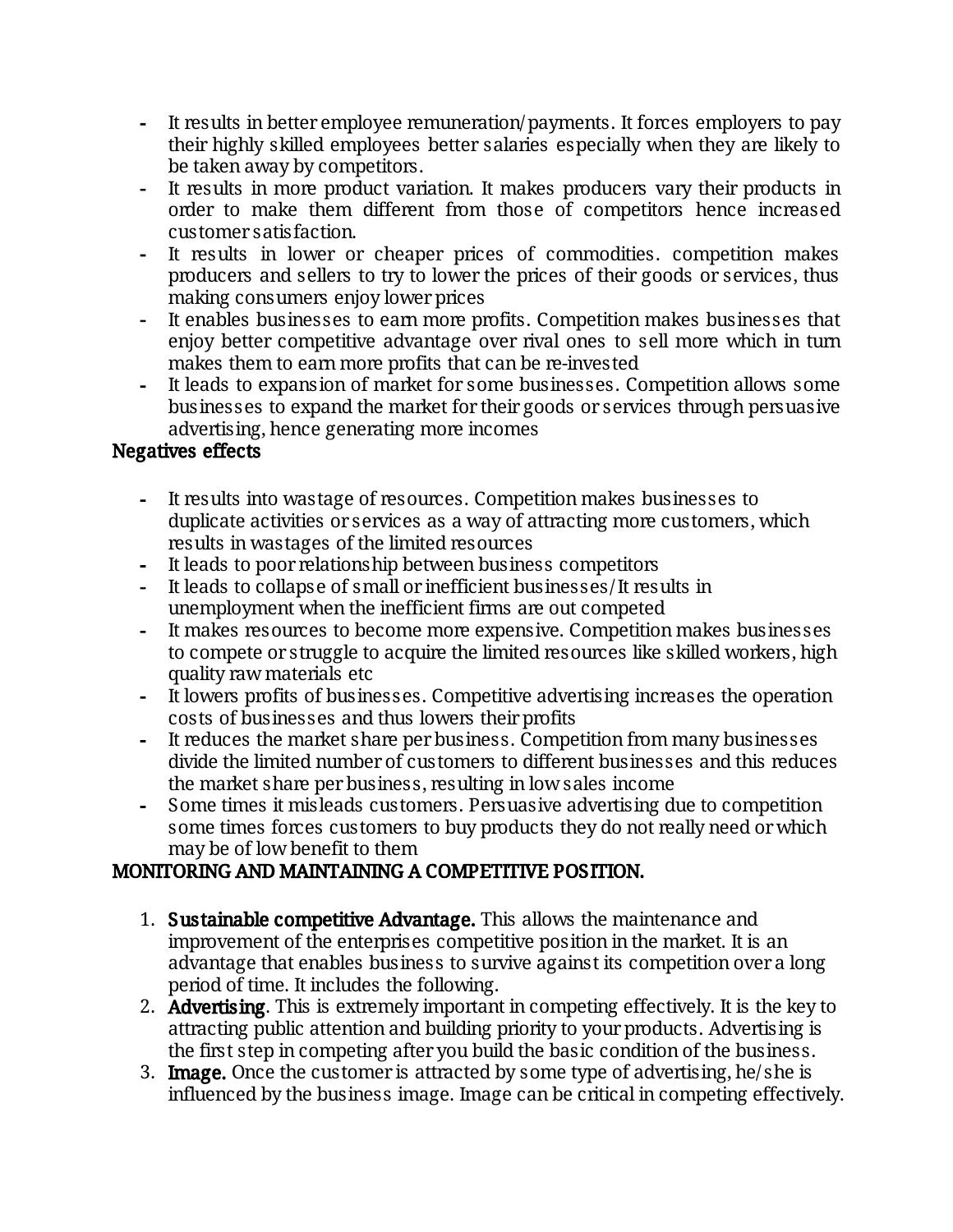The customer is attracted by the image reflected in the business surroundings, personnel, product displays, etc. Good customer relation techniques, dress requirements, can be taught to sales personnel. Location is also part of image that can make a difference in customers' reactions and buying patterns.

- 4. Customer convenience and services. Location is related to convenience and good customer relations are part of good service. It also includes attractions like service delivery, repair services, acceptance of returns and exchanges and extension of personal credit. These factors also help sell a product and create loyal customers as well as competing effectively.
- 5. Competitive pricing. Businesses that operate efficiently can usually afford to price competitively because their costs are lower. Nevertheless, one mistake that small businesses make is to try to undercut the competition before they get their costs down. That kind of pricing can lead to losses or very low profits and result in a decrease in a business' competitive position.
- 6. Sales prices. The theory behind seasonal or new sales is that new customers will be attracted to the shops by the sale. They will buy other products at regular prices while they are in the shop, and the quantity sold at the sale price will make up for the lower unit profit. These principles can be effective if the sale is handled properly. However, the sale can attract wrong customers who may only buy sale items and nothing else rather than your loyal customers. And if sale prices are low, you may not gain from the sale.
- 7. Everyday low prices. Some shops have a standard policy of competitive pricing at all times without advertising specific sales. While they may lose some business while other stores feature "lead items" at cost, in general, they maintain a steady customer. Clearance sales may also be used to unload seasonal or out-of-date items or other odds and ends at cost or less.

#### EVALUATING BUSINESS COMPETITION

In forecasting and monitoring changes and competition in your business, make sure that the following areas are carefully monitored and that clear up-to-date records are available

- i) Sales decline or increase (may be due to many reasons including competition.
- ii) Production order may be reducing due to competition.
- iii) Flow of customers. The number of customers flowing into the enterprise in a day (this is always affected by competition.
- iv) Cash flow (movement of cash in and out of the enterprise) may be influenced by competition.
- v) Movement of personnel. Employees in non-competitive firms often leave to join other firms which look more competitive, for higher payment and other employment benefits.
- vi) Technology. Enterprises which possess modern machinery and knowledge are more competitive than those with old technology.

Clear records of the above items will enable an entrepreneur to devise means for

dealing with his competitors.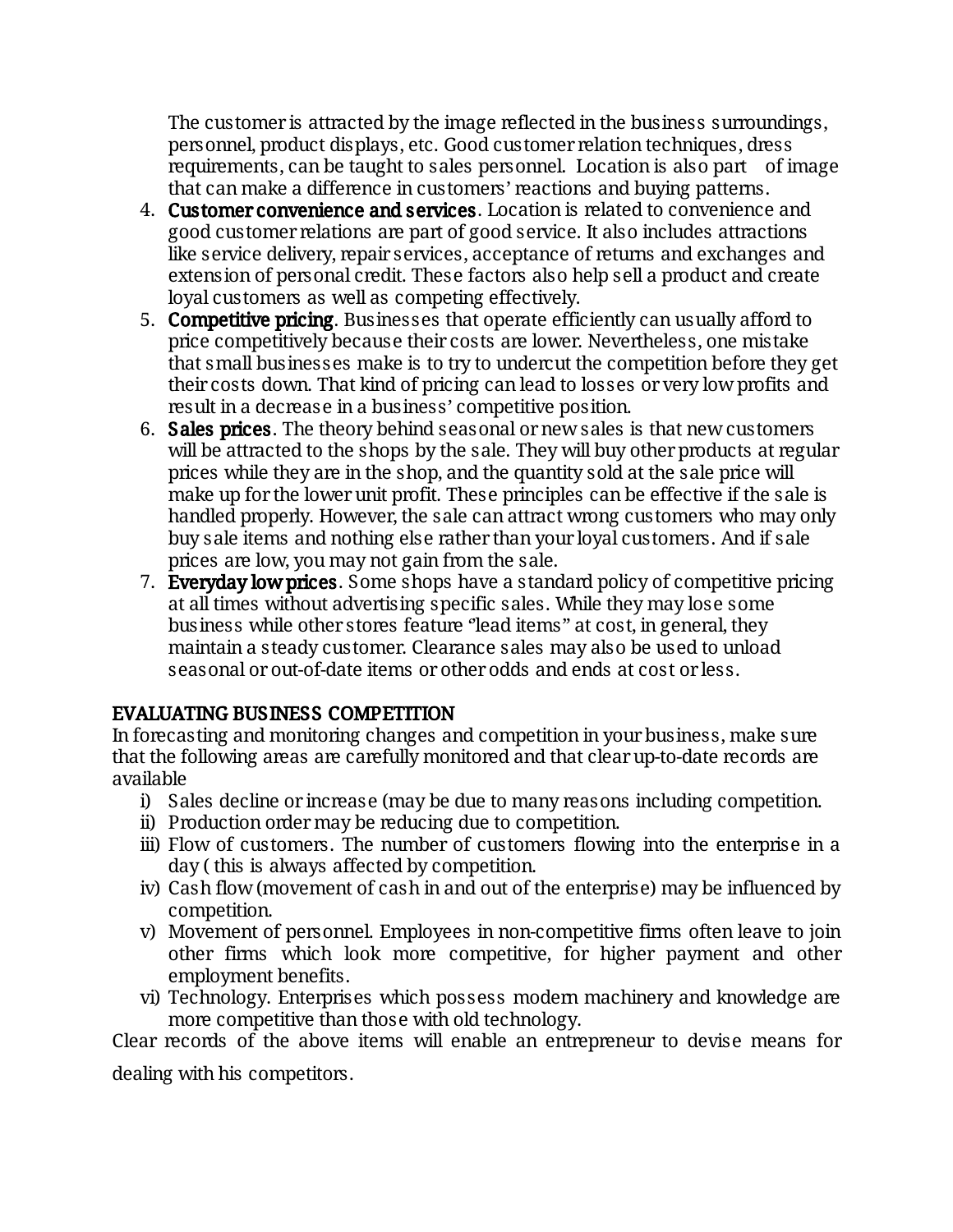#### METHODS USED TO EVALUATE CHANGES AND COMPETITION IN BUSINESS.

There are two methods used by entrepreneurs to evaluate changes in competition. **First,** an entrepreneur is required to take an over view of how well his business venture is going to match with his potential customers' needs. This will force him to identify his business' strength and weaknesses in relation to his market.

The features which are important to customers include colour, taste, ease of use, presentation and appearance, delivery, opening times, payment terms and price. When the entrepreneur has graded each attribute, he should join up the respective ratings with a pencil line to obtain two clear profiles, one of the customer's reference and another of the strength and weaknesses of the business.

| This profilling included carried pacifical table as Tollows. |                            |                            |  |  |  |  |
|--------------------------------------------------------------|----------------------------|----------------------------|--|--|--|--|
| List of features / attributes                                | Score how important each   | Score business product or  |  |  |  |  |
| that potential customers<br>will be looking for in the       | attribute is to customers. | service on each attribute. |  |  |  |  |
| product<br>business<br>or                                    |                            |                            |  |  |  |  |
| service.                                                     |                            |                            |  |  |  |  |
| 1. Colour                                                    | 12345                      | 12345                      |  |  |  |  |
|                                                              |                            |                            |  |  |  |  |
| 2. Taste                                                     | 12345                      | 12345                      |  |  |  |  |
|                                                              |                            |                            |  |  |  |  |
| 3. Smell                                                     | 12345                      | 12345                      |  |  |  |  |
|                                                              |                            |                            |  |  |  |  |
| 4. Quality                                                   | 12345                      | 12345                      |  |  |  |  |
|                                                              |                            |                            |  |  |  |  |
|                                                              |                            |                            |  |  |  |  |

This profiling method can be put in a table as follows.

Secondly, an entrepreneur must try and be as objective and consistent as possible. Avoid the temptation to pretend your business idea is something other than what it is. An entrepreneur can compile a more detailed analysis by extending and modifying the profile to suit his particular business. Furthermore, it is a good idea to compile a number of profiles, one for each of your major market segments. This will enable the entrepreneur clearly identify;

- Which market segment he/she satisfies best?
- Which market segment he/she satisfies better than his/her competitors?

By using the same format, as the previous table, the entrepreneur should analyze the

strength and weaknesses that the competitors present.

| Features | The      | Competitor | Competitor | Competitor | Average                    |
|----------|----------|------------|------------|------------|----------------------------|
|          | business |            |            | $3,$ etc   | score<br>Οİ<br>competition |
| 1 Colour | 12345    | 12345      | 12345      | 12345      | 12345                      |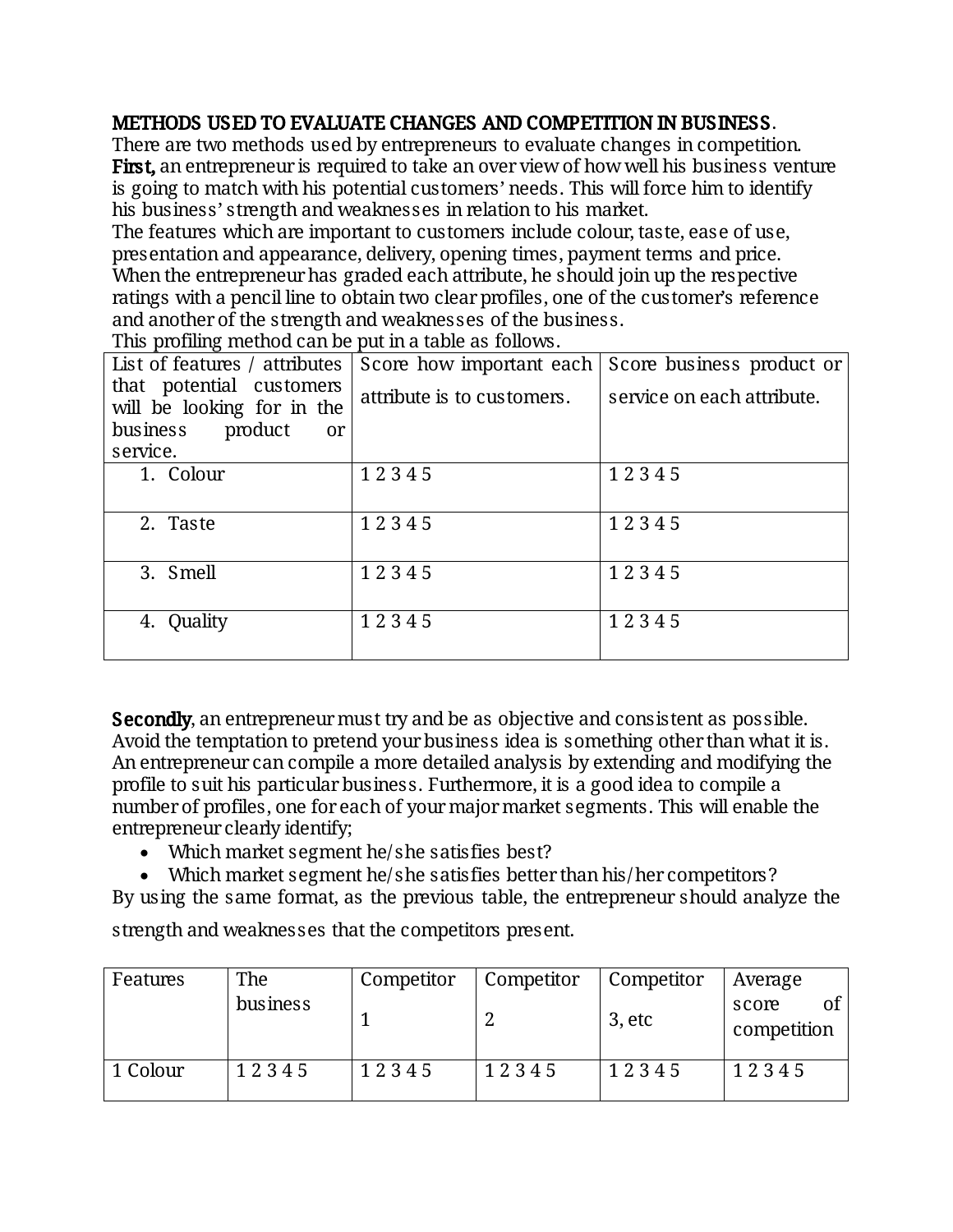| 2 Price    | 12345 | 12345 | 12345 | 12345 | 12345 |
|------------|-------|-------|-------|-------|-------|
| 3 Easy use | 12345 | 12345 | 12345 | 12345 | 12345 |
| Total      |       |       |       |       |       |

Another profiling method which has an advantage over the first is that it takes into account the relative importance of each feature to the market.

#### Procedure for second method.

- Give each feature a weighing from 1 to 5, to signify its importance to the market segment.
- Award points, on a scale of 1 to 5, to each business including your own, on how strong they are in each area.
- Multiply the importance weighing by the points awarded for each business to obtain its score.
- Total each business' score and analyze the results.

| Featur | Importan | Your   | Competitor   |       |      | Competit |      |
|--------|----------|--------|--------------|-------|------|----------|------|
| es     | ce       | busine | $\mathbf{1}$ |       |      | or       |      |
|        |          | SS     | $\mathbf{1}$ |       |      | 2,etc    |      |
|        |          | Points | score        | Point | Scor | Points   | Scor |
|        |          |        |              | S     | e    |          | e    |
|        |          |        |              |       |      |          |      |
|        |          |        |              |       |      |          |      |
|        |          |        |              |       |      |          |      |
| Total  |          |        |              |       |      |          |      |

In an entrepreneur can identify a market segment where he/she is strong in both areas, he/she is likely to take a larger market share aware from the competition than would otherwise be the case. This will improve the entrepreneur's position concerning finance, personnel, technology and profitability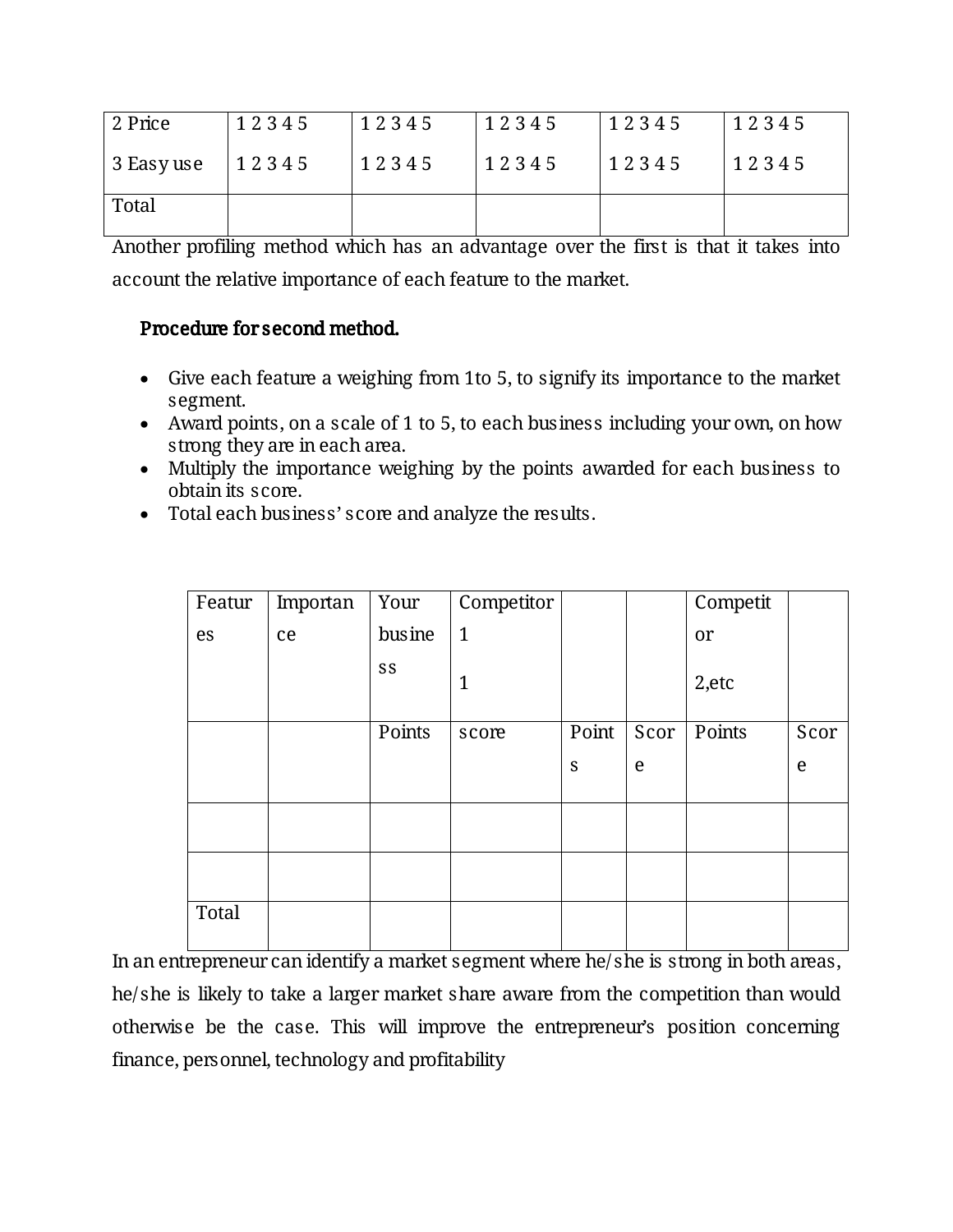### CAPITAL MARKETS

**Capital markets** are markets that trade in long term financial products known as securities (e.g. shares, bonds). They are a facility for raising long term capital, which is done through the selling of debt (bonds, commercial paper) and equity instruments (shares). They provide avenues for those who require additional capital and others who wish to invest their money.

### KEY PLAYERS IN CAPITAL MARKETS.

Different people, groups of people or companies play different roles on the stock exchange. The roles of each are very vital in the smooth running of the market. Some of these players include the following.

Different people/groups/companies play different roles in the stock exchange markets as explained below

**1. Brokers/dealers.** These are licensed financial professionals authorized to buy and sell shares on behalf of their clients. Brokers execute trade deals on behalf of their clients and receive a commission for matching buyers and sellers

**Dealers** buy shares and later sell them for a profit. They also provide advice to their clients on management of investment. Dealers can be bulls, bears or stags. A bull is a dealer who buys shares when they are cheap hoping to sell them when the price rises. A bear is one who sells shares when prices are high hoping to buy them back at a much lower price to make profits. A stag is one who deals in new issues (shares) issued by the company

**2. Registrar.** This is a person in charge of keeping records in respect of stocks and shares of a floated company, a floated company is one which goes public by issuing its shares for sale

**3. Investment advisors.** These are licensed persons who advise their clients about the profitability of selling and buying securities. They also manage a range of investments under a contact or on agreement with investors

**4. Share holders.** These are individuals or companies that purchase shares in a company or business and own a part of that company. They earn dividends for the shares bought

**5. Capital Markets Authority (CMA).** This is a government established body which ensures the regulation and development of capital market industry. The capital markets industry in Uganda is regulated by the capital markets authority (CMA). CMA was established in 1996 following the enactment of the Capital Markets Authority Act Cap 84. It is an autonomous body responsible for promoting, developing and regulating the capital markets industry in Uganda, with the overall objectives of investor protection and market efficiency

Objectives of capital markets authority

#### Functions of the capital market Authority in Uganda

- To regulate and promote the development of capital market in Uganda
- To approve stock exchange and securities central depository system
- To license brokers or dealers, investment advisors, fund's managers and trustees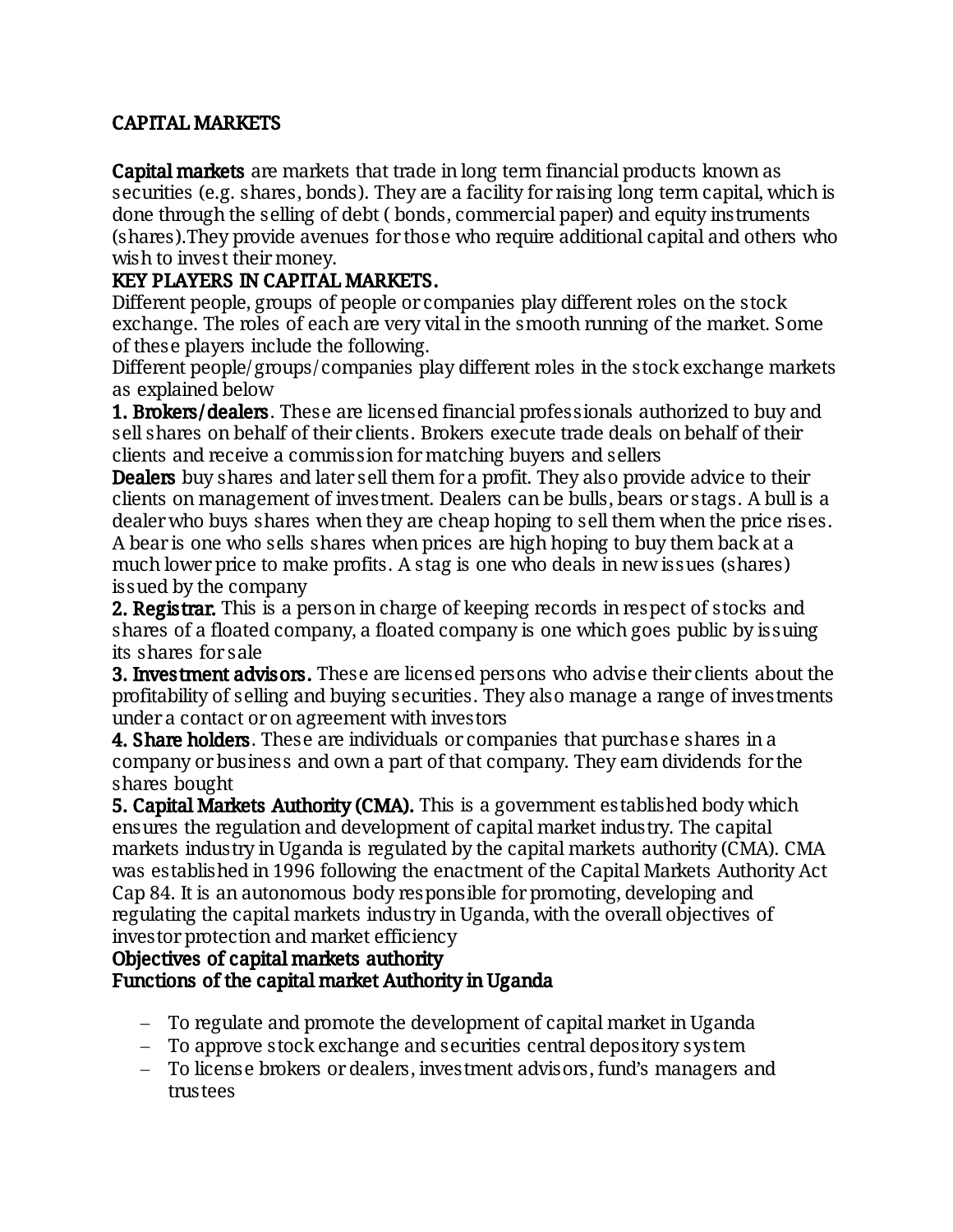- To approve collective investment schemes
- To advice government on rules and regulations governing operations of capital market
- $-$  To provide protection to both local and foreign investor
- To create market in which securities are issued and trade
- To provide facilities for raising long term capital (funds)
- $-$  To act as a barometer/yardstick/guidance to company's performances
- To provide avenues for those who require additional capital and others who wish to invest their money
- $-$  To regulate the operation of a compensation fund
- To approve all offers of securities to the public

6. Fund managers'. Are companies who under a contract of management with a client undertaking the management of a portfolio of investments (portfolio refres to the funds managed on behalf of clients at the discretion of a fund manager).

**7. Custodians.** These perform the actual role of holding or safekeeping the assets or securities (including cash) on behalf of the owners (investors)



#### PRODUCTS/INSTRUMENTS IN UGANDA'S CAPITAL MARKETS.

Capital markets use different instruments to raise capital which include the following: **1.Bonds.** A bond is a long term debt instrument that is used to borrow a stated amount of money for a fixed period of time and gives a stated rate of interest or it is a debt or loan instrument issued by the government or corporate body that carries a fixed rate of interest and with a maturity of longer than one year and gives the holder claim on the interest and principle promised by the issuer. Or it is a borrowing arrangement in which the issuer makes an obligation to pay back interest and principle at specified times and intervals (maturity date)

There are two types of a bond namely:

**Government bonds.** Are issued by the government to borrow a stated amount of money from the public, for a fixed period of time at a stated rate of interest **Corporate bonds** are bonds issued by private or public companies that wish to borrow a stated amount of money from the public for a fixed period of time at a stated rate of interest

#### Features of a bond

- It has a maturity date. It is a period of time over which the bond contract is extended at the endof which the bond contract expires
- It has a bond coupon. It is the periodic interest paid on a bond the issuer to the bond holder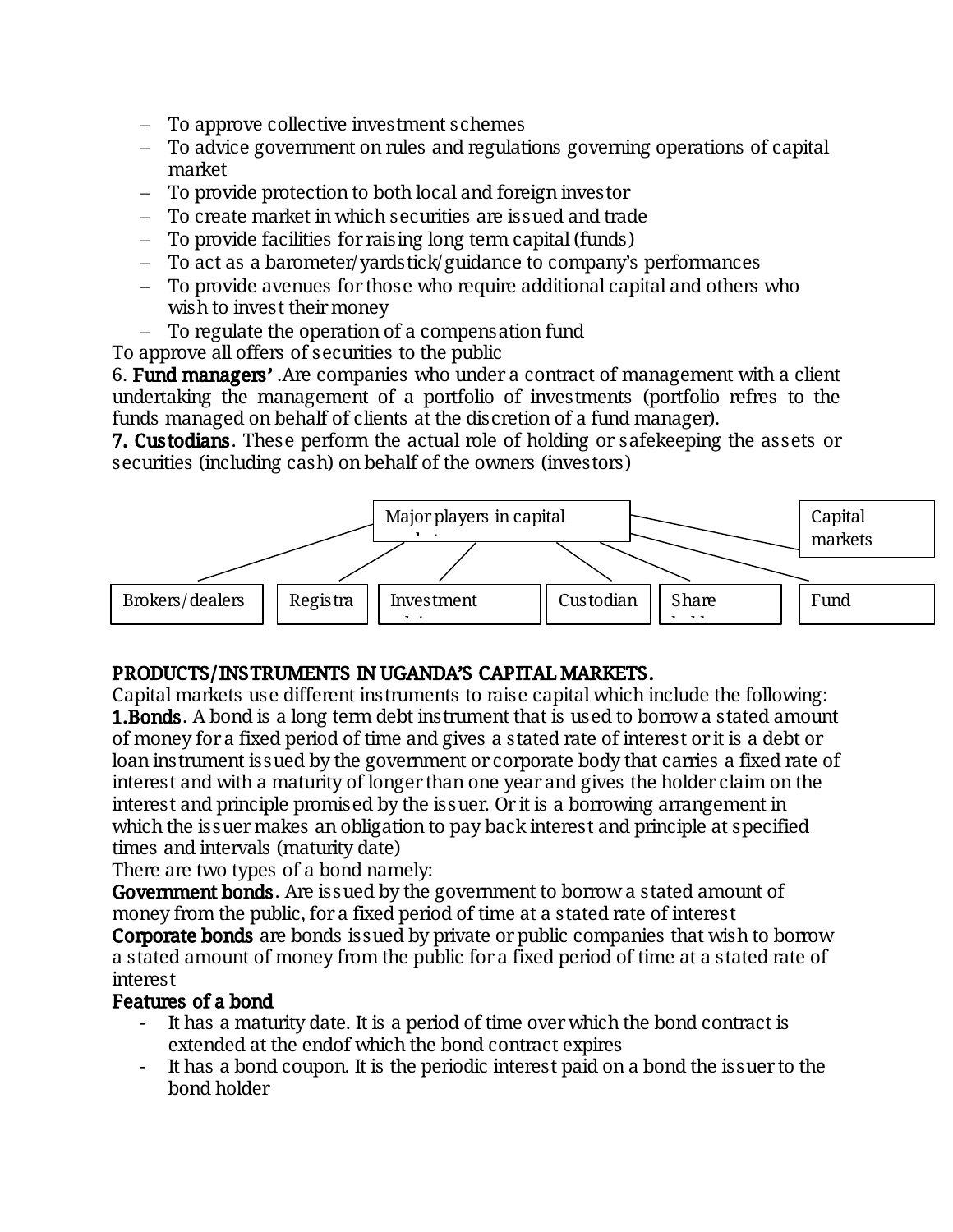- It has a principle. This is the fixed period value of the bond initially paid by the creditor when buying the bond and paid at the maturity date
- It has name of the lender
- It includes name of the borrower

NB. Treasury bills. These are short term financial instruments issued by the government to raise money from the public with a maturity date of less than one year **2.Shares.** A share is a unit of ownership in a limited liability company and gives the holder claim over any dividends that the company may pay. Or it is a unit of capital of a joint stock company. Share holders become part of the company where they have bought shares

**3.Debentures.** A debenture is a unit of a joint stock company. Or it is a document or certificate issued by a company evidencing that it has borrowed a specified amount of money from a named person and promises to pay back the principle with interest rate at the maturity date

### Types of debentures

- Naked debentures These are debentures which have no security or property declared against them. This means that if the company fails to pay, the debenture holder has no powers to take over the company's property or to suit it.
- Secured / mortgaged debentures. These are debentures which have security tied to them i.e. if the company fails to pay, the debenture holder can sell off the company's property to recover the loan.
- Redeemable debentures. These are debentures that can be paid back by the company after a specific period of time i.e. the money borrowed is returned by the company within a given period of time.
- **Irredeemable debentures**. These are debentures which are never paid back by the company until it is liquidated or ended i.e. the money borrowed remains outstanding or unpaid until the company winds up.

**4. Commercial paper.** This is a short-term unsecured promissory note issued by a company or even a bank with a shorter-term maturity date (usually one to nine months) indicating a promise by the issuer to repay the among borrowed a against it on a specified date with a specified rate of interest. Commercial papers are usually issued by large companies or banks to get money to meet their short term debt obligations and are not backed by collateral security

#### Role of capital markets

- 1. Providing market to shares being sold. Capital market for shares being sold hence enabling companies and individuals to buy such shares
- 2. Improving on people's standards of living. People who buy shares get dividends which increase their income levels and hence improved standards of living
- 3. Providing employment opportunities. Capital markets provide jobs to dealers/blockers, registrar of companies and investment advisors. This enables them to earn a living
- 4. Encouraging inflow of international capital. Capital markets enable investors from abroad to invest their capital in the country by buying shares being floated orsold
- 5. Providing revenue to the government. Capital markets provide revenue to the government in form of taxes imposed on them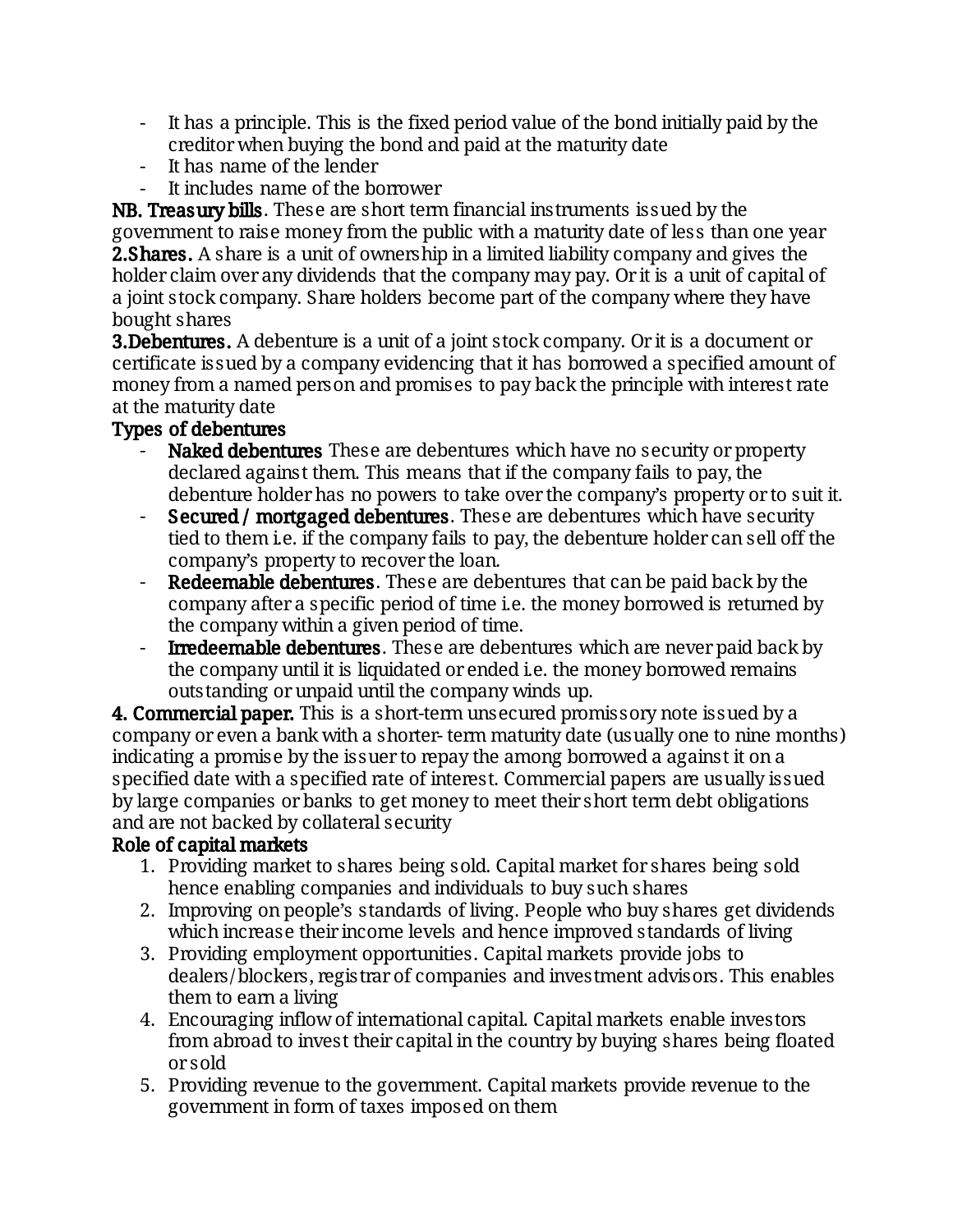6. Promoting investments. Capital provide technical advice to investors, identify investment opportunities and encourage people to save through buying shares hence increasing investment levels

### Advantages of capital markets

- 1. They provide market to shares being sold. Capital markets provide market for shares being sold hence enabling companies and individuals to buy such shares
- 2. They improve on people's standards of living. People who buy shares get dividends which increase their income levels and hence improved standards of living
- 3. They provide employment opportunities. Capital markets provide jobs to dealers/blockers, registrar of companies and investment advisors. This enables them to earn a living
- 4. They encourage inflow of international capital. Capital markets enable investors from abroad to invest their capital in the country by buying shares being floated orsold
- 5. They provide revenue to the government. Capital markets provide revenue to the government in form of taxes imposed on them
- 6. They promote investments. Capital provide technical advice to investors, identify investment opportunities and encourage people to save through buying shares hence increasing investment levels

#### Objectives of promoting capital markets

- 1. To provide market to shares being sold. Capital markets provide market for shares being sold hence enabling companies and individuals to buy such shares
- 2. To improve on people's standards of living. People who buy shares get dividends which increase their income levels and hence improved standards of living
- 3. To provide employment opportunities. Capital markets provide jobs to dealers/blockers, registrar of companies and investment advisors. This enables them to earn a living
- 4. To encourage inflow of international capital. Capital markets enable investors from abroad to invest their capital in the country by buying shares being floated orsold
- 5. To provide revenue to the government. Capital markets provide revenue to the government in form of taxes imposed on them
- 6. To promote investments. Capital provide technical advice to investors, identify investment opportunities and encourage people to save through buying shares hence increasing investment levels

The stock exchange. Is where already issued out share or securities are formally traded and sold or it is an arrangement through which the already issued out shares are traded. In Uganda they are traded under Uganda securities exchange

THE UGANDA SECURITIES EXCHANGE. This is the market place in Uganda where securities are traded. The Uganda Securities Exchange (USE) was licensed to operate as an approved stock exchange in J une 1997 by the CMA. The USE began formal trading operations in January 1998 following the listings of the first instrument, the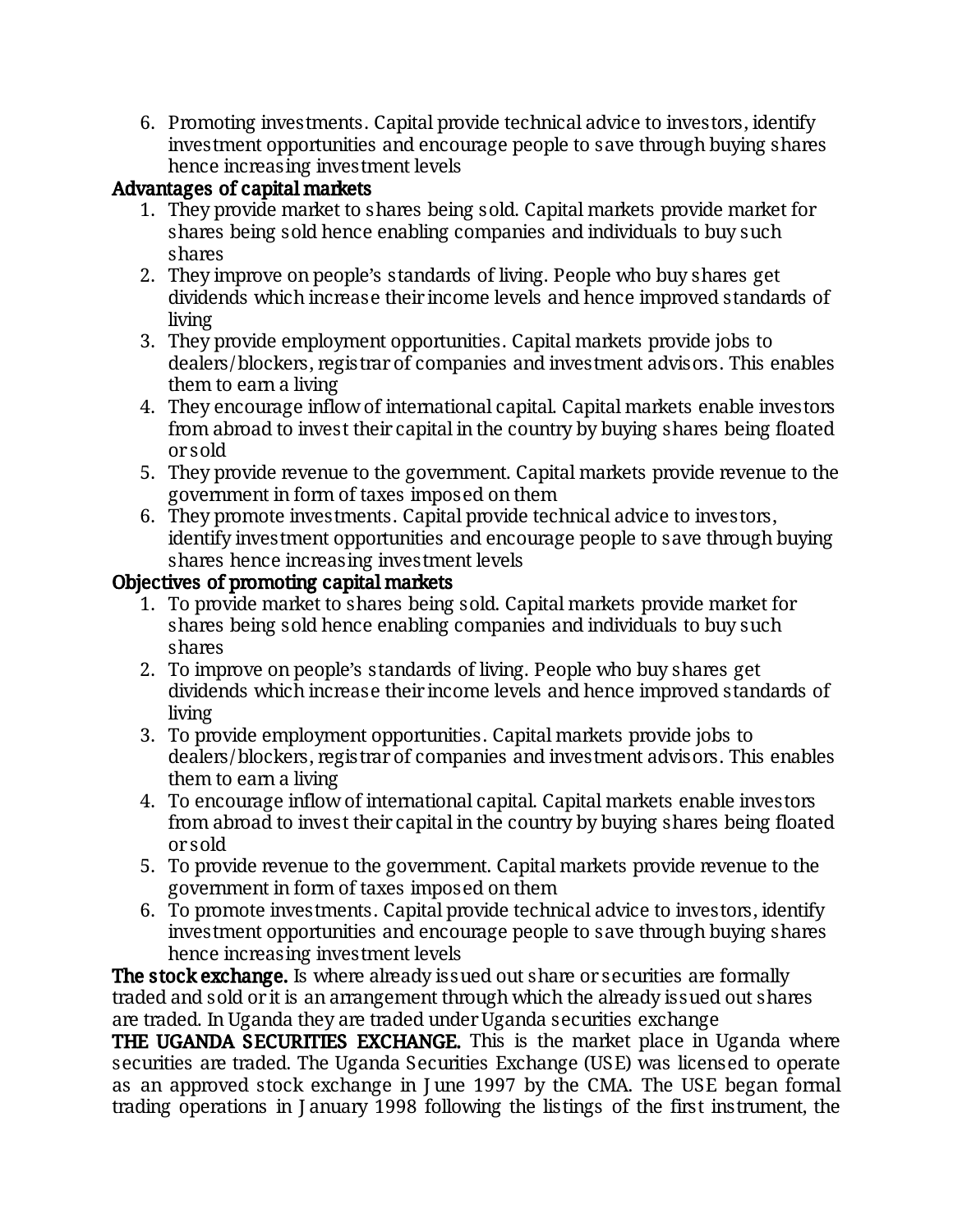East African Development Bank (EADB) Bond.

The basic function of USE is to provide a facility for raising funds for investment in long-term assets and is regulated by the CMA

## FUNCTIONS OF STOCK EXCHANGE

- i) It provides ready market for shares already issued out in the primary market to be transferred
- ii) Stock exchange market facilitates low income earners to save in order to invest in companies listed on stoch exchange
- iii) Stock exchange market helps companies in need of long-term finance to raise the required finances through selling their shares to the public
- iv) It creates a means through which natives of a country can attain ownership in the various companies especially the privatized companies

IDENTIFYING INVESTMENT OPPORTUNITIES THROUGH CAPITAL MARKETS. **INVESTMENT** refers to purchase of assets that are used to generate more income or financial gains. The capital markets industry offers various avenues for saving and investments covered below.

## Types of investors

Private investors. These are people who hold securities for their own benefit in terms of either interest on lent funds or dividends on shares. They tend to hold a small percentage of shares in a list company

**Corporate investors.** Are companies that hold shares in other companies for their own benefit

**Institutional investors.** These are private or institutions that invest money in securities in the capital market on behalf of others e.g. insurance companies, pension funds etc a) Investing in shares. A share or stock is a unit of ownership in a company. When you buy a share, you become a part owner or shareholder of the company. Shares can be bought either during the offer period or from existing shareholders. New issues of shares take the form of initial public offerings (IPOs), where shares are sold in a primarymarket.

The **IPO** refers to the first time a company offers its shares to the public. To buy shares, there processes/steps taken as discussed below

## STEPS TAKEN IN BUYING SHARES

1. Finding and contacting the broker. The buying process begins with finding and contacting a stock broker and the services he/she offers. This helps the buyer to find out whether the broker has the type of shares he/she wants

**2. Deciding on the type of shares to buy.** The buyer decides on the type of shares and the company from which to buy shares depending on its financial performance and future prospects as advised by the broker

**3. Deciding on the price and number of shares to buy.** This involves deciding on the price to pay for each share and number of shares to buy after getting the prevailing market prices of shares

**4. Placing an order.** After guidance by the broker and making a decision on the type of shares to buy. The buyer issues a market order or a limit order to the broker. Market orders are simple buy or sell orders that are to be executed immediately at current and best market prices. The limit orders on the other hand are those in which investors or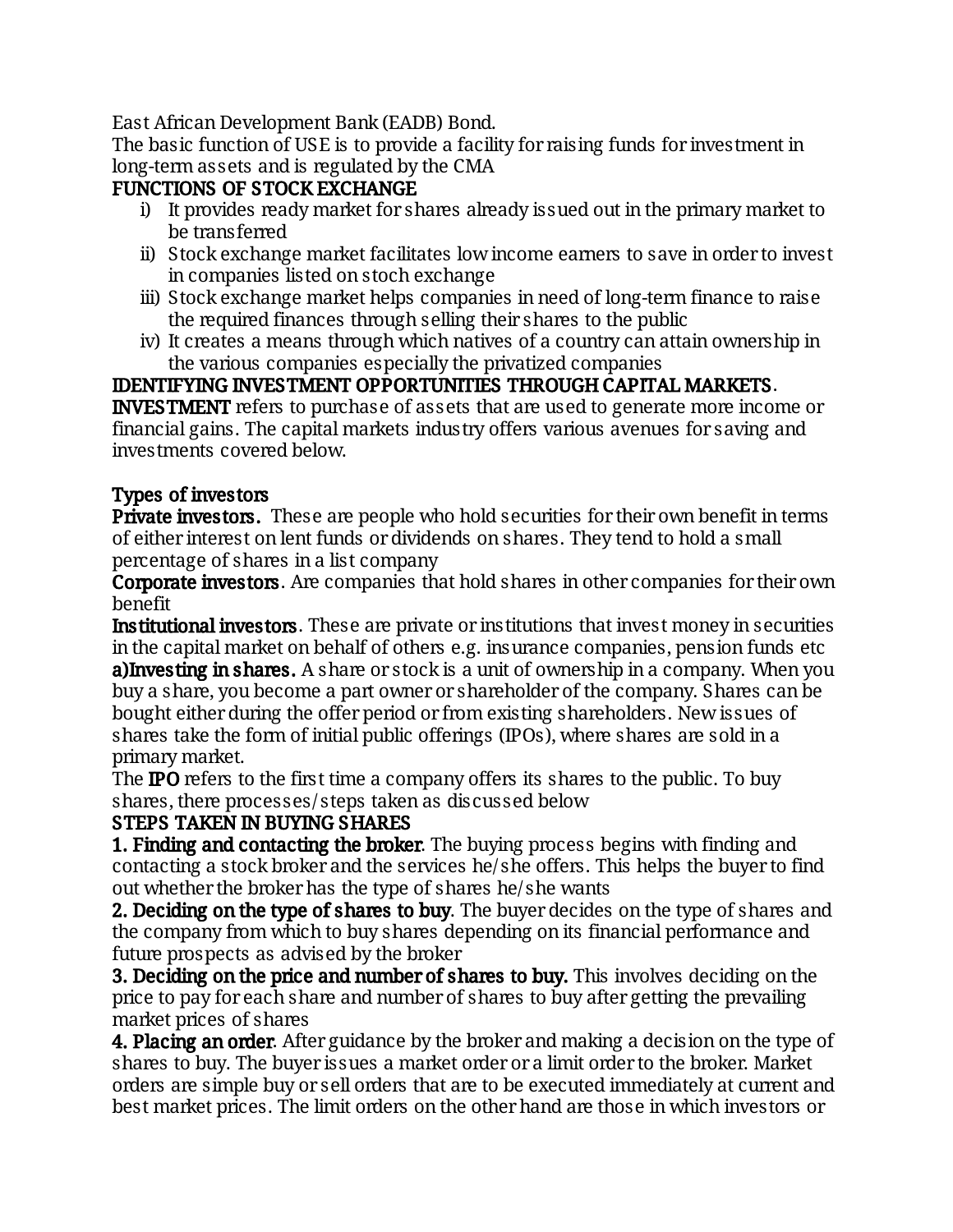buyers specify the price at which they are willing to buy shares. The investor or buyer is supposed to fill

- 1. The security central depository account opening forms
- 2. A client information form,
- 3. An order form and also signs a purchase transfer form

**5. Receiving a copy of the prospectus.** A prospectus is a legal document that gives general and material information on the company's history and operations or performance. The intending buyer receives this document and takes time to read it carefully

6. Paying for the shares to the broker. The buyer makes for payment of the shares to the broker and in turn gets a receipt from the broker who then delivers the payment to the clearing house on the settlement day

7. Receiving a contract note. This is a document that spells out the number of shares bought, the price at which they are bought, amount of commission to pay to the broker, details of government taxes which include the contract stamp, transfer duty and capital gains tax and the total amount which the investors or client owes to the broker which has to be paid on the settlement day indicated on the contact note.

It is a legal document that acts as proof ownership of the shares until a share certificate is issued

Payment of the total amount. This involves paying the total shown on the contract note on the settlement day

8. Receiving the share certificate from the registrar. This is a document issued to a person as evidence that he/she has bought shares of the issuing company and there fore has claim to the dividends on the shares indicated on it

## THE PROCESS OF SELLING SHARES

## Below are the steps involved in selling shares

- 1. Finding out how much shares are selling in the market through brokers/dealers
- 2. Contacting a broker/dealer to sell the shares at a satisfactory price
- 3. Pressing an order to sell the shares
- 4. Sending a sales contact note after selling the shares by the broker to the seller. It shows the net sales payable to the seller
- 5. Receiving the cheque by the seller as advised by his/her broker

## ADVANTAGES OF INVESTING IN SHARES.

- i) It is a source of income to share holders in form of dividends. When a company that issued shares makes a profit, the board of directors gives a percentage of the profit to its share holders (dividends)
- ii) It increases the value of capital. When shares are sold at a price that is higher than the price at which they were purchased, this represents a profit called capital gain.
- iii) Investing in shares gives share holders voting rights. Shares give a shareholder the right to attend and vote on important company decisions at the companies' annual General meetings.
- iv) Shares act as collateral securities. Shares certificates are used as collateral securities to obtain credit facilities like loans, credit supplies etc.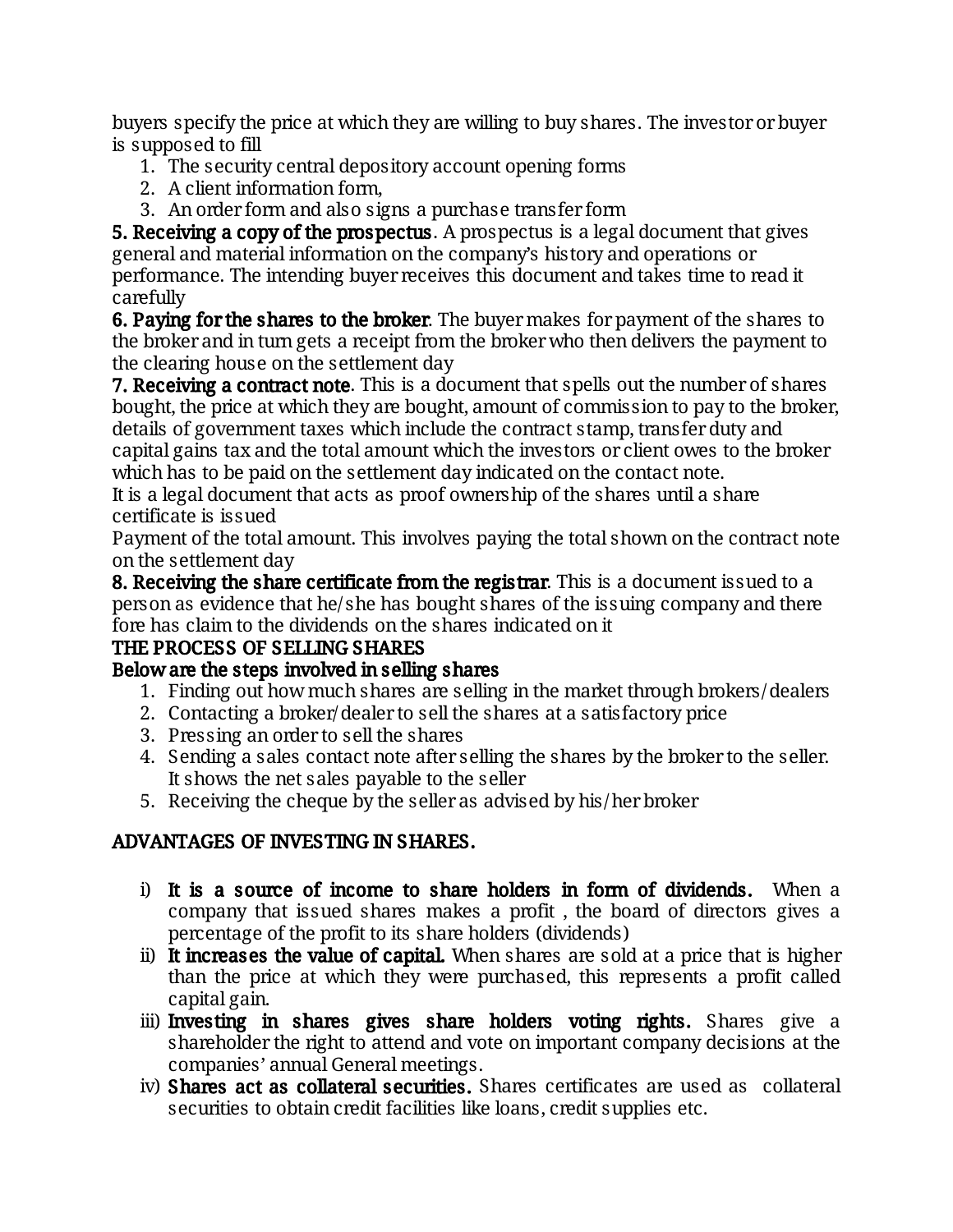v) Share are transferrable. Shares can be passed on from one person to another and can also be inherited.

### DISADVANTAGES OF INVESTING IN SHARES.

- i) It results in depreciation in the value of investment. Share prices sometimes fall due to changes in demand and supply conditions or when the company's performance declines
- ii) Share are not freely transferrable in private limited companies hence limiting transfer of the holder's funds to other new priority areas due to failure of selling the shares to another interested person
- iii) Decisions are made on the basis of rule of the majority in the annual general meetings hence the minority share holders with contrasting and opposing views are not treated fairly
- iv) Share holders especially in public limited companies lack direct control over their investments or day-to-day activities of the business
- v) It leads to fluctuation in the value of share capital. This is due to fall and rise in prices of shares
- vi) If the company goes into liquidation, shareholders are the last to be paid after all other creditors and debtors.

#### b). Investing in bonds

A bond is essentially a loan an investor makes to the issuer of a bond. The investor receives regular interest payments on the loan until the bond matures or is called, at which point the issuer repays you the principal. Certain bonds have special provisions. Bond funds pool money from many investors to buy individual bonds that meet the fund's investment objective. Most bonds pay regular interest until the bond matures.

#### HOW BONDS WORK.

Bonds have three major components.

- The first is the **face value** (par value). This is the value of the bond as given on the certificate or instrument. It is the value the bond holder will at maturity unless the issuer defaults. Investors pay face value when they buy the bond at its original face value and the price may be more or less than the par.
- Second is **a coupon rate**. This is the annual rate of interest payable on the bond. The higher the coupon rate, the higher the interest payments the owner receives. The rate is set at the time the bond is issued and does not change.
- The third is the **maturity**. This is the date upon which the issuer pays back the face value of the bond. The bond terminates at maturity.

#### Example;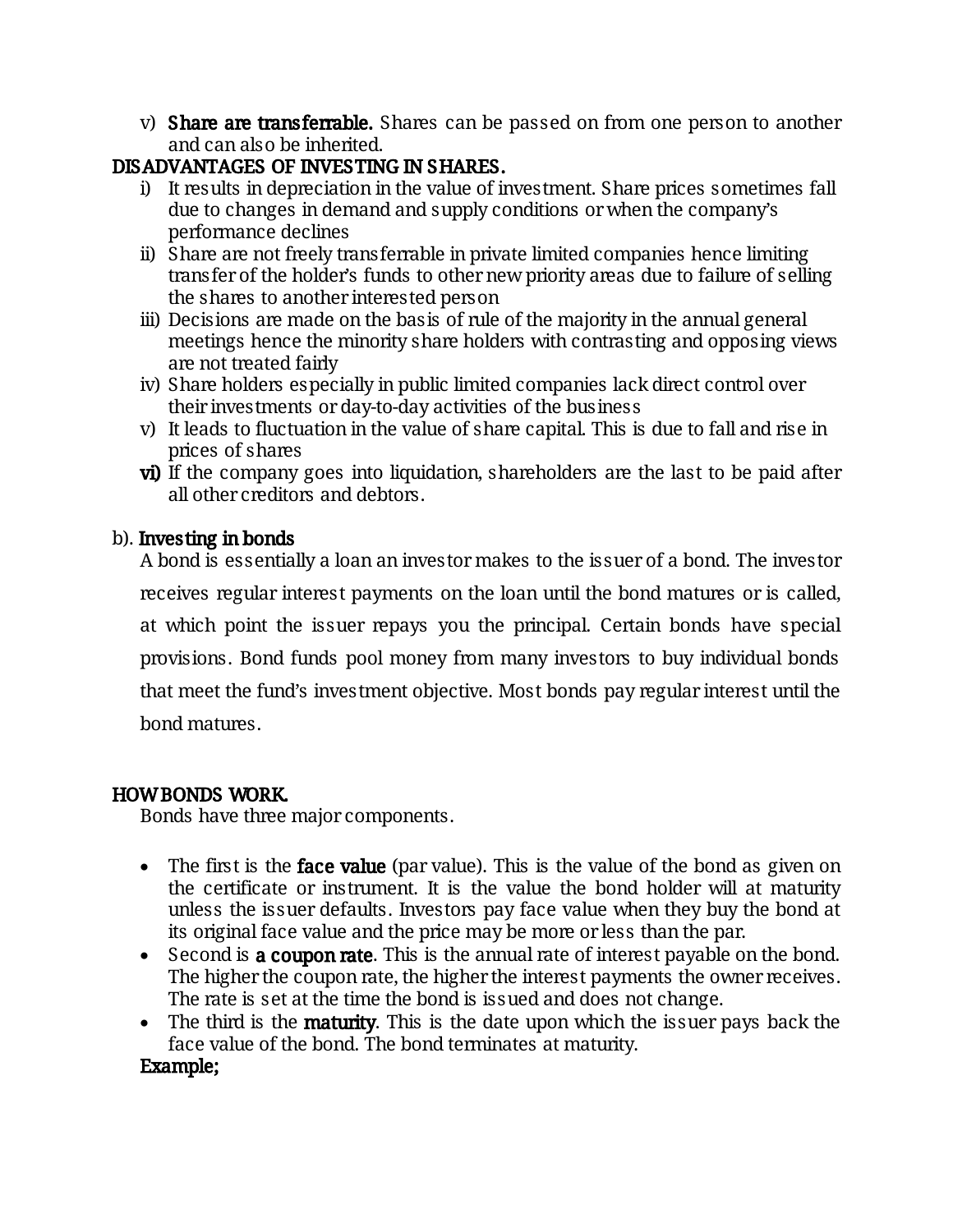A typical bond- a company issues a shs 300,000 10-year bond with a 6% coupon rate. Each year, the owner receives shs  $18,000$  (6% of shs  $300,000$ ) paid in two semi-annual installments of shs 9000.

#### Advantages of investing in bonds.

- i) Bonds are predictable. You know how much interest you can expect to receive, how often to receive it, and when the bond's face value will mature.
- ii) Bonds are steadier than stocks (which can fluctuate in short-term).Some investors prefer bonds to equity investments since they are less volatile.
- iii) People on a fixed income and retirement will receive a predictable amount of regular income from bonds. Most bonds pay interest to bondholders on a regular basis, with the exception of zero coupon bonds.
- iv) The interest rates paid by bonds typically exceed those paid by banks on savings accounts, especially short-term bonds.

#### Disadvantages of investing in bonds.

- i) Bond lose value most especially when companies and municipalities go bankrupt
- ii) Long-term bonds tied up money in low yielding bonds.
- iii) Unlike stocks, bonds don't offer the possibility of high long-term returns. Younger investors and those with several years to go until retirement would be better served by liming their bond purchases and opting for equity buys instead.
- iv) Although bonds are less volatile than stocks, they are not immune from price fluctuation. Bonds from riskier companies can be very volatile. It is also possible for a company to default on bonds issued hence a loss of principal for the bond holder.

#### c. Collective Investment Schemes.

This is a type of investment scheme that involves collecting money from different investors and then combining all the money and investing in various products. Or are private financial arrangements that pool together resources of many small savers, generating a large pool of resources which is managed professionally and invested in various assets such as shares and bonds with a purpose of making profits. It may also be called **a mutual fund.** There are two types of collective investment schemes.

- i. Unit trust schemes. These are types of schemes where investors buy units, which represent the various holdings of the scheme. One's investment is represented by the units they hold in the scheme.
- ii. Investment Companies with Variable Capital (ICVC). Where one's investments are represented by the shares they hold. The scheme takes the form of an ordinary company. However, unlike other companies, it is allowed to buy back shares when an investor wishes to pull out.

#### Advantages of investing in collective investment schemes.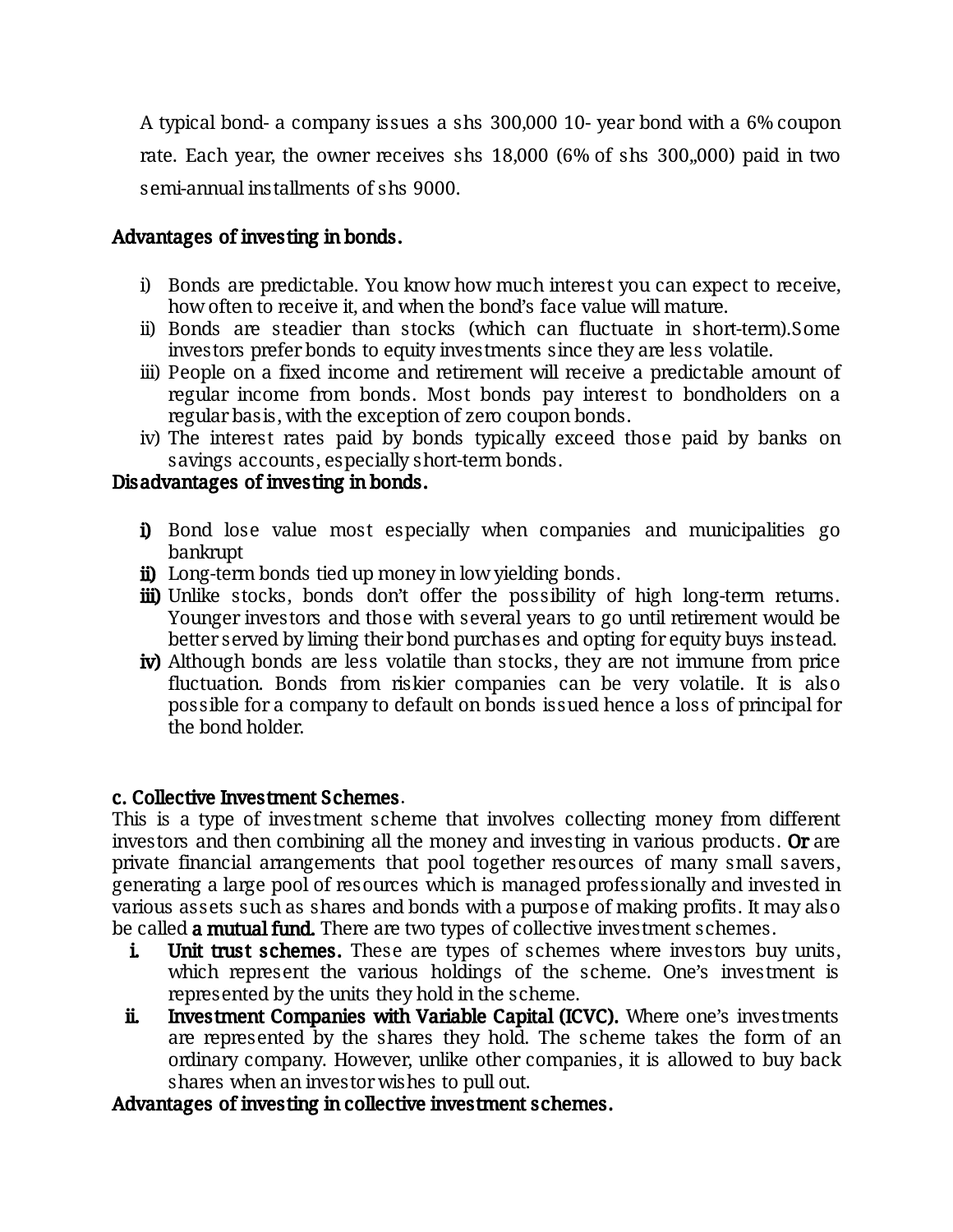- i) It leads to diversification of risk. Investors can secure a much wider diversification of risk, because these funds usually invest in different investments. The greater the diversification, the lower the risk in relation to return.
- ii) It enables private individuals to access securities investments. Collective investment schemes help the individual investors access investment in securities which would be difficult for individual investors
- iii) It lowers transactions costs-. By investing in CIS, investors incur lower costs than if they were to buy and sell bonds directly. This is because transaction costs are generally related to the size of the transaction and investors benefit from the fund managers' ability to deal in large quantities of shares at lower average dealing costs.
- iv) They promote professional management-. CISs provide full time professional management in a direct and simple form and this is especially important where market information is not widely available.
- v) It protects investors. People need to have confidence that their money is protected from fraud, thieves and other abuses. The CIS Act and regulations made under it provide the desired regulatory framework that will protect investors in Uganda.
- vi) It makes Liquidity easy. It gives an opportunity to easily liquidate investments by selling your units back to the manager.

### DISADVANTAGES OF COLLECTIVE INVESTMENT SCHEMES (CISs)

- i) Loss of control/ownership rights. When you invest in CISs, you are not involved directly in deciding how your money is invested. As long as the unit trustee manager invests your money in the scheme, there is little that you the unit holder can do if you disagree with their investment decisions. The unit trust fund managers are more likely to make right investment decision than small investors.
- ii) It leads to high operational costs due to fees and charges. The services provided by the fund managers are not free. There are fees and charges paid by the unit holders to the collective investment schemes.

## COLLECTIVE INVESTMENT SCHEMES - PURCHASE PROCESS.

- i) Going to Unit Trust Manager African Alliance (Workers House Floor 1).
- ii) Filling in an account opening form.
- iii) Selecting the type of unit trust account; short term or long term.
- iv) Depositing money on account given.
- $\vec{v}$ ) Sending copy of deposit slip to African Alliance.
- vi) You become a unit trust account holder.

#### RAISING LONG TERM FINANCE THROUGH CAPITAL MARKETS.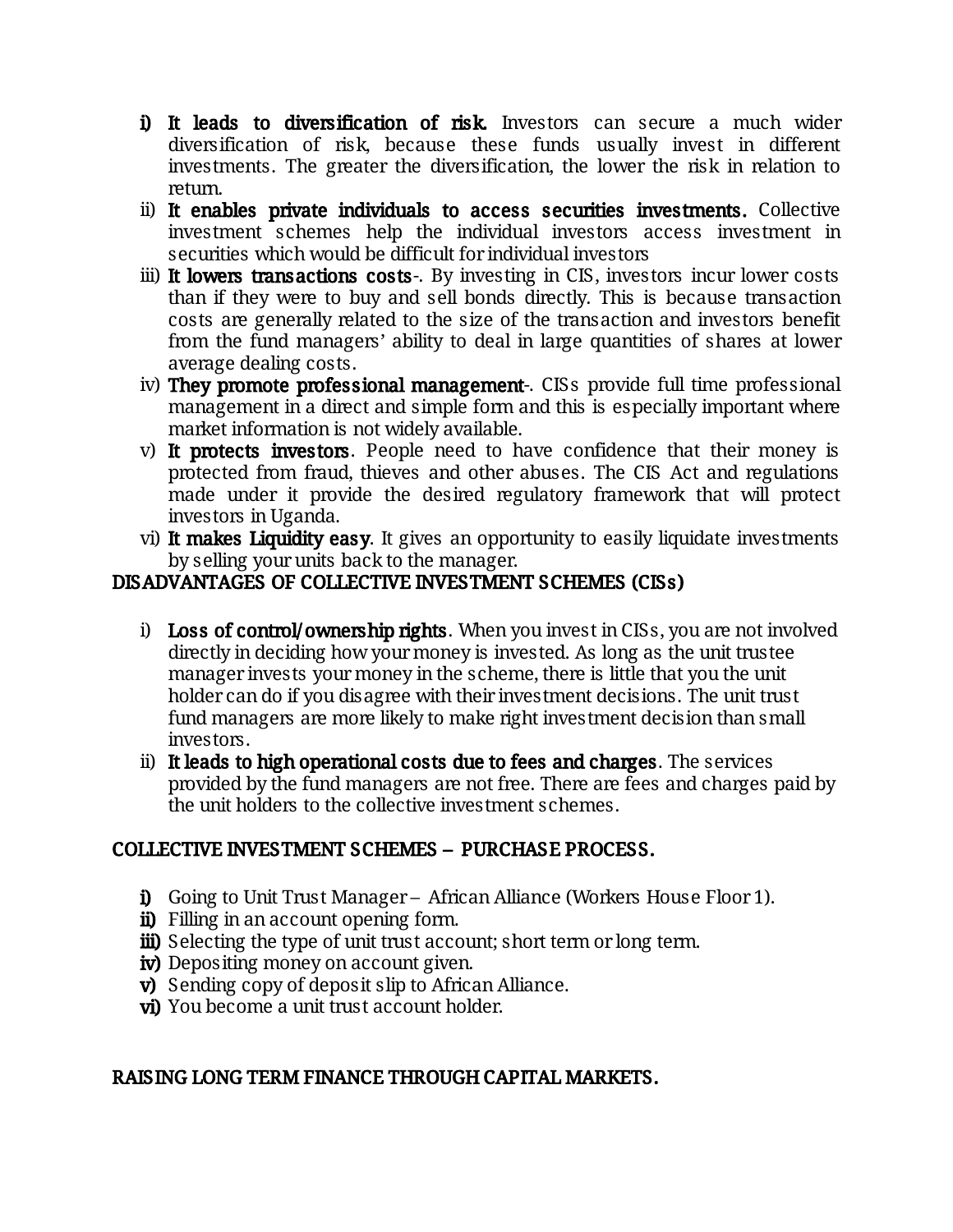Many businesses struggle with financing especially long term financing. Questions arise as to how to expand a business.

### Advantages of raising long term finance through capital markets.

- i) Raising funds. Through the sale of shares on the capital markets, businesses are enabled to raise funds. Un like in commercial banks, interest rates may be very high, security required, and others. but in capital markets the raising of funds is cheaper, easier and faster
- ii) Provision of market to sell and buy shares. They provide members of the public or company a chance to buy shares. This provides them an alternative method of investing their savings. They can also sell their shares in case they would like to opt out of the company.
- iii) Inflow of international capital. Foreign investors who may wish to invest in the country will find it easier to do so through the capital market where they will easily buy shares. This leads to inflow of international capital for a country's economic growth.
- iv) Better standards of living. A well organized increased investment by companies due to the existence of capital market will lead to more employment opportunities being created, more income generated and more disposable income that people may use for consumption and saving. By this, people's standards of living are expected to increase.

### AVENUES OF RISING LONG TERM FINANCING THROUGH CAPITAL MARKETS.

There are two avenues for raising finance through capital markets.

i) Equity financing; Here, the business raises finance by issuing shares to the general public. Those who buy shares of the company then become part owners of the company and hence shareholders. However, a company should first apply and then seek approval from the CMA before it offers them to the public.

#### DEBT FINANCING.

A business can also raise finance by borrowing from the public and institutions through capital markets. The examples of debt instruments include;

- i) Corporate bonds; which is an arrangement that enables a company to borrow money from the public for a long period of time.
- ii) Government bonds / municipal bonds which is an arrangement that enables both government and local councils to borrow funds from the public for a long period of time.
- iii) Commercial paper (an arrangement that enables a company to borrow money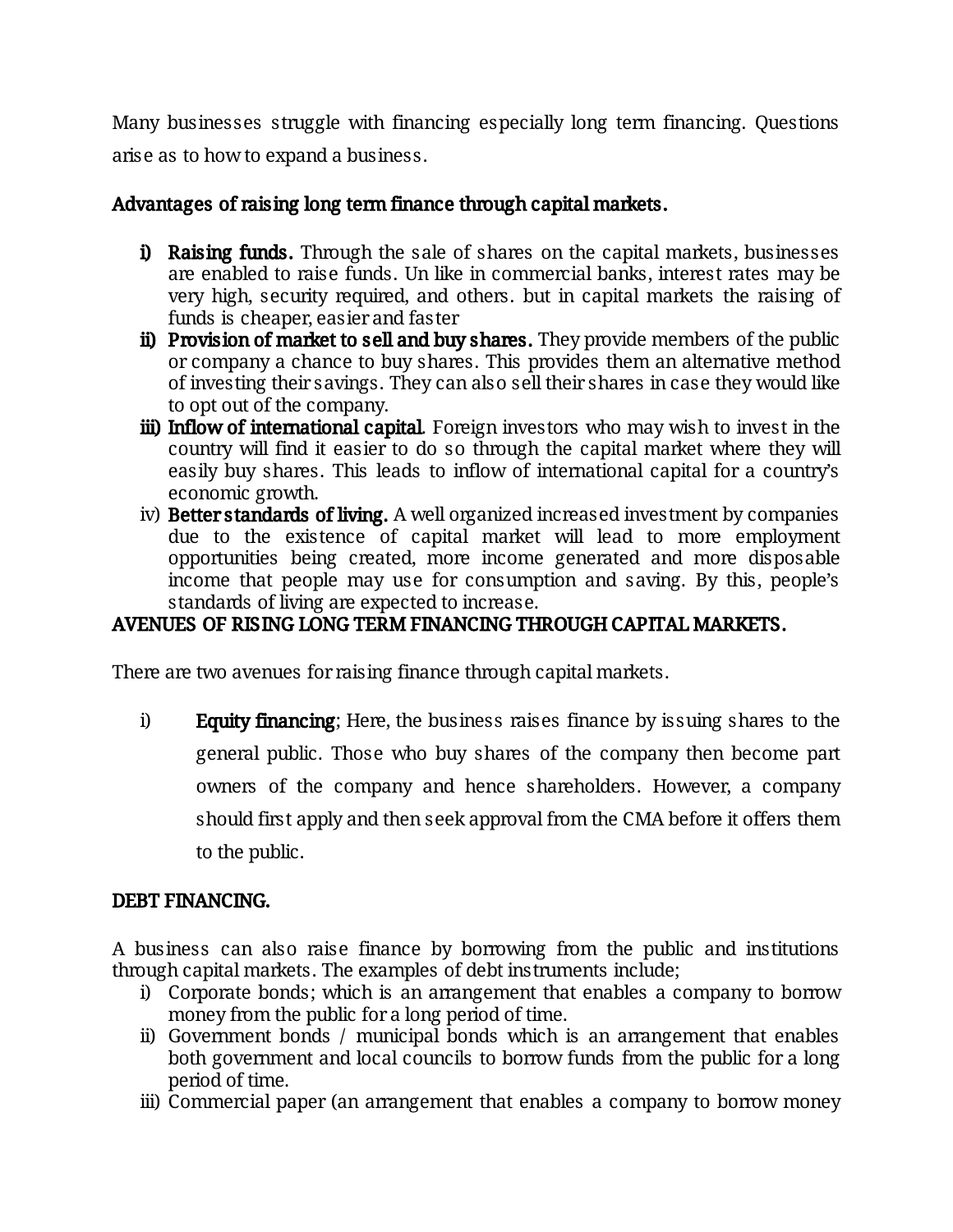#### for a short period of time.) ADVANTAGES OF DEBT FINANCING;

- i) The company does not have to give up any ownership of the company.
- ii) The lender has no control over how to run the company whose bond he has purchased. All that the lender requires of the company is that the loan and interest should be paid back.
- iii) The company is not required to pay the lender dividends when it makes a profit, as is the case with shareholders.

### DISADVANTAGES.

- i) The company is required to pay back the principal and interest regardless of its financial position
- ii) The company must have sufficient cash flow to repay the loan and interest.

Other sources of long-term finance for Business in Uganda.

Raising capital is one of the major questions that an entrepreneur needs to deal with. Other sources include;

- i) **Joint venture;** Find an individual or organization to both invest in and work with a company in its business project.
- ii) Banks for working capital; Short-term finance necessary to fund the day-to-day running of the business. This can take the form of an agreed overdraft, where the interest will be calculated on your daily outstanding balance and charged on a monthly or quarterly bas is.
- iii) Banks for medium term loans. A loan paid back over an agreed term (typically three to ten years)' where principal and interest are paid off monthly. This type of loan is used mainly to invest in equipment, expansion, and development.
- iv) Banks for long term loans; This type of loan is normally used to purchase assets such as a business, land, buildings, plant, etc that can be shown to directly or indirectly add to profit over a number of years.
- v) Leasing. Provides finance for the acquisition of specific assets, such as cars and machinery. Leasing involves a deposit and repayments over typically 3 to 10 years. The financier purchases the equipment you require and then leasens it to you in return for regular payments for the duration of the lease period.
- vi) Personal loans. If it is impossible to obtain a loan in your business' name, you could consider obtaining a personal loan. However, the conditions should not jeopardize control of the business and that you are very confident of being able to repay or you may lose assets put up as collateral.
- vii) Family and friends. You can borrow money from friends and family, however, to avoid misunderstandings or resolve any dispute if things go wrong, it is better to make an agreement including the loan time period and interest payments.
- The advantage of raising finance is that it helps to avoid the dissolution of

business control or share capital.

#### Disadvantages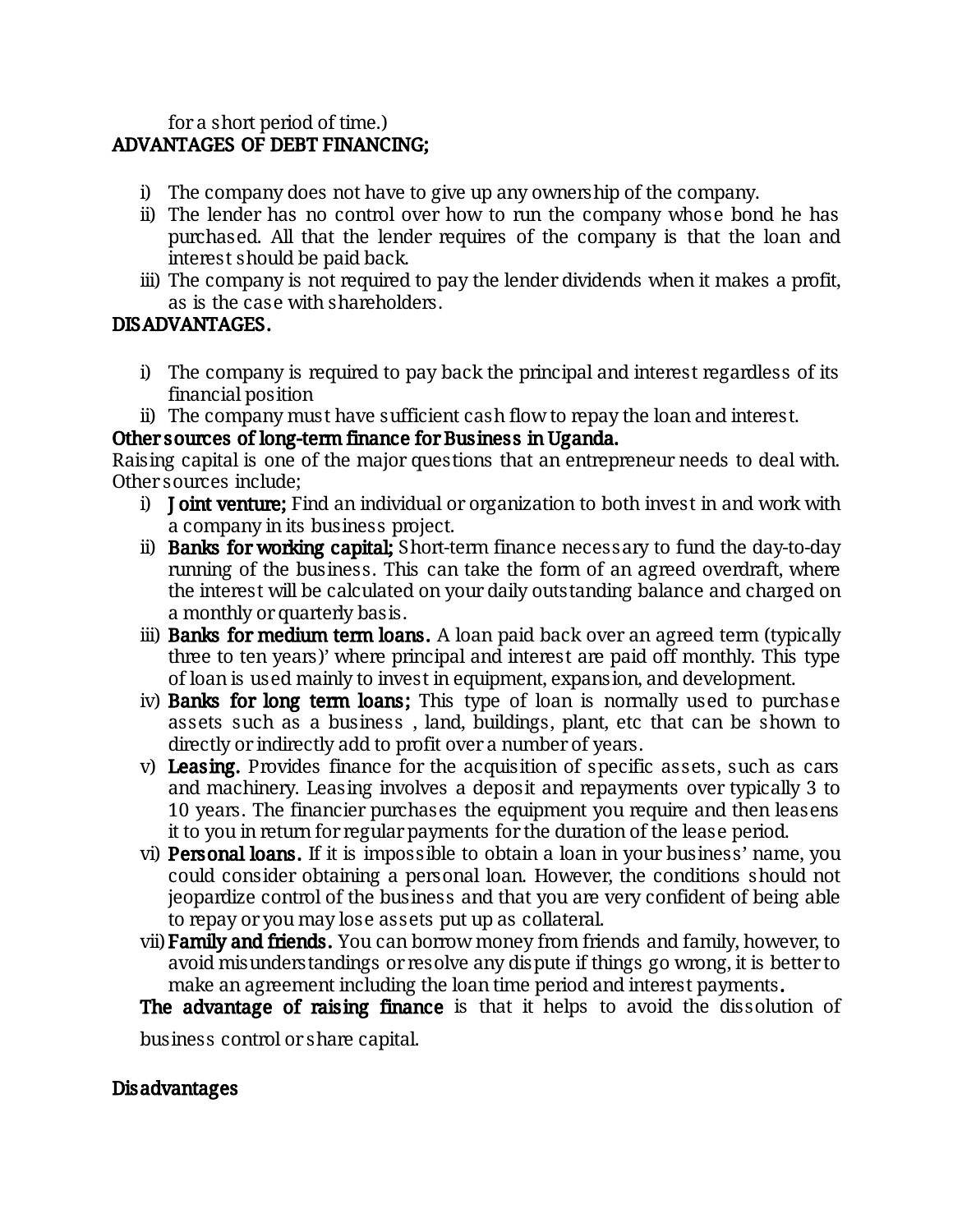- i) Joint ventures can often result in the loss of control over aspects such as policy and development.
- ii) Banks have the power to place a business into administration or bankruptcy if it defaults on debt interest or repayment.
- iii) Borrowing from family or friends can lead to disputes or interference in the management of the venture.
- iv) When seeking financing, consider what source and type of finance suits your needs. Then match the method of funding and the term of the loan the reason for the finance. You may have an impact on business cash flow and other obligations such as taxation.

### Advantages of Equity Shares

Equity shares are the most common and universally used shares to mobilize finance for

the company. It consists of the following advantages.

**1. Permanent sources of finance:** Equity share capital is belonging to long-term permanent nature of sources of finance, hence, it can be used for long-term or fixed capital requirement of the business concern.

**2. Voting rights:** Equity shareholders are the real owners of the company who have voting rights. This type of advantage is available only to the equity shareholders.

**3. No fixed dividend:** Equity shares do not create any obligation to pay a fixed rate of dividend. If the company earns profit, equity shareholders are eligible for **30 Financial Management** 

profit, they are eligible to get dividend otherwise, and they cannot claim any dividend from the company.

**4. Less cost of capital:** Cost of capital is the major factor, which affects the value of the company. If the company wants to increase the value of the company, they have to use more share capital because, it consists of less cost of capital (Ke) while compared to other sources of finance.

**5. Retained earnings:** When the company have more share capital, it will be suitable for retained earnings which is the less cost sources of finance while compared to other sources of finance.

#### Disadvantages of Equity Shares

**1. Irredeemable:** Equity shares cannot be redeemed during the lifetime of the business concern. It is the most dangerous thing of over capitalization.

2. Obstacles in management: Equity shareholder can put obstacles in management by manipulation and organizing themselves. Because, they have power to contrast any decision which are against the wealth of the shareholders.

**3. Leads to speculation:** Equity shares dealings in share market lead to secularism during prosperous periods.

**4. Limited income to investor:** The Investors who desire to invest in safe securities with a fixed income have no attraction for equity shares.

**5. No trading on equity:** When the company raises capital only with the help of equity, the company cannot take the advantage of trading on equity.

## Advantages of Retained Earnings

Retained earnings consist of the following important advantages: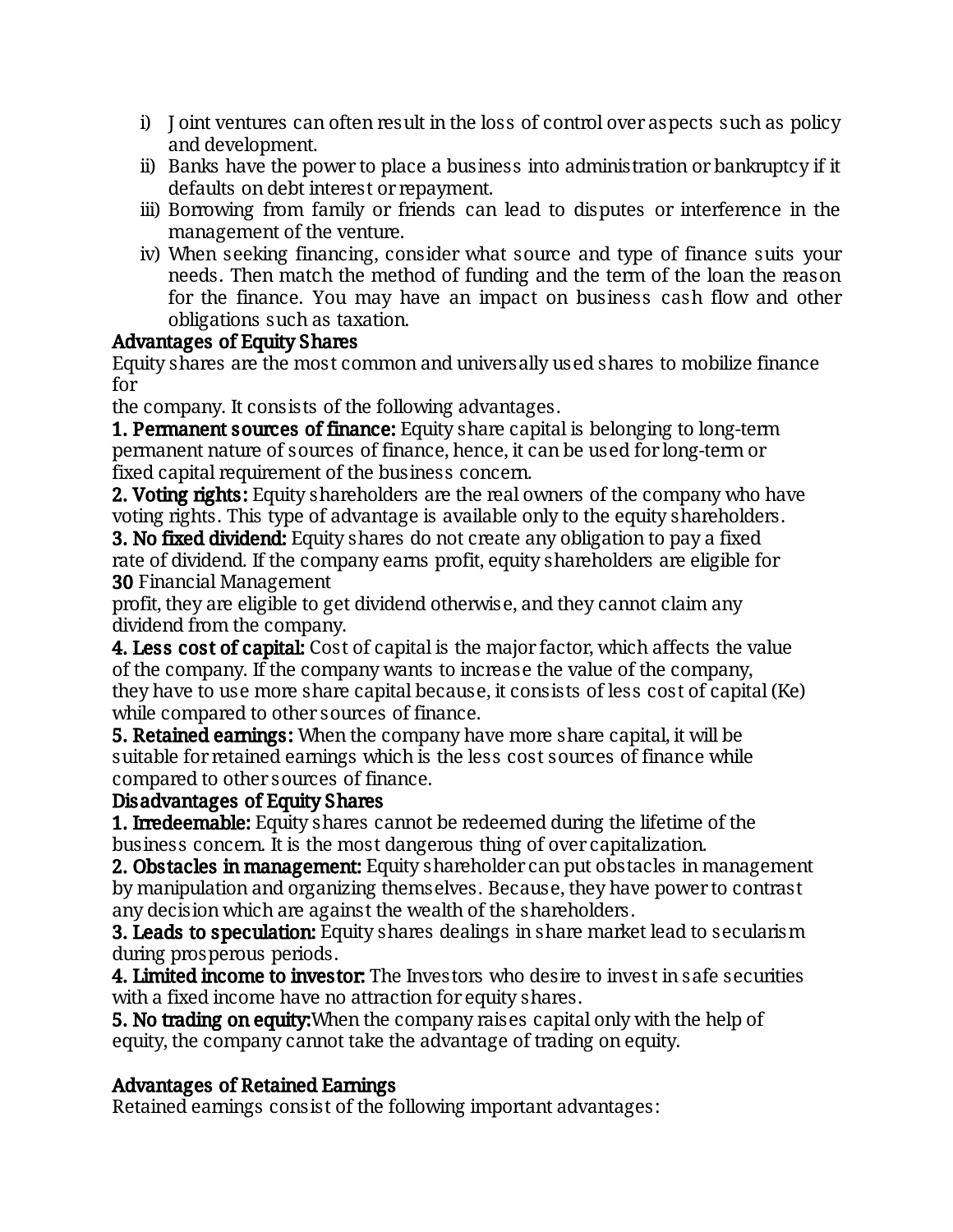**1. Useful for expansion and diversification:** Retained earnings are most useful to expansion and diversification of the business activities.

2. Economical sources of finance: Retained earnings are one of the least costly sources of finance since it does not involve any floatation cost as in the case of raising of funds by issuing different types of securities.

**3. No fixed obligation:** If the companies use equity finance they have to pay dividend and if the companies use debt finance, they have to pay interest. But if the company uses retained earnings as sources of finance, they need not pay any fixed obligation regarding the payment of dividend or interest.

4. Flexible sources: Retained earnings allow the financial structure to remain completely flexible. The company need not raise loans for further requirements, if it has retained earnings.

5. Increase the share value: When the company uses the retained earnings as the sources of finance for their financial requirements, the cost of capital is very cheaper than the other sources of finance; Hence the value of the share will increase.

6. Avoid excessive tax: Retained earnings provide opportunities for evasion of excessive tax in a company when it has small number of shareholders.

**7. Increase earning capacity:** Retained earnings consist of least cost of capital and also it is most suitable to those companies which go for diversification and expansion. Disadvantages of Retained Earnings

Retained earnings also have certain disadvantages:

**1. Misuses:** The management by manipulating the value of the shares in the stock market can misuse the retained earnings.

2. Leads to monopolies: Excessive use of retained earnings leads to monopolistic attitude of the company.

**3. Over capitalization:** Retained earnings lead to over capitalization, because if the company uses more and more retained earnings, it leads to insufficient source of finance.

**4. Tax evasion:** Retained earnings lead to tax evasion. Since, the company reduces tax burden through the retained earnings.

Sources of Financing 37

**5. Dissatisfaction:** If the company uses retained earnings as sources of finance, the shareholder can't get more dividends. So, the shareholder does not like to use the retained earnings as source of finance in all situations.

## Advantages of Debenture

Debenture is one of the major parts of the long-term sources of finance which of consists

the following important advantages:

**1. Long-term sources:** Debenture is one of the long-term sources of finance to the company. Normally the maturity period is longer than the other sources of finance.

2. Fixed rate of interest: Fixed rate of interest is payable to debenture holders, hence it is most suitable of the companies earn higher profit. Generally, the rate of interest is lower than the other sources of long-term finance.

**3. Trade on equity:** A company can trade on equity by mixing debentures in its capital structure and thereby increase its earning per share. When the company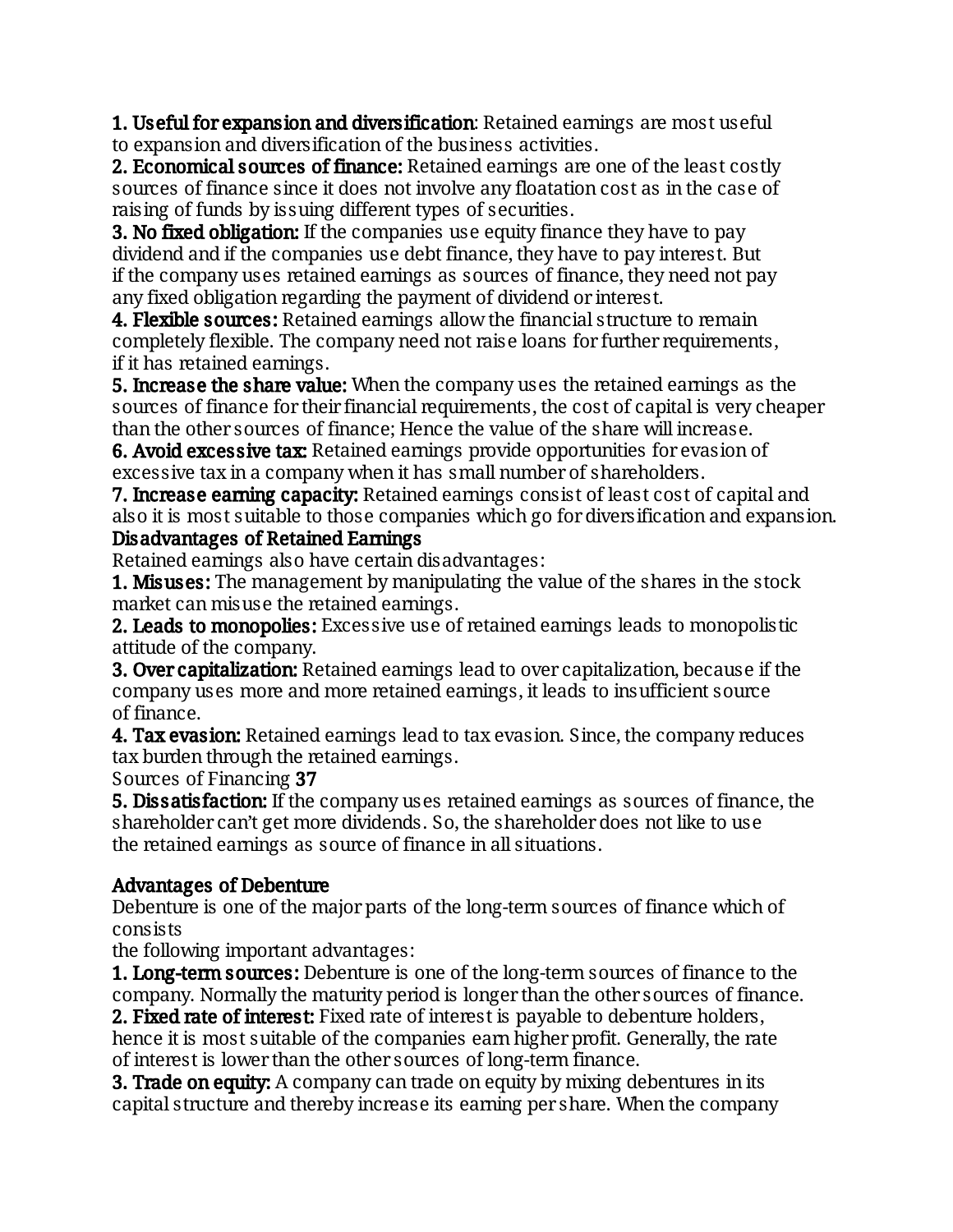apply the trade on equity concept, cost of capital will reduce and value of the company will increase.

**4. Income tax deduction:** Interest payable to debentures can be deducted from the total profit of the company. So it helps to reduce the tax burden of the company.

**5. Protection:** Various provisions of the debenture trust deed and the guidelines issued by the SEB1 protect the interest of debenture holders.

### Disadvantages of Debenture

Debenture finance consists of the following major disadvantages:

**1. Fixed rate of interest:** Debenture consists of fixed rate of interest payable to securities. Even though the company is unable to earn profit, they have to pay the fixed rate of interest to debenture holders, hence, it is not suitable to those company earnings which fluctuate considerably.

Sources of Financing 35

**2. No voting rights:** Debenture holders do not have any voting rights. Hence, they cannot have the control over the management of the company.

**3. Creditors of the company:** Debenture holders are merely creditors and not the owners of the company. They do not have any claim in the surplus profits of the company.

**4. High risk:** Every additional issue of debentures becomes more risky and costly on account of higher expectation of debenture holders. This enhanced financial risk increases the cost of equity capital and the cost of raising finance through debentures which is also high because of high stamp duty.

5. Restrictions of further issues: The company cannot raise further finance through debentures as the debentures are under the part of security of the assets already mortgaged to debenture holders.

### **INTERNAL**

#### BUSINESSTRANSACTIONS

These refer to dealings between two parties that involve exchange of value (goods and services or goods for goods).

#### TYPES OF BUSINESS TRANSACTIONS

There are majorly two types of business transactions namely:-

- (a)  $Cash$  transaction. This is the dealing between two parties that involves exchange of goods or services and payment for them is at that particular time.
- (b) **Credit transaction.** This refers to the dealing between two parties that involves exchange of goods and services and payment is made at a later date.

## CASH SALES AND CREDIT SALES.

**Cash sales** is when goods and services are sold and payment for them is made there anthen.

OR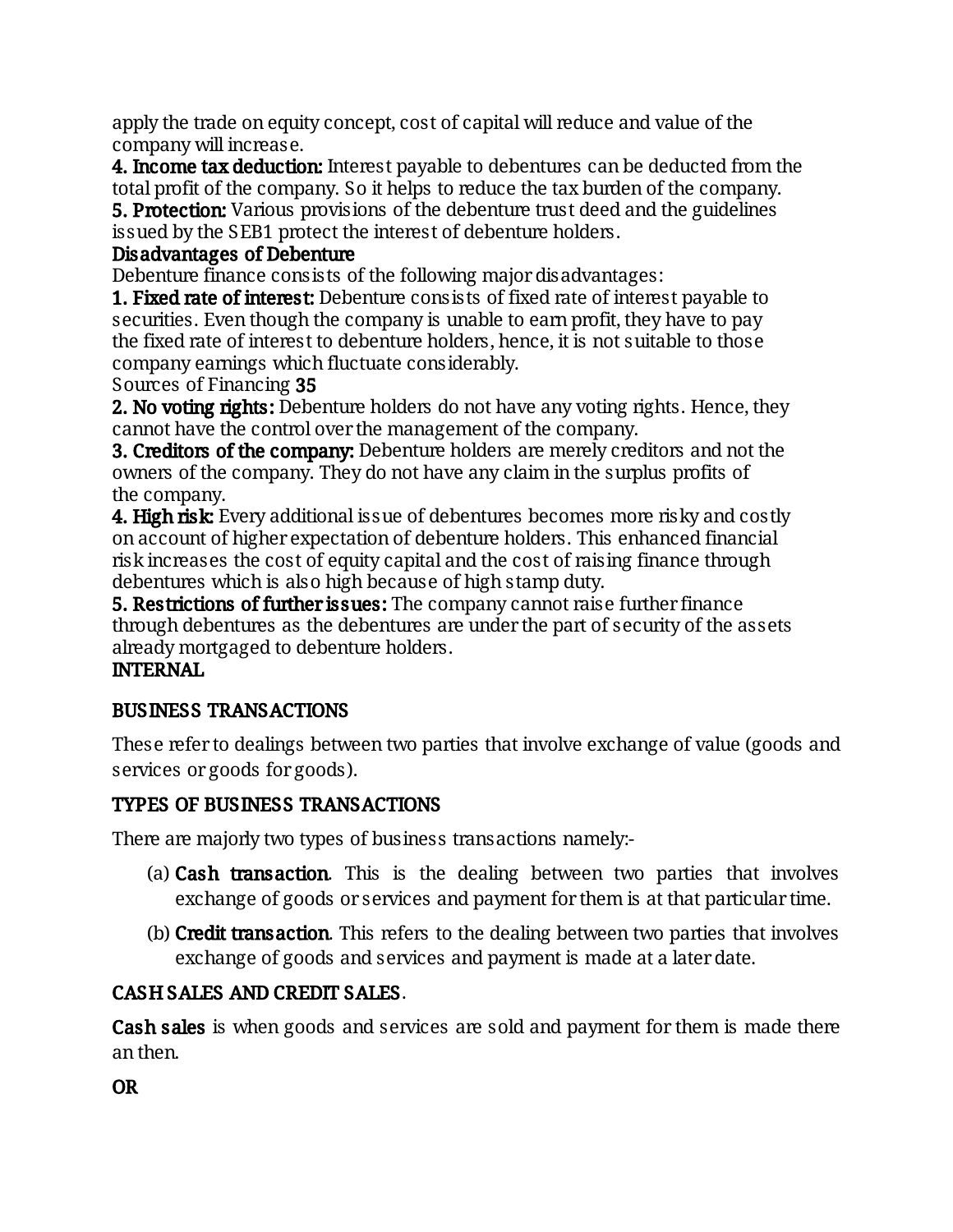**Cash sales** are sale that involve exchange of goods and services whose is made there and then.

**Credit sales.** This is when goods and services are sold and payment for hem is expected at a future time i.e. the seller and the buyer agree on when payment should be made.

OR

**Credit sales** are sales that involve exchange of goods and services whose payment is expected at a future time.

# ADVANTAGES OR MERITS OF SELLING ON CASH BASIS.

- 1. It helps or enables an entrepreneur to get cash needed to meet immediate cash requirements hence facilitating the smooth running of the business.
- 2. It provides constant supply of working capital and this helps the business in short of cash and saves it from unnecessary delays.
- 3. It enables proper management of stock and constant supply since cash is always available thus avoiding shortages in supplies of goods and services.
- 4. It saves the business from bad debts hence reducing losses which could have been caused by bad debtors.
- 5. It helps the business to avoid administrative expenses and debts associated with credit sales e.g. transport costs.
- 6. Selling on cash basis helps the business to reduce procedural formalities e.g. documentation (involving recording debts), time etc associated with credit sales.
- 7. It enables the business to sell goods to buyers from unknown or unfixed places e.g. travelers.
- 8. Enables an entrepreneur to sell goods whose value is low or small
- 9. Enables an entrepreneur to sell goods or services effectively to new customers. This reduces losses from bad debts.
- 10. Selling on cash basis helps the business to easily expand and grow due to constant flow of cash in the business.
- 11. It enables the business to achieve the set goals and objectives e.g. quality improvement, brand awareness.

# DISADVANTAGES

- 1. It discourages customers who may not have ready cash.
- 2. It reduces sales and competitive advantage of the business since salary earners may not be accommodated.
- 3. It weakens/limits relationships between the business and its customers who may want to buy goods on credit

## Sample questions

- (a) Explain the objectives of selling on cash basis in an enterprise.
- (b) Why is it necessary to sell on cash basis in a business
- (c) Of what necessity is cash selling in an enterprise
- (d) Why is there a need to sell on cash basis.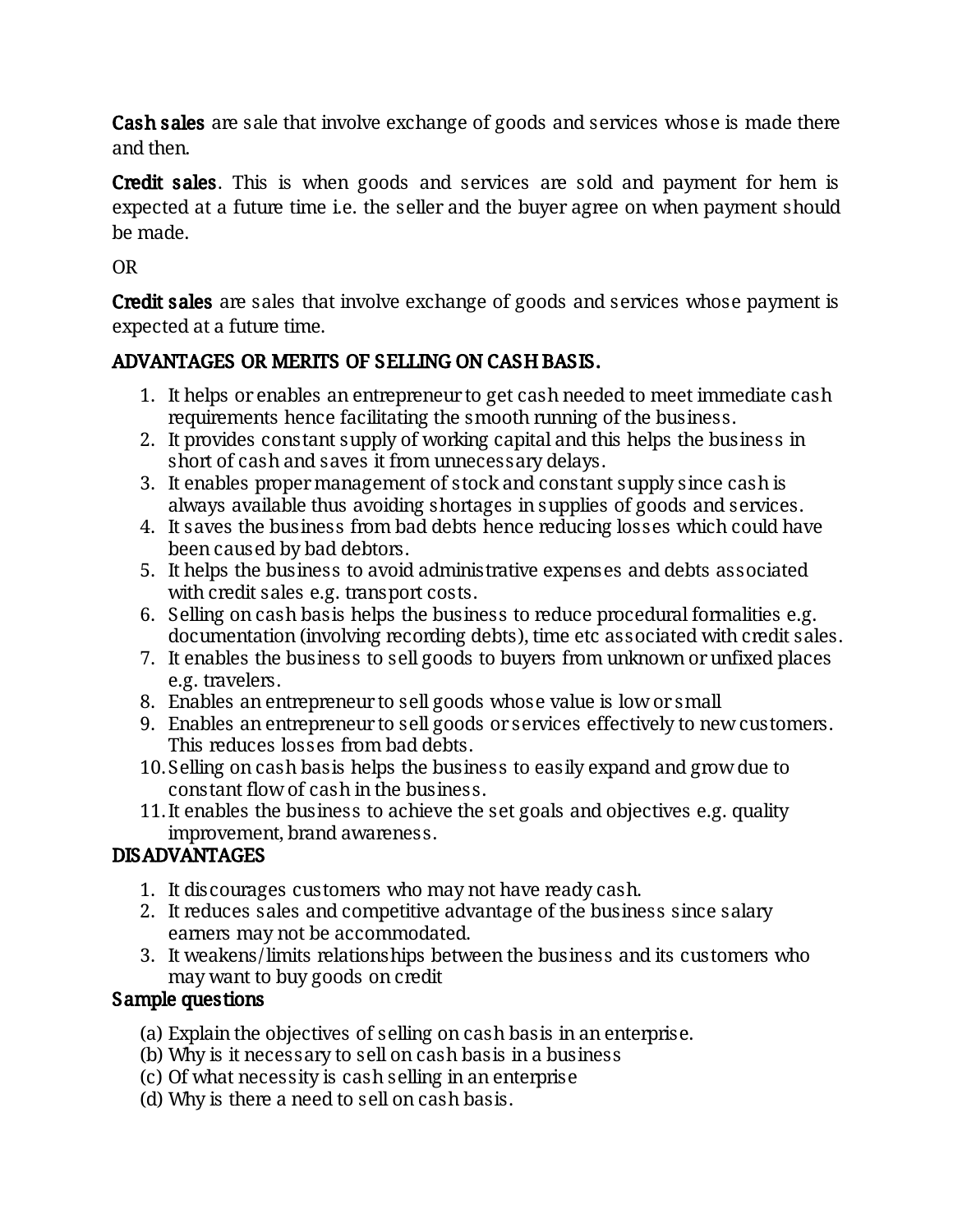#### Answers

- 1. To enable an entrepreneur to meet the immediate requirements in the business that requires cash e.g. purchasing raw materials.
- 2. To provide constant supply of working capital to enable enterprise not to run out of cash.
- 3. To reduce on the chances of bad debts in an enterprise
- 4. To ensure proper management and constant supply of goods to the business.
- 5. To ensure proper growth and development of an enterprise
- 6. To enable the business to achieve the set goals and objectives since to implement such goals, money to cash form is highly needed.
- 7. To enable the business to avoid administrative expenses associated with selling on credit.
- 8. To reduce on procedural formalities which may arise from selling on credit? That is to say, reducing on the procedures taken up or gone through while recovering the money e.g. writing invoices, writing messages, calling on telephones etc or preparing some documents which are being written
- 9. To enable the business to sell goods to new customers.

### Qn: Under what circumstances may an entrepreneur sell goods on cash basis? (Use when, if, incase. E.g.)

- 1. When there is need to meet immediate cash requirements
- 2. When the entrepreneur wants to sell goods of low value
- 3. When an entrepreneur is dealing with new customers
- 4. In case an entrepreneur wants to reduce bad debts in the business
- 5. In case an entrepreneur wants to reduce on procedural formalities
- 6. When the entrepreneur is in need of working capital
- 7. In case an entrepreneur wants to achieve the set goals.

## WAYS OF ENSURING PROPER CASH MANAGEMENT

The following are the ways through which an entrepreneur can manage cost sales in his or her enterprise.

- 1. By documenting (receipting) all the cash received in the business. All cash received in the business should be documented and accounted for by balancing physical cash and cash records by the end of each day.
- 2. By banking all the business cash. Businesses should run current accounts with creditable banking institutions so as to avoid fraud (embezzlement)
- 3. By storing all cash receipts and other documents related to accountability. Proper storage of all receipts in the business should be done since they are used for reference purposes.
- 4. By making proper accountability whenever expenditure is made to enable proper planning.
- 5. By keeping cash at the business premises under lockers and the entrepreneurs should avoid or keeping a lot of cash for the daily expenditure
- 6. By avoiding spending business cash on personal matters since this reduces the business working capital.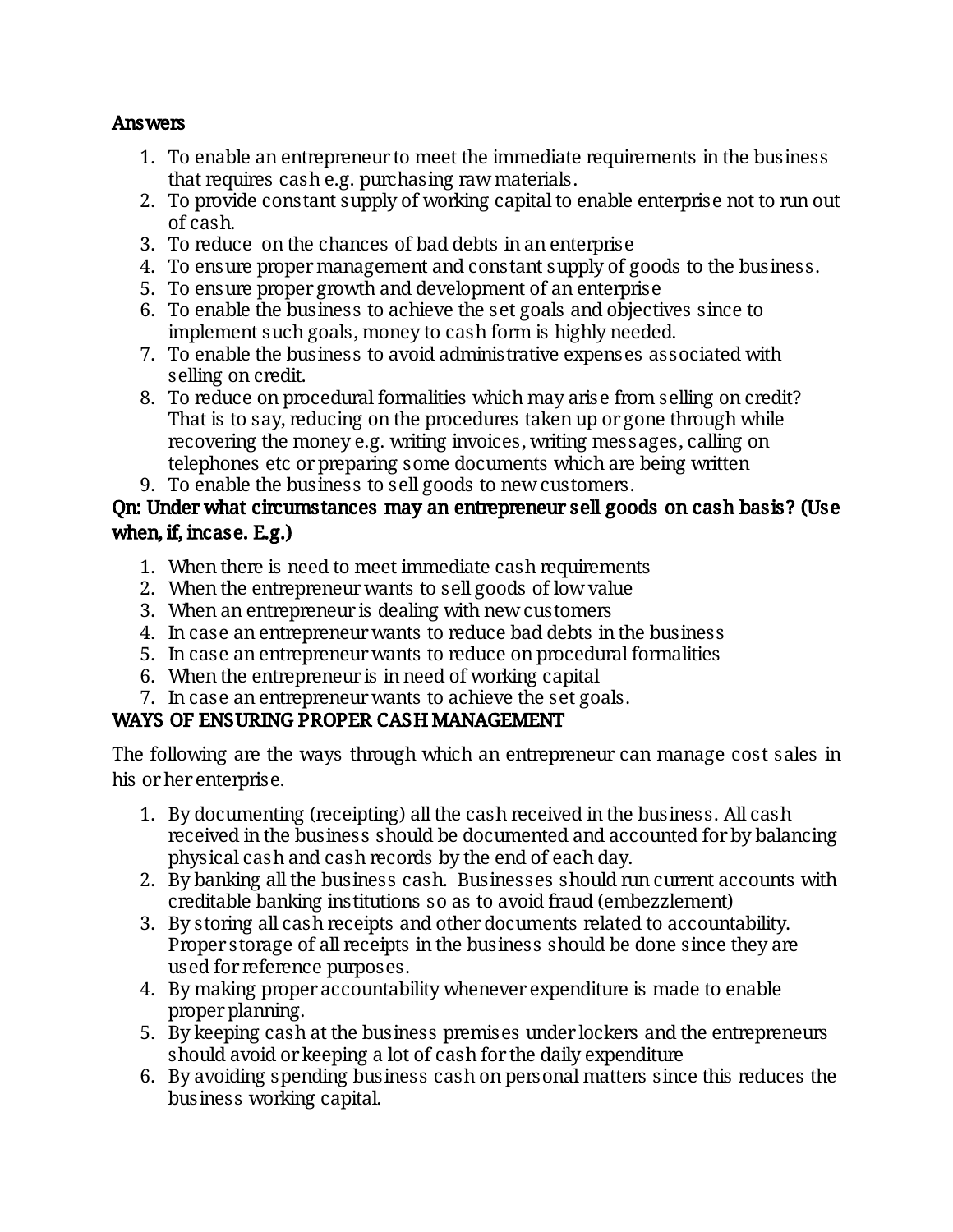- 7. By authorizing and documenting all documents to do with cash and cash disbursements by the entrepreneur personality.
- 8. Through receiving bank statements on a regular basis is proper accountability in the business.

# ADVANTANGES OF SELLING ON CREDIT

An entrepreneur enjoys the following advantages for selling his or her goods on credit.

- 1. It enables an entrepreneur to sell goods at high prices which increases profits in the business. This is because goods sold on credit are highly priced than goods soldoncashbasis.
- 2. It enables an entrepreneur (seller) to meet the buyers' requirements especially those without ready cash. This crates customer loyalty in the business.
- 3. Acts as a marketing tool and this increases sales in the business. It enables an entrepreneur to market his or her products since it attracts many customers.
- 4. Enables an entrepreneur to get rid of goods which are about to expire or whose fashion is about to change. This reduces huge loses that would have been incurred if such goods expire.
- 5. It builds a good and long term relationship between the entrepreneur and the debtor. This improves on the image of the business in the community.
- 6. It enables an entrepreneur to compete favourably with rivals since selling goods on credit creates customers' loyalty which enables the enterprise to retain its customers.
- 7. It increases the bargaining power of the buying party since the system is convenient to him or her. This is due to the enough time given to the buyer to settle the debt.
- 8. It reduces the storage costs of the enterprise since some goods are taken on credit.
- 9. It enables an entrepreneur to sell off slow moving goods in an enterprise since it accommodates all customers' i.e. low income earners, middle and high income earners.
- 10. It enables an entrepreneur to dispose of the highly valued goods that can not be sold easily to cash basis.
- 11. It attracts new customers into the business thus expanding the market share.
- 12. It creates space for new stock as the old stock is cleared.

## DISADVANTAGES OF CREDIT SALES

- 1. It ties up working capital of the business in debts. This limits the effective operation of the business activities.
- 2. It may spoil the relationship between the business and the customer incase of the debtors failure to pay. This may reduce the number of customers.
- 3. It involves a lot of paper work and record keeping which increases administrative cost in the enterprise. This is because sellers are required to prepare invoices, producer's notes which all require printing and stationery costs.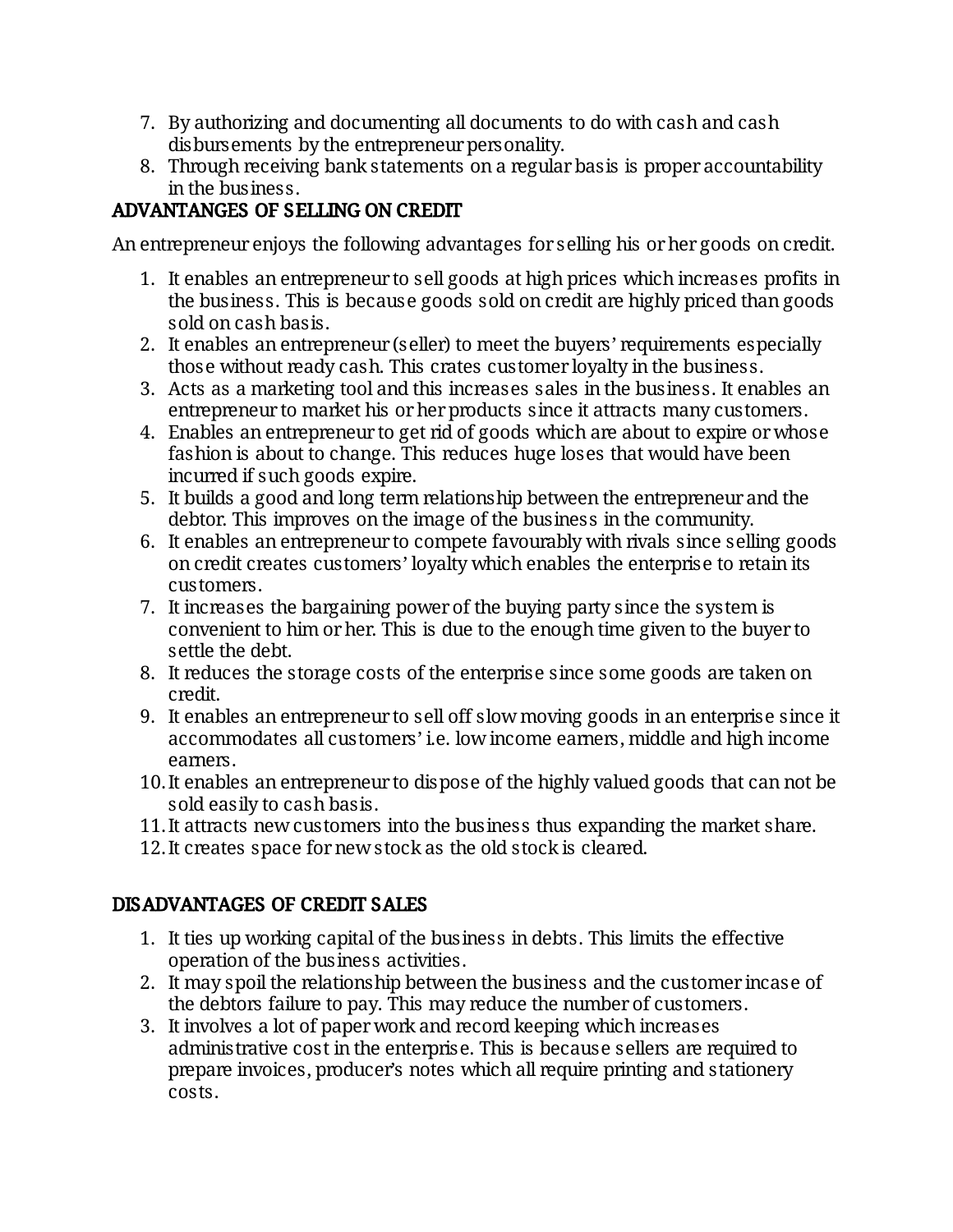- 4. Credit sales lead to loss of value of money in case of inflation situations. Since customers spend time with the money and by the time they pay back its value is less than the value of the tiem of taking goods.
- 5. Incase of death of a customer who has bought goods or services on credit, the business may find it very difficult to recover the money used
- 6. Some times the goods sold on credit by sellers, buyers are of poor quality hence reducing on the standards of living of the customers.

### CIRCUMSTANCES UNDER WHICH AN ENTREPRENUER MAY SELL GOODS ON **CREDIT**

Qn: Under what circumstances may an entrepreneur sell goods on credit

Explain the conditions under which an entrepreneur may sell goods on credit.

### E.g. approach use when/incase/where etc

- 1. When the goods are about to expire. An entrepreneur may sell goods on credit so as to clear old stock that is yet to expire in order to avoid loses.
- 2. When the entrepreneur can also buy goods on credit. Buying goods on credit by the entrepreneur from his or her supplier enables his or her to also sell on credit.
- 3. In case the entrepreneur expects prices to fall in the near by future. This may force him or her to sell old stock so as to avoid losses.
- 4. When there are strong laws to enforce recovery of the debts. This may enable an entrepreneur to sell goods on credit since he or she is accused of the pay back.
- 5. Incase the entrepreneur with pressure form competitors who sell goods on credit. This may force an entrepreneur to sell goods on credit so as to compete favourably with other entrepreneurs.
- 6. In case an entrepreneur has carefully assessed the credit worthiness of the customer. An entrepreneur may sell goods to trust worthy customers because he is expecting them to pay back.
- 7. In case the entrepreneur wants to market his or her products. This helps to attract more customers in business.
- 8. In case the entrepreneur wants to reduce storage costs or to create new space in the store for new stock. The entrepreneur may sell goods on credit in order to reduce costs incurred on keeping old stock and create space for the new stock in the business.
- 9. When the entrepreneur wants to meet the buyers requirements especially salary earners (those without ready cash).
- 10. When the entrepreneur has sufficient working capital to carryout business operations. This allows an entrepreneur to constantly supply goods or services to customers with ready cash.
- 11. Incase the entrepreneur wants to maintain and improve the existing relationship between the business and customers since selling on credit increases customer's trust in the business.
- (a) Why is it necessary to sell goods on credit in an enterprise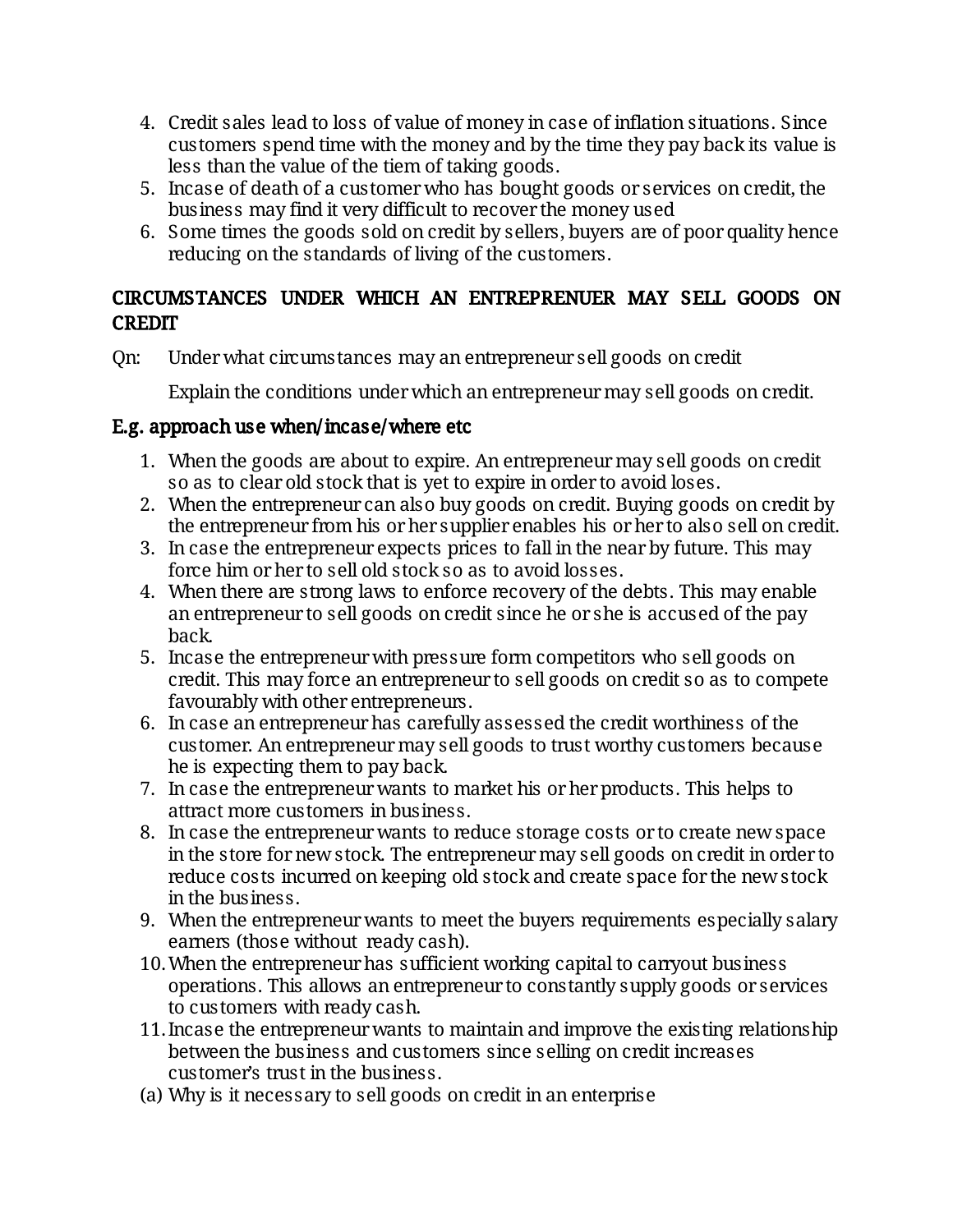- (b) Explain the objectives of selling goods on credit
- (c)Explainthereasonsofsellinggoodsoncredit
- (d) Why may an entrepreneur sell goods on credit.

# Approach

Use to, in order to, at the beginning of every point

- 1. To increase profits in the business. This is because goods sold on credit
- 2. To meet the buyer's requirements
- 3. To mark the entrepreneurs products
- 4. To get rid of goods which are about to expire
- 5. To build a good and long term relationship between an entrepreneur and the customer
- 6. To compete favourably with rivals.

# MANAGEMENT OF CREDIT SALES

The following are ways of managing credit sales.

- 1. By identifying and educating people who should approve credit sales and the amounts would be approved. An entrepreneur should educate people and make them known to people and customers in charge of credit sales.
- 2. By documenting all the credit sales properly e.g. invoices should be prepared to show the goods that have been sold on credit and delivery notes to sow that goods have delivered and received by the customers.
- 3. By depositing all credit sales to the debtor's ledger for easy follow up.
- 4. Through recording all the cash received from the debtors in the cash book immediately when the debt is cleared.
- 5. By giving a short payback period so as to enable the business to receive the money in time.

# **CREDIT PURCHASES**

Refers to situation where an entrepreneur obtains goods from a given supplier and pays for them at a future date

## ADVANTAGES OF CREDIT PURCHASES

- 1. Buying on credit is a source of funding (working capital) for the business since the business access and use goods it has not paid for.
- 2. It enables an entrepreneur to solve or pay for goods or services bought.
- 3. It encourages hard work in the business since the entrepreneur work hard in order to get the money out of the goods purchased on credit to pay creditors
- 4. It enhances a good relationship between the entrepreneur (purchaser) and the supplier

# DISADVANTAGES

1. The goods and services purchased on credit are normally charged a high price than goods or services bought on cash basis.